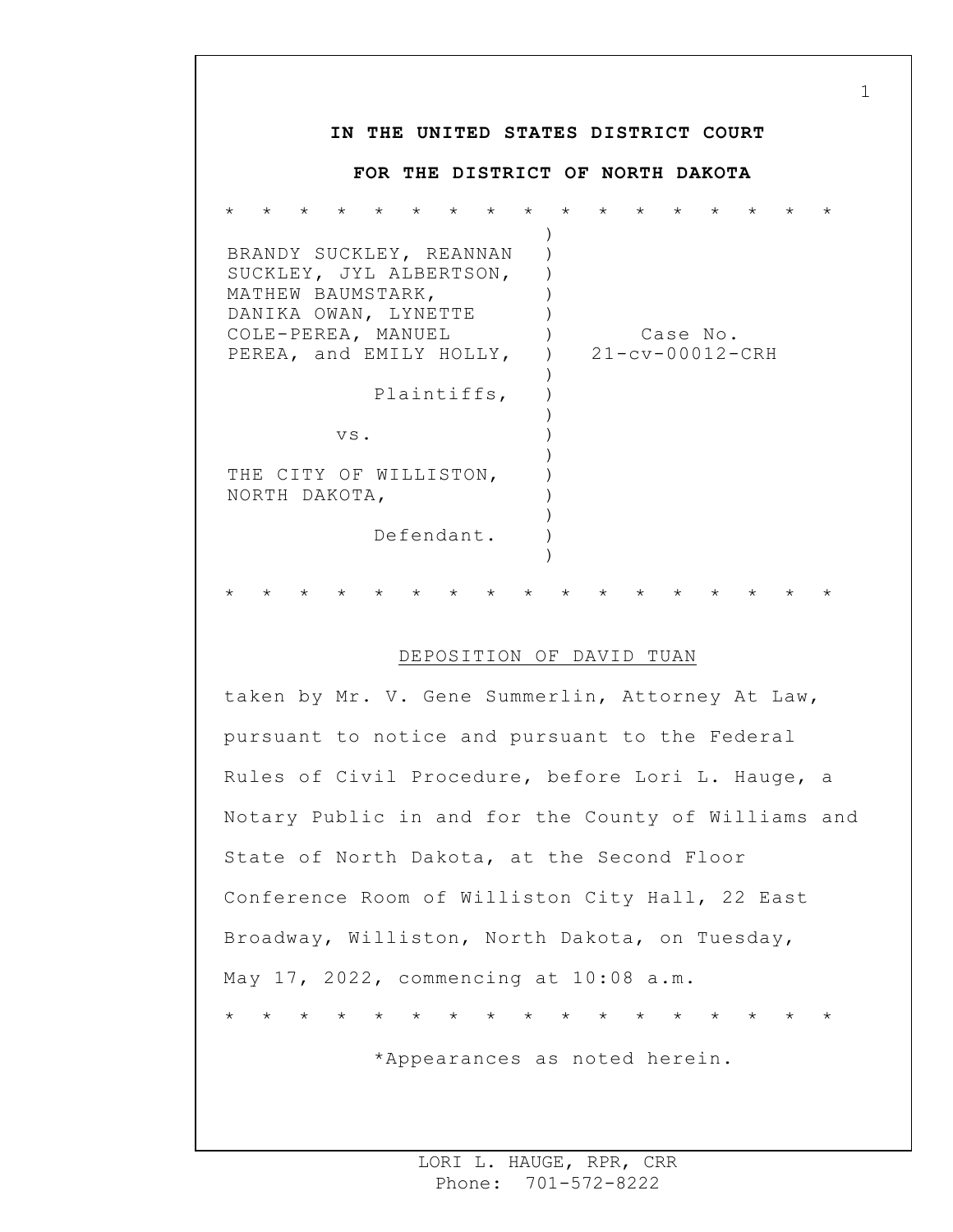A P P E A R A N C E S MR. V. GENE SUMMERLIN, Attorney At Law, and MS. AMANDA L. WALL, Attorney At Law, of Husch Blackwell LLP, 13330 California Street, Suite 200, Omaha, Nebraska, appeared as counsel for and on behalf of the Plaintiffs. MR. BRIAN D. SCHMIDT, Attorney At Law, of Smith Porsborg Schweigert Armstrong Moldenhauer & Smith, 122 East Broadway Avenue, P.O. Box 460, Bismarck, North Dakota, appeared as counsel for and on behalf of the Defendant. ALSO APPEARING: MR. DAVID TUAN, Deponent.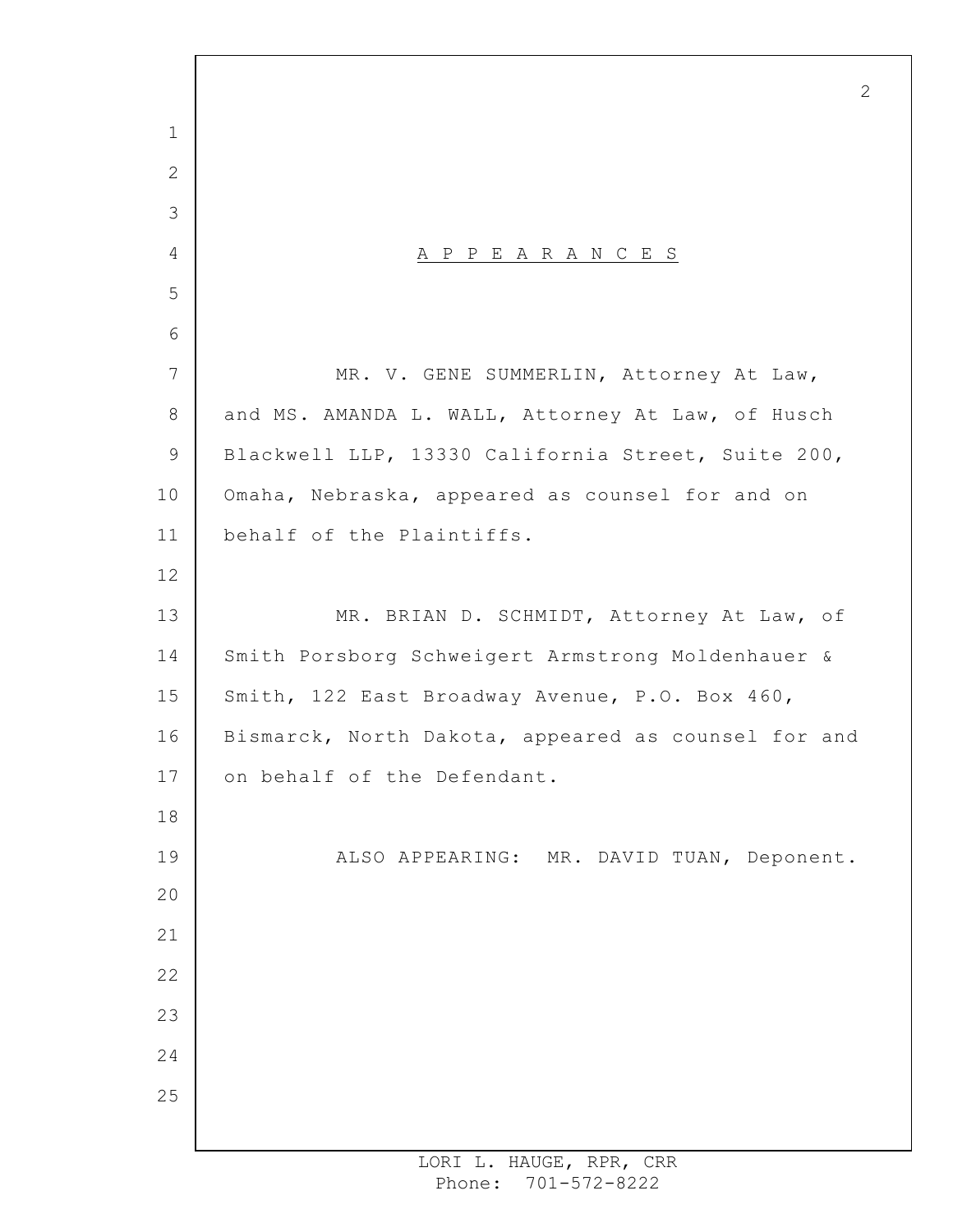| $\mathbf 1$    | TABLE OF CONTENTS                                     |        |                |
|----------------|-------------------------------------------------------|--------|----------------|
| $\mathbf{2}$   |                                                       |        |                |
| 3              | DAVID TUAN                                            |        |                |
| $\overline{4}$ | Examination by Mr. Summerlin  Page                    |        | $\overline{4}$ |
| 5              |                                                       |        |                |
| $6\,$          |                                                       |        |                |
| 7              |                                                       |        |                |
| 8              |                                                       |        |                |
| $\mathcal{G}$  |                                                       |        |                |
| 10             | EXHIBIT                                               |        |                |
| 11             | No. Description                                       | Marked | Identified     |
| 12             | Williston Police<br>$\mathbf{1}$<br>Department Annual |        |                |
| 13             | Report 2021                                           | 19     | 20             |
| 14             |                                                       |        |                |
| 15             |                                                       |        |                |
| 16             |                                                       |        |                |
| 17             |                                                       |        |                |
| 18             |                                                       |        |                |
| 19             |                                                       |        |                |
| 20             |                                                       |        |                |
| 21             |                                                       |        |                |
| 22             |                                                       |        |                |
| 23             |                                                       |        |                |
| 24             | Certificate of Deponent  Page                         |        | 54             |
| 25             | Certificate of Court Reporter  Page                   |        | 55             |
|                |                                                       |        |                |

 $\Gamma$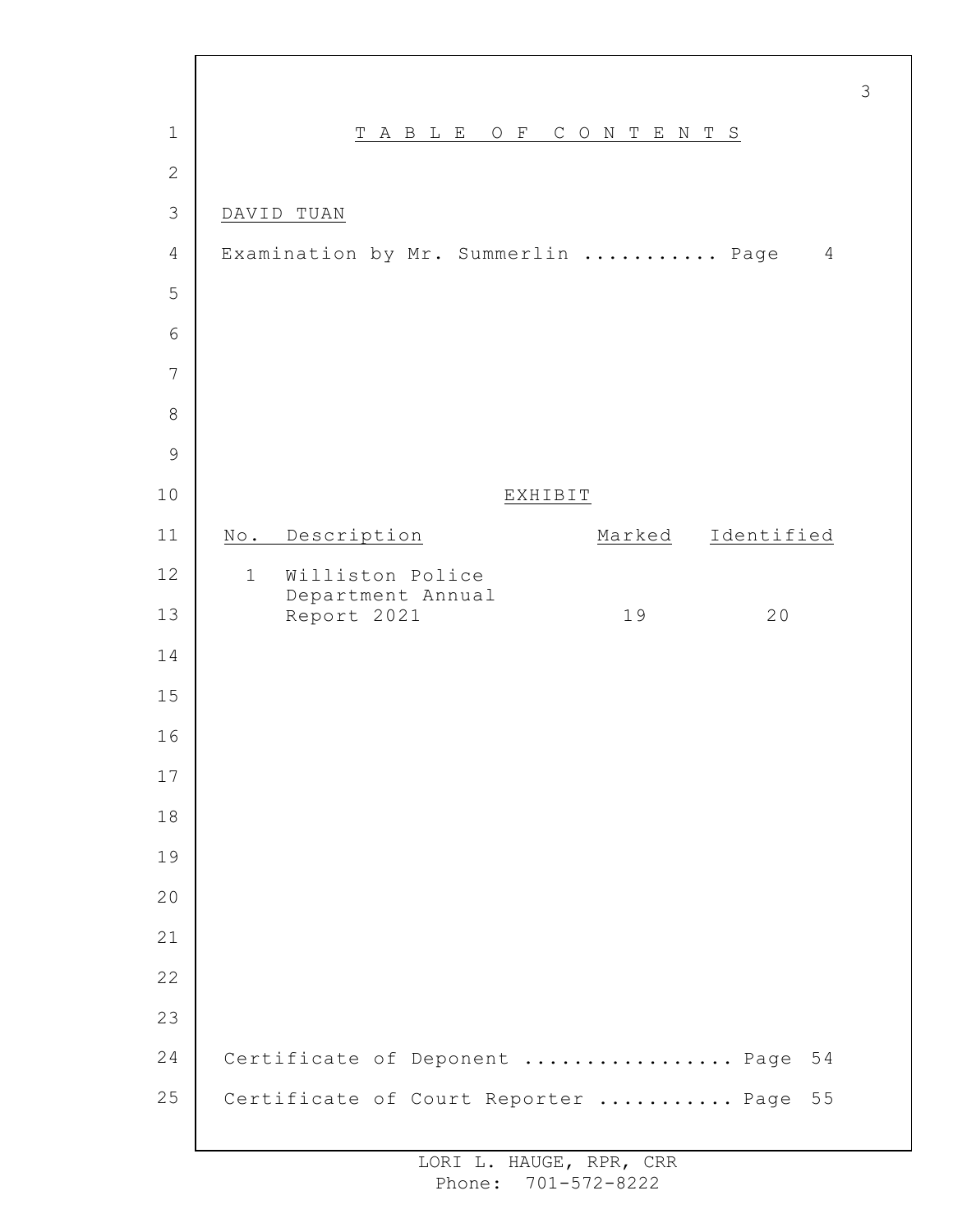1 2 3 4 5 6 7 8 9 10 11 12 13 14 15 16 17 18 19 20 21 22 23 24 25 4 (The proceedings commenced at 10:08 a.m.) Whereupon, DAVID TUAN, called as a witness by the plaintiffs, after having been first duly sworn, was examined and testified as follows: EXAMINATION BY MR. SUMMERLIN: Q. David, we met just a moment ago. My name is Gene Summerlin. You understand you're being deposed today in a federal lawsuit that's been brought against the City of Williston; correct? A. Yes. Q. Okay. Just generally, tell me, what does a city administrator in Williston do? A. City administrator in Williston is responsible for overseeing the day-to-day operations of the City. Q. So with respect to the police department and animal control, are those two separate entities, in -- in your mind? A. Animal control is a division of the police department. Q. Okay. What role, if any, do you have with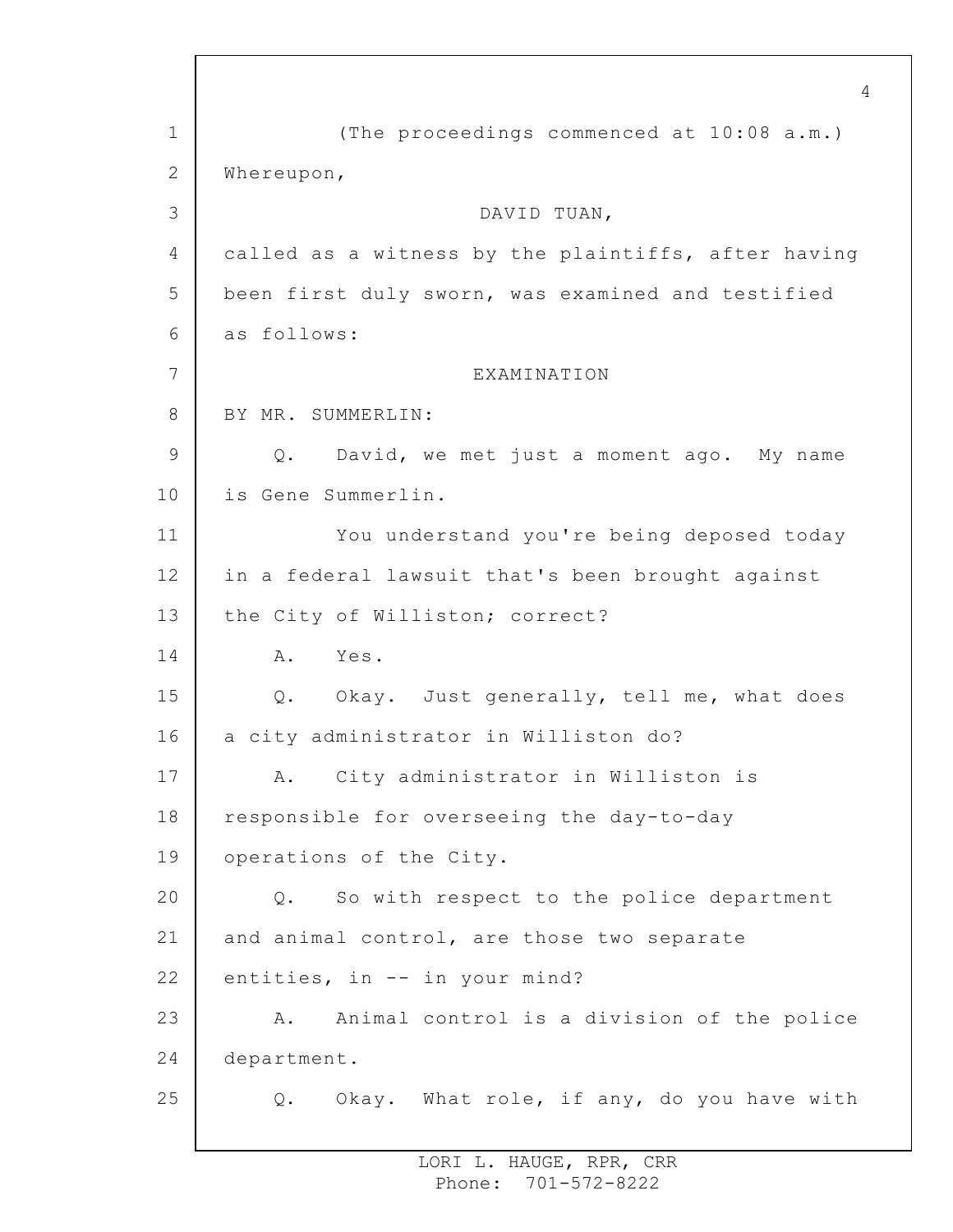1 2 3 4 5 6 7 8 9 10 11 12 13 14 15 16 17 18 19 20 21 22 23 24 25 5 animal control or the police? A. My role pertains generally to the organization of the department as it pertains to finance and, to a limited degree, looking at planning and leadership within that department. So day to day, that means working mostly with the chief. Q. Okay. Do you have any involvement in training that's provided to either police officers or animal control officers? A. To the degree that training is specified for things like employee policy, yes, but not technical training, no. Q. Okay. Do you play any role in the hiring or firing of police officers or animal control officers? A. No. Q. Okay. I'm thinking, in reviewing records, there was -- have there been changes in the organization of the police department and/or animal control within the last five years? A. There have been, yes. Q. Let's talk about that for a bit. A. Sure. Q. What kinds of changes were made?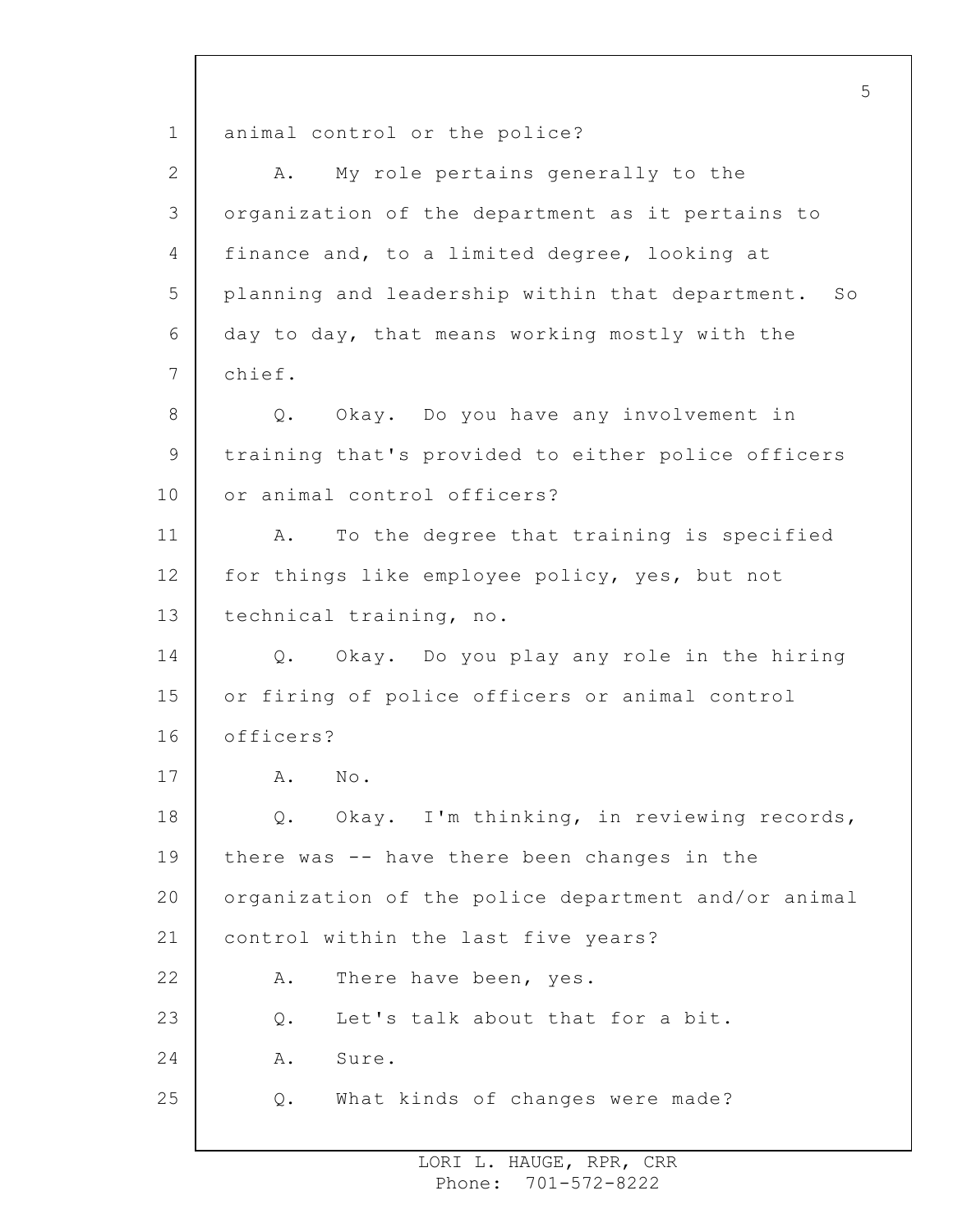1 2 3 4 5 6 7 8 9 10 11 12 13 14 15 16 17 18 19 20 21 22 23 24 25 A. The structure within the department has evolved somewhat. Where there used to be separate divisions within the police department for animal control and what we call code enforcement -- Q. Okay. A. -- are now combined into one department that we call community -- community service. Q. And when you talk about code enforcement there, you're referring to the Williston city code? A. Yes. Q. Okay. I assume, but I may not be correct, that Williston police officers enforce the city code as well as state laws? A. I would imagine, yes. I'm actually not sure what state laws would be applicable or what wouldn't be, but yes. Q. Okay. Well, I guess, maybe you can just help me understand, when you talk about code enforcement -- A. Yeah.  $0. - -$  what is that? A. Sure. Yeah. Code enforcement pertains, as you mentioned, primarily to the city code. So things like parking; things like, you know, any rubbish or property infractions and things of that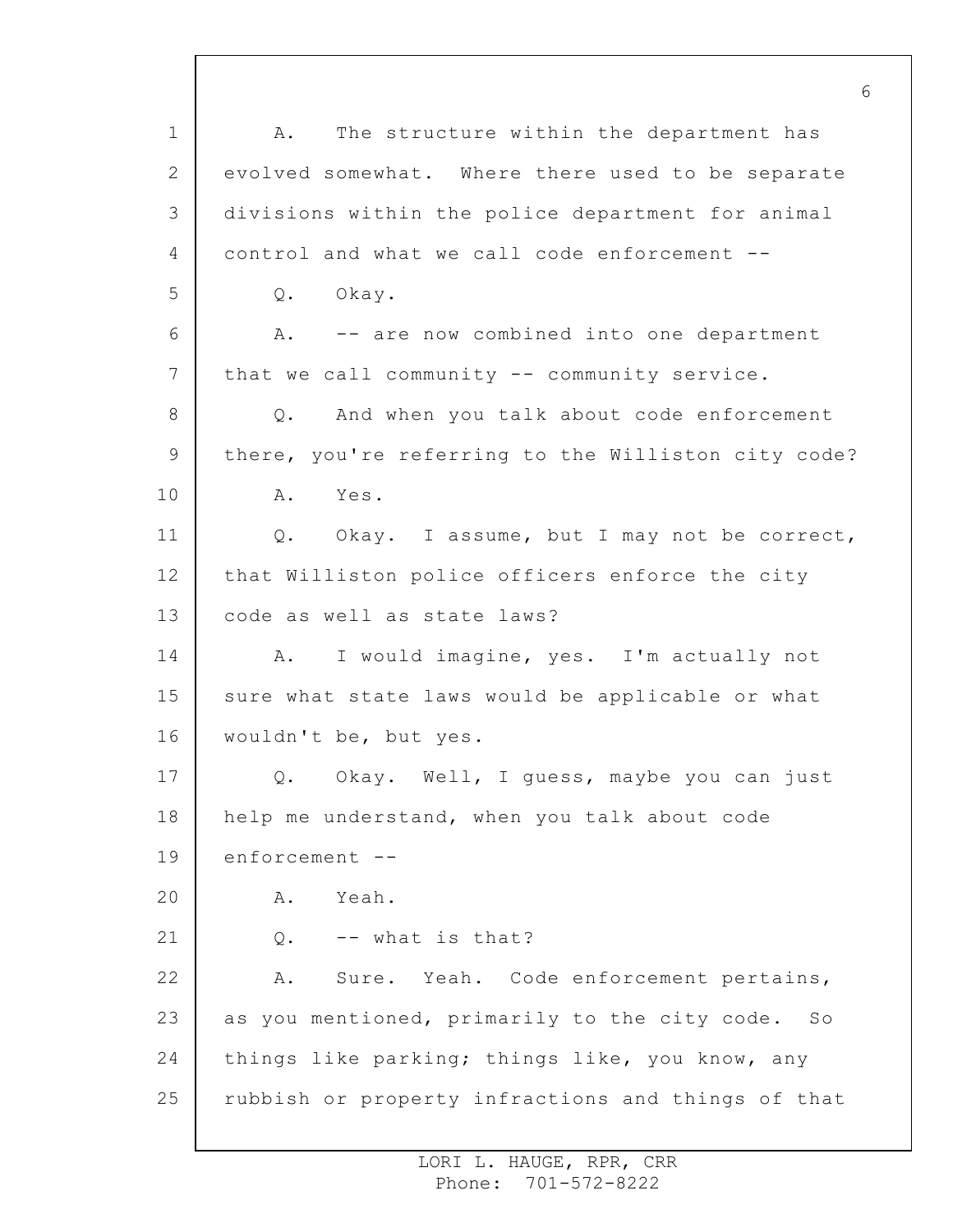1 2 3 4 5 6 7 8 9 10 11 12 13 14 15 16 17 18 19 20 21 22 23 24 25 7 nature that aren't necessarily a -- you know, a duty that  $a$  -- a patrol officer would -- would have the time to -- to address. Q. Okay. So code enforcement is kind of - well, let me -- let me go back. Sorry. I tend to go all over the place. I'll just -- A. Mm-hmm. Q. -- apologize in advance. So for police officers, what type of enforcement are they engaged in that's different than code enforcement? A. To clarify, they can certainly execute and -- and enforce any of those things. In a city such as Williston, things like parking tend to be time-consuming to the point where it's advantageous to have a dedicated individual to do that. Hence the creation of code enforcement. Q. And we talked a -- a second ago just a little bit about Williston ordinances and state law. Are non-code enforcement police officers primarily involved in enforcing what? A. I would generalize by saying enforcing the laws of the land, which could include city laws or state laws. Q. Okay. But they're -- and I'm -- again,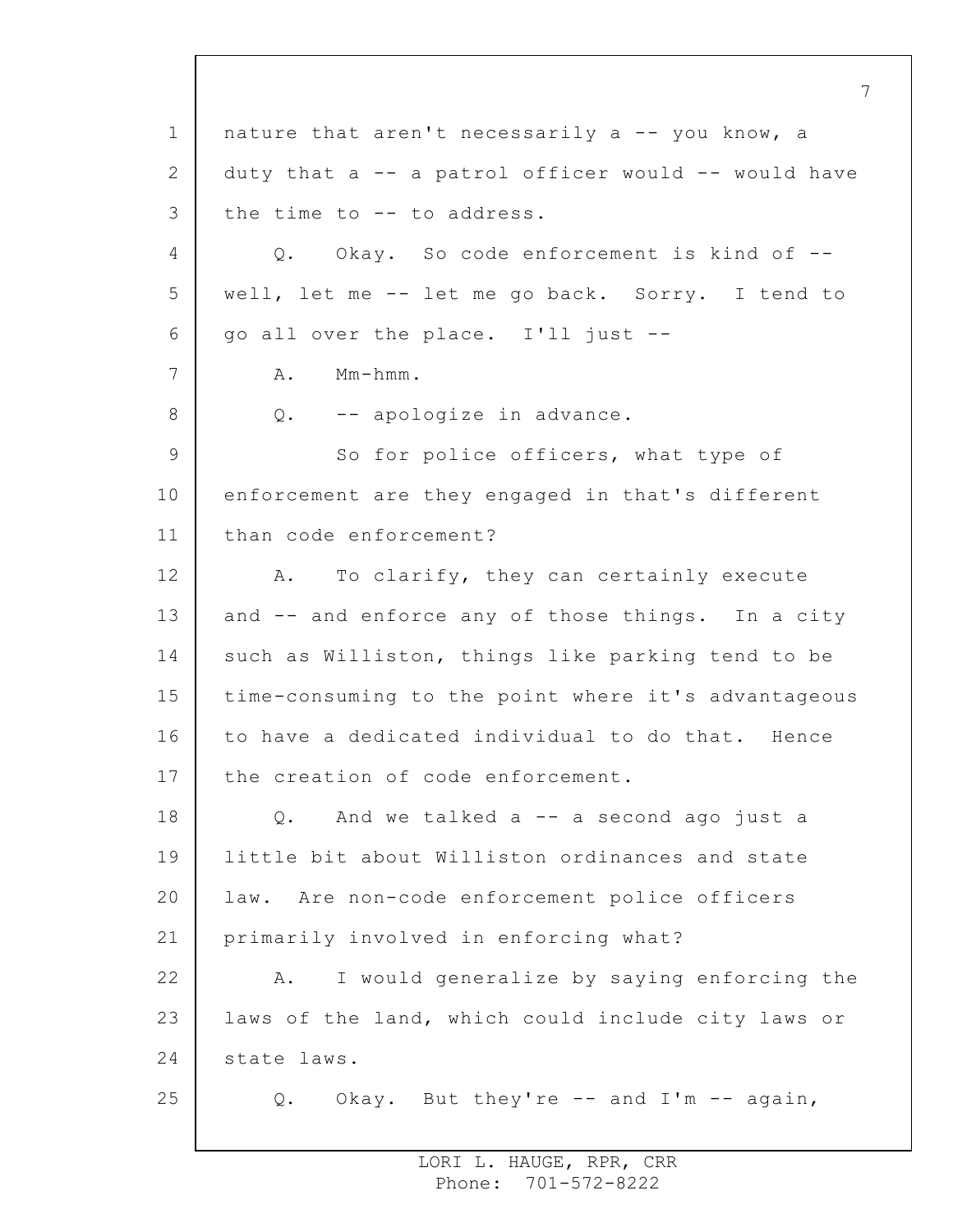1 2 3 4 5 6 7 8 9 10 11 12 13 14 15 16 17 18 19 20 21 22 23 24 25 8 I'm not -- I'm just trying to make sure I understand. So we've got code enforcement. That's kind of, you know, parking, property? A. Sure. Q. Animal control falls under that? A. Yes. Q. Okay. And then there are other laws that may be criminal in nature that the police department enforces? A. Yes. Q. Okay. When the structure of -- well, let me go back to prior to the change in structure to kind of a community service, what was the structure of animal control? A. Similar to what it is now, only animal control was classified, in the way that the City distributes its budgeted funds, as a separate division in the police department. So combining the two allows us to administer budget funds to one area. These aren't big departments. There's only a handful of people in them. So it's administratively streamlined and no longer segregated on paper, I guess I would call it. I think the -- the chief would probably talk to you a little bit about what it means to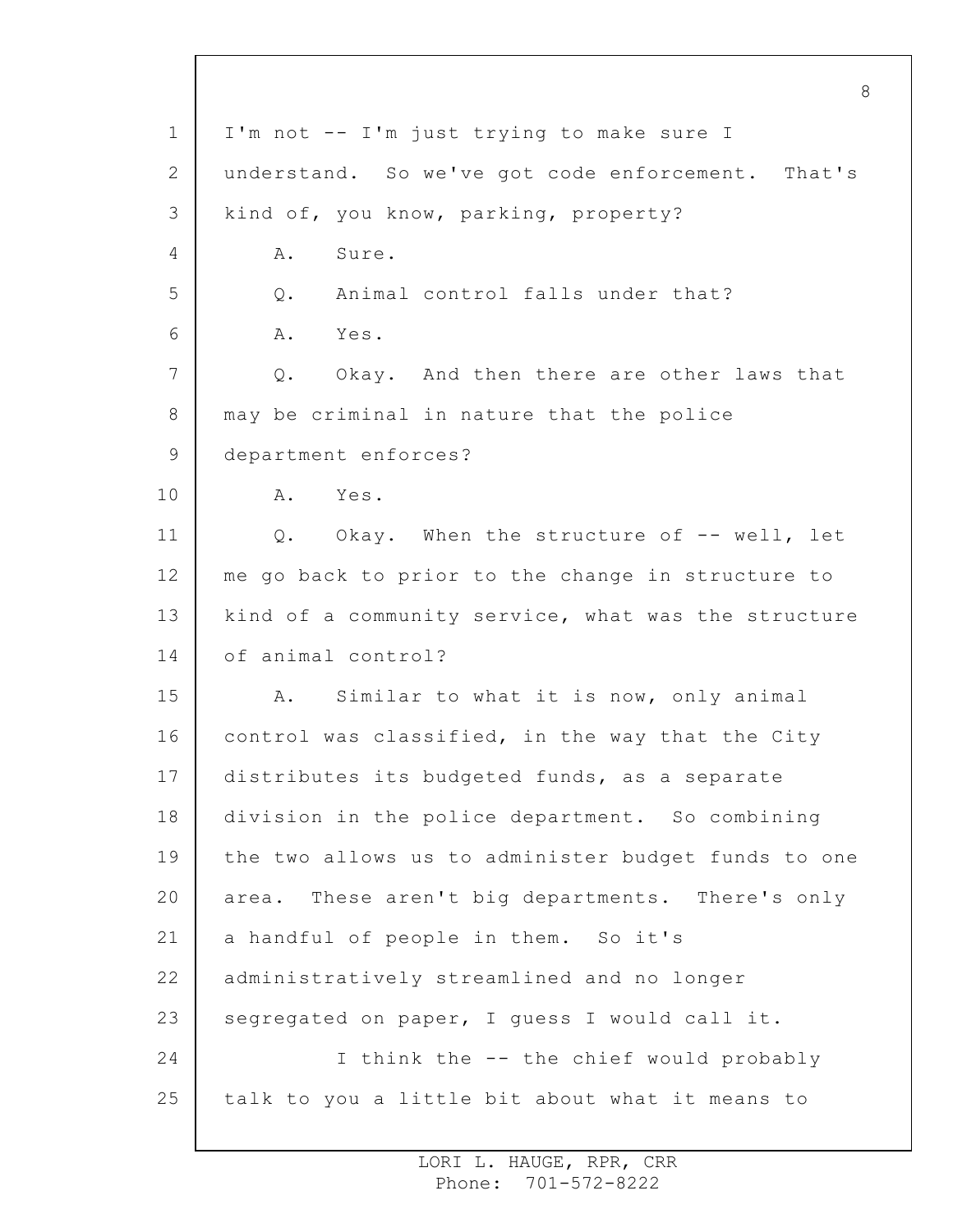1 2 3 4 5 6 7 8 9 10 11 12 13 14 15 16 17 18 19 20 21 22 23 24 25 engage the public, the philosophy of having these things in a modern police department that I'm not as familiar with, with that end of it, but I can tell you just structurally, they are combined versus, before, they were distinctly separate in the way that we would classify them in our accounting. Q. Okay. Is it -- is it fair to say that your primary duties relate to budgeting and accounting and finance for the City? A. A lot of it, yes. Q. Okay. Other than budgeting, finance, accounting, what else do you do? A. My job day to day would be to work with the city commission as well and interpret their vision for the community and communicate that to the department heads. Q. And the city commission in Williston, is that similar to, like, a city council? A. Yes. Q. So they're the -- they're the legislative entity that adopts laws? A. Correct. Q. Okay. So with respect to that role of the -- of the commission, what activities are you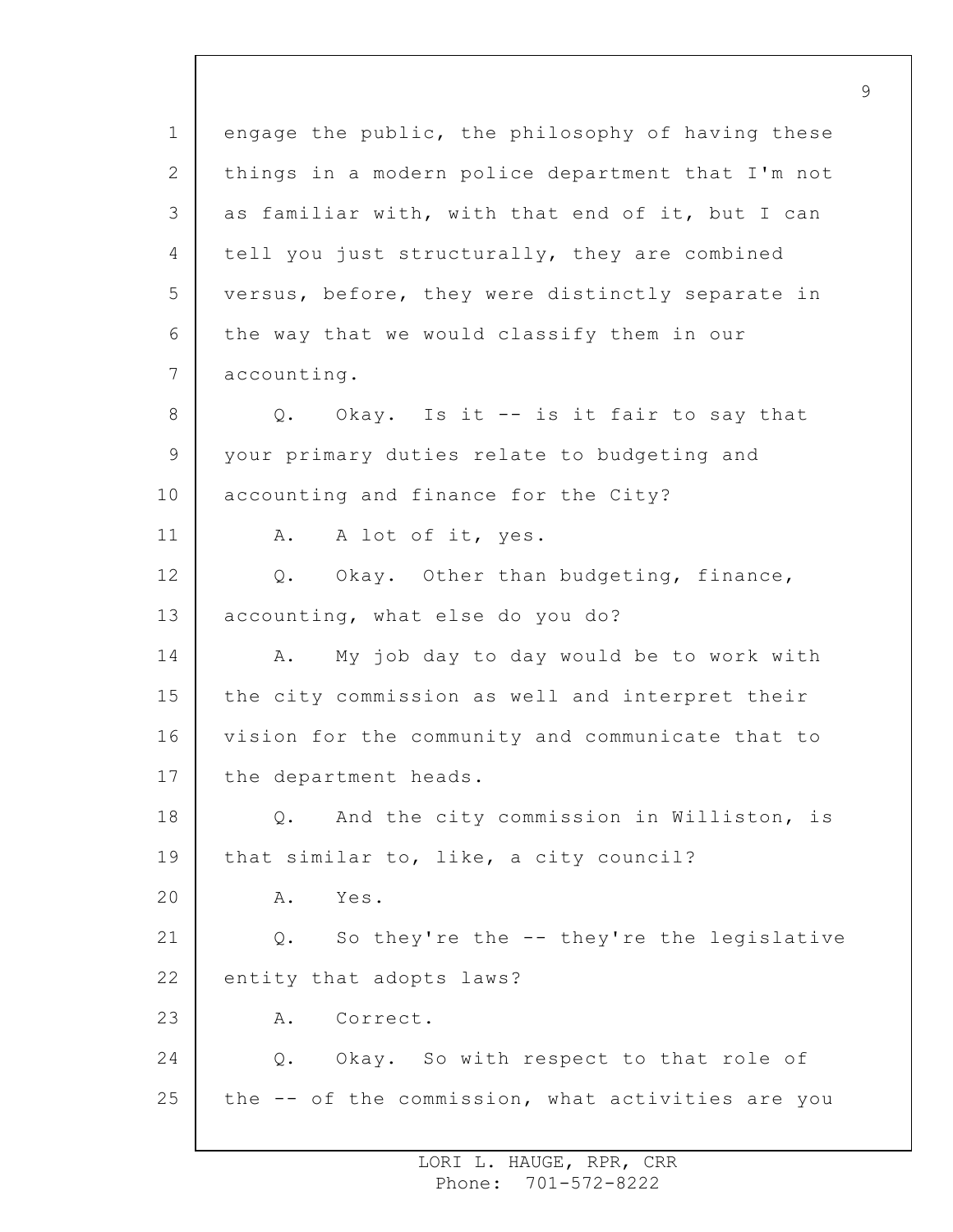1 engaged in?

| $\overline{2}$ | Well, the City has commission meetings<br>Α.        |
|----------------|-----------------------------------------------------|
| 3              | twice a month. So I help to organize those          |
| 4              | meetings and prepare items for the commission to    |
| 5              | review. I also take any and all input from those    |
| 6              | commissioners as -- you know, as it pertains to     |
| 7              | things like department operations, and I'll give    |
| $8\,$          | that -- that feedback to the various department     |
| $\mathsf 9$    | heads in a way that they can execute whatever it is |
| 10             | that the commissioners are -- are wanting of them.  |
| 11             | So oftentimes, the commissioners are the            |
| 12             | point of contact with the public, so that's kind of |
| 13             | how the -- the flow of information and the flow of  |
| 14             | dialogue goes, from the commissioners to me, and    |
| 15             | then I then rally the department heads and send     |
| 16             | things in the right way to get some -- get things   |
| 17             | done.                                               |
| 18             | Q. Okay. How long have you been the city            |
| 19             | administrator in Williston?                         |
| 20             | Since 2016.<br>Α.                                   |
| 21             | Okay. In, I think it was, 2019, there<br>$Q$ .      |
| 22             | were some changes to the pit bull ordinance?        |
| 23             | Yes.<br>Α.                                          |
| 24             | Were you involved in that?<br>$Q$ .                 |
| 25             | Yes.<br>Α.                                          |
|                |                                                     |

10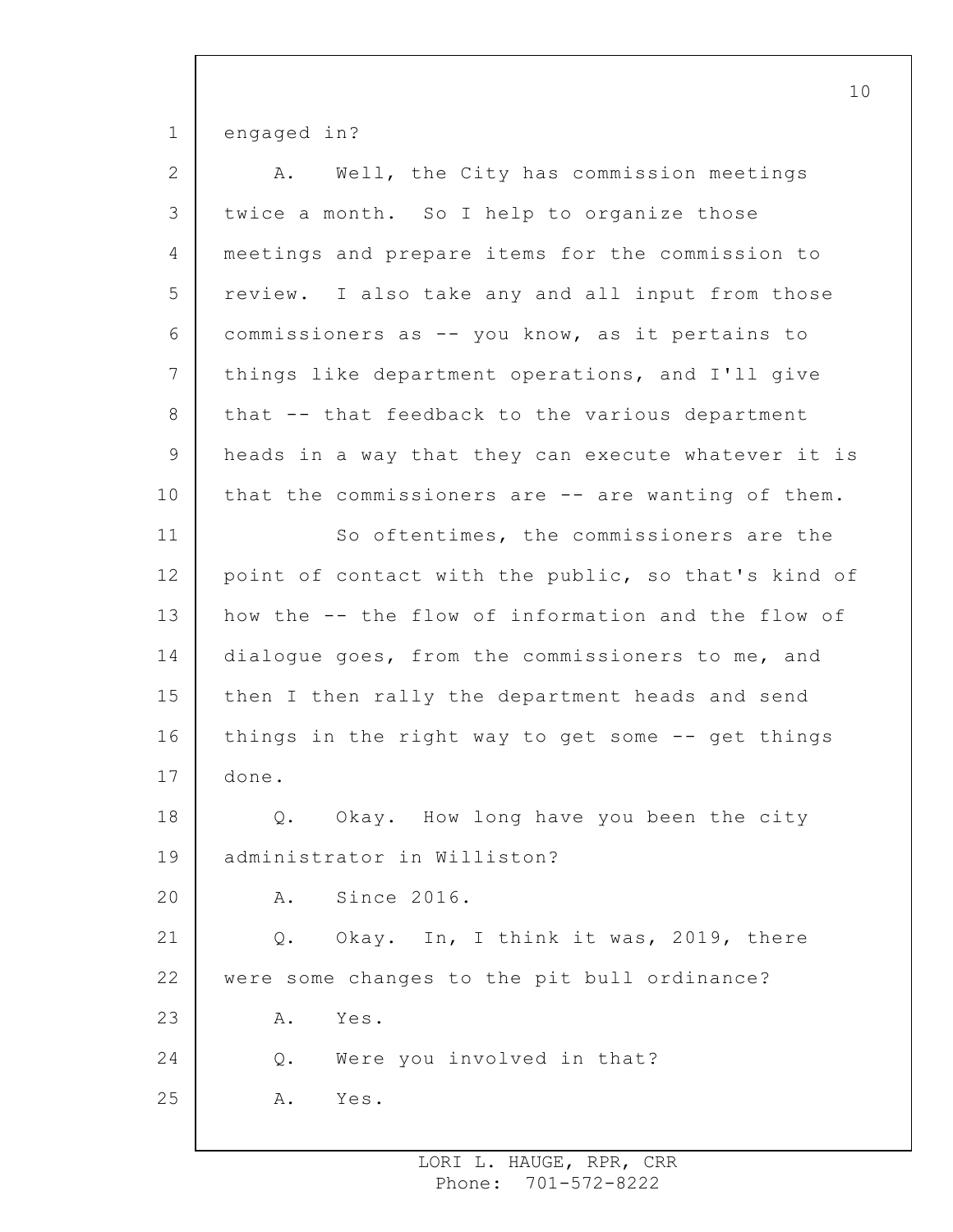1 2 3 4 5 6 7 8 9 10 11 12 13 14 15 16 17 18 19 20 21 22 23 24 25 Q. Okay. Generally, tell me about what was going on then. A. So the animal ordinance was amended to include service animals, and at the time, I believe the concession that was made into the ordinance was to include an exemption for any registered service animals according to the Americans with Disabilities Act. Q. Okay. I take  $-$  I  $-$  I  $-$  I assume that was probably noncontroversial? A. Controversial in what way? Like, as far as the votes go? Q. Yeah, I -- well, I don't know. There's probably a better way to ask that. Was there significant opposition to that amendment? A. From the public or, like, on the -- Q. Yeah, I would say either public or -- or the commission itself. A. I don't remember opposition, but I also don't really remember how that vote went, if it was unanimous or not. So I can't -- I can't recall any  $--$ Q. Okay. A. -- opposition to it. Q. As the city commissioner -- or city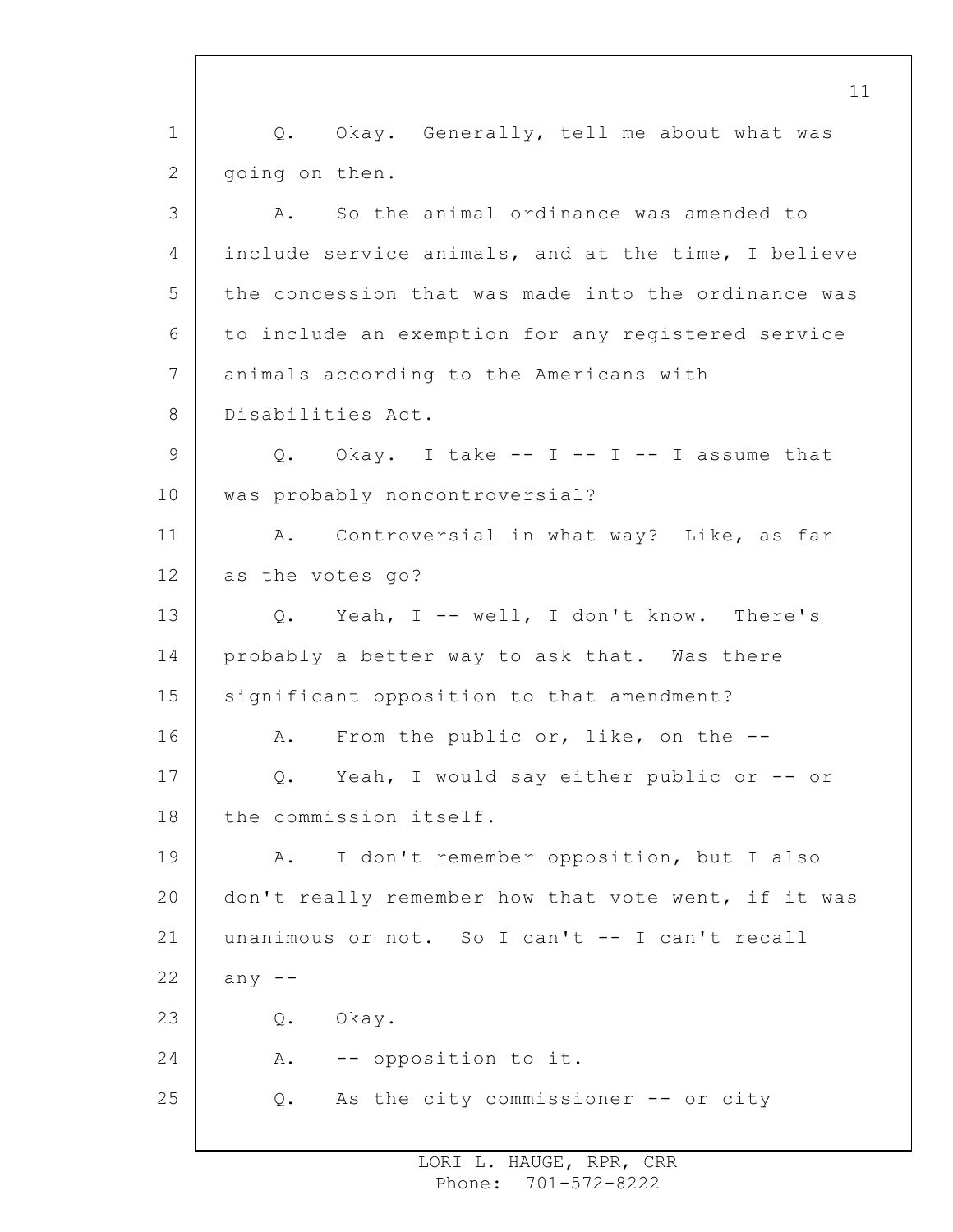1 2 3 4 5 6 7 8 9 10 11 12 13 14 15 16 17 18 19 20 21 22 23 24 25 administrator--I'm sorry--do you have citizen interaction if -- if people are -- have questions about ordinances or want to adopt ordinances or change ordinances? A. Yes. Q. Okay. Is that a regular part of your job, or does it just happen every once in a while? A. Every once in a while. Q. Okay. You had some people that came and met with you regarding the -- the pit bull ordinance; correct? A. Yes. Q. Okay. What do you recall about that? A. I remember being approached by Brandy Suckley, and she, at first, wanted to address the commission and present to them information. So my interaction with her was centered around how to navigate the process of getting in contact with the commissioners. Our commissioners are -- I -- I call them volunteers, even though they're compensated, but they're not full-time commissioners as they are in larger cities, so they're not here. So I helped her get in contact with the city commissioners. And following my interaction with Brandy,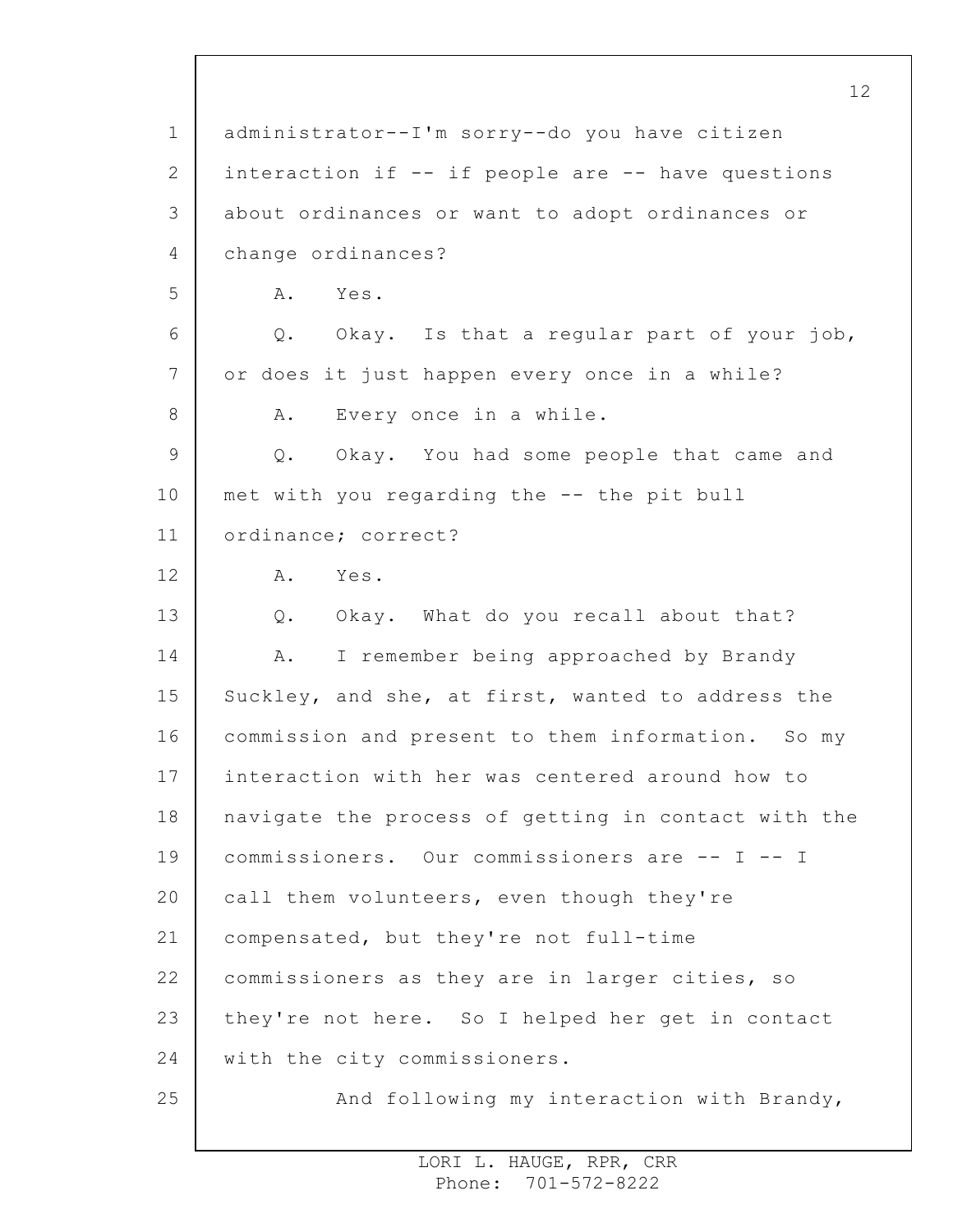1 2 3 4 5 6 7 8 9 10 11 12 13 14 15 16 17 18 19 20 21 22 23 24 25 I had interaction with Jyl as well, largely electronic, email. We -- we had dialogue on getting information to the city commission about the pit bull topic. Q. Okay. Other than that kind of situation -- And that was 2019ish? A. I believe so, yeah. Q. Okay. Other than that, have you had contact with others regarding the -- the pit bull ordinance? A. No. Q. Okay. Did anything happen as a result of your contact with Brandy? A. Yeah. She disseminated some information to me that I, in turn, according to her requests, passed on to the city commission. There were some website links and -- and report data that she wanted the commissioners to review. And following that, she also requested to give a presentation to the board, which I arranged at a commission meeting, and she came to the board in person and presented her information to the city commission at a regular scheduled meeting. Q. Okay. Was any action taken by the

13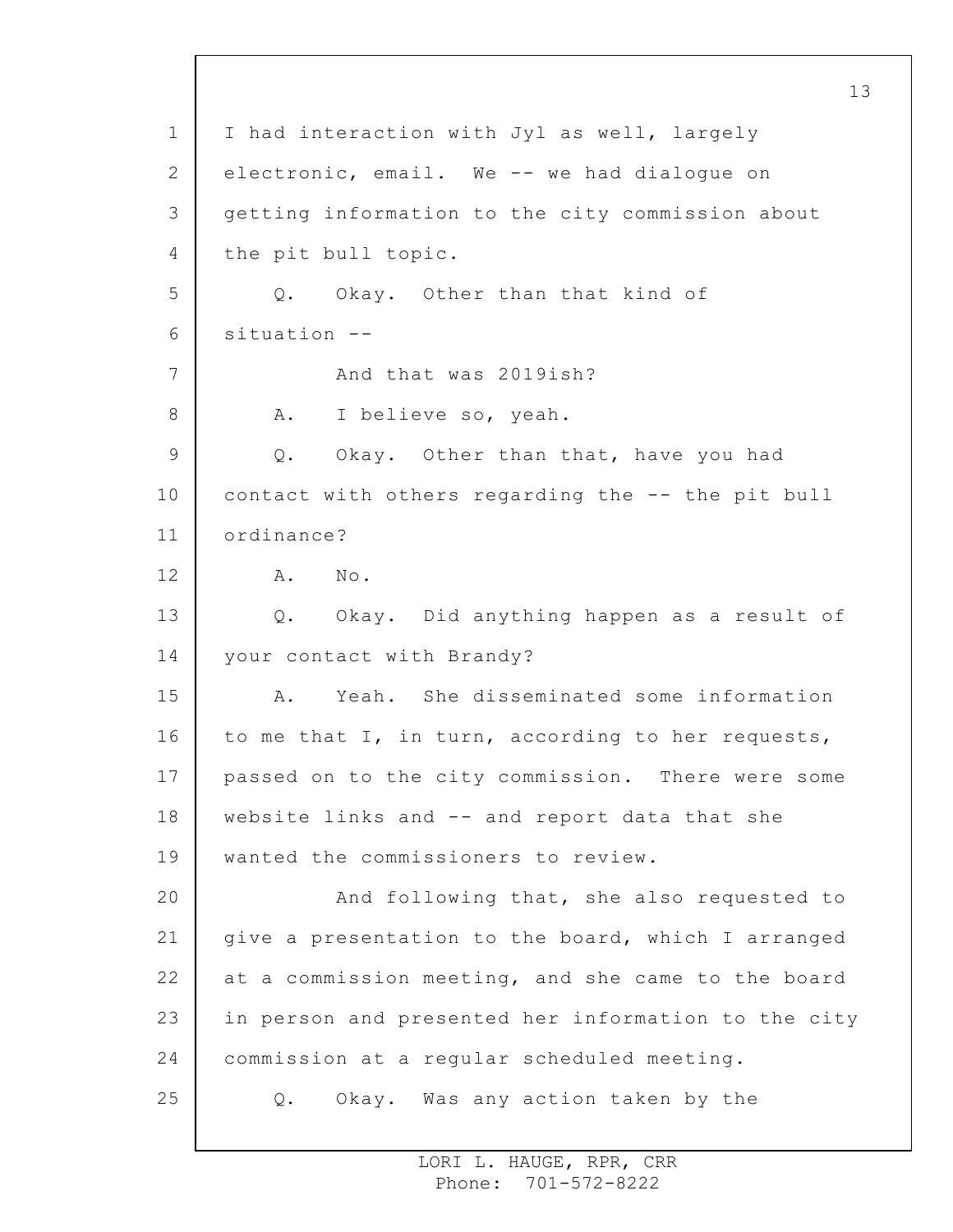1 2 3 4 5 6 7 8 9 10 11 12 13 14 15 16 17 18 19 20 21 22 23 24 25 14 commission? A. No. Q. Okay. So they just -- they heard her presentation -- A. Correct.  $Q. - -$  and  $-$ Was there a request for any action to be taken? A. Not a clear one that I can recall. I -- I recall the presentation of information as, you know, "Here is a compelling thing for you to consider," and a specific request to -- I cannot remember a specific request, but this is already a couple years ago, so -- Q. Yeah. Okay. Have you had conversations with any city commissioners about the pit bull ordinance? A. Yes. Q. Okay. Tell me about those. A. Largely related to this lawsuit. We've had many discussions just about, you know, what is the -- what is the procedure that we're going to go through here, and -- and what is the public sentiment that they believe is, you know, important to -- to maintain the ordinance and things of that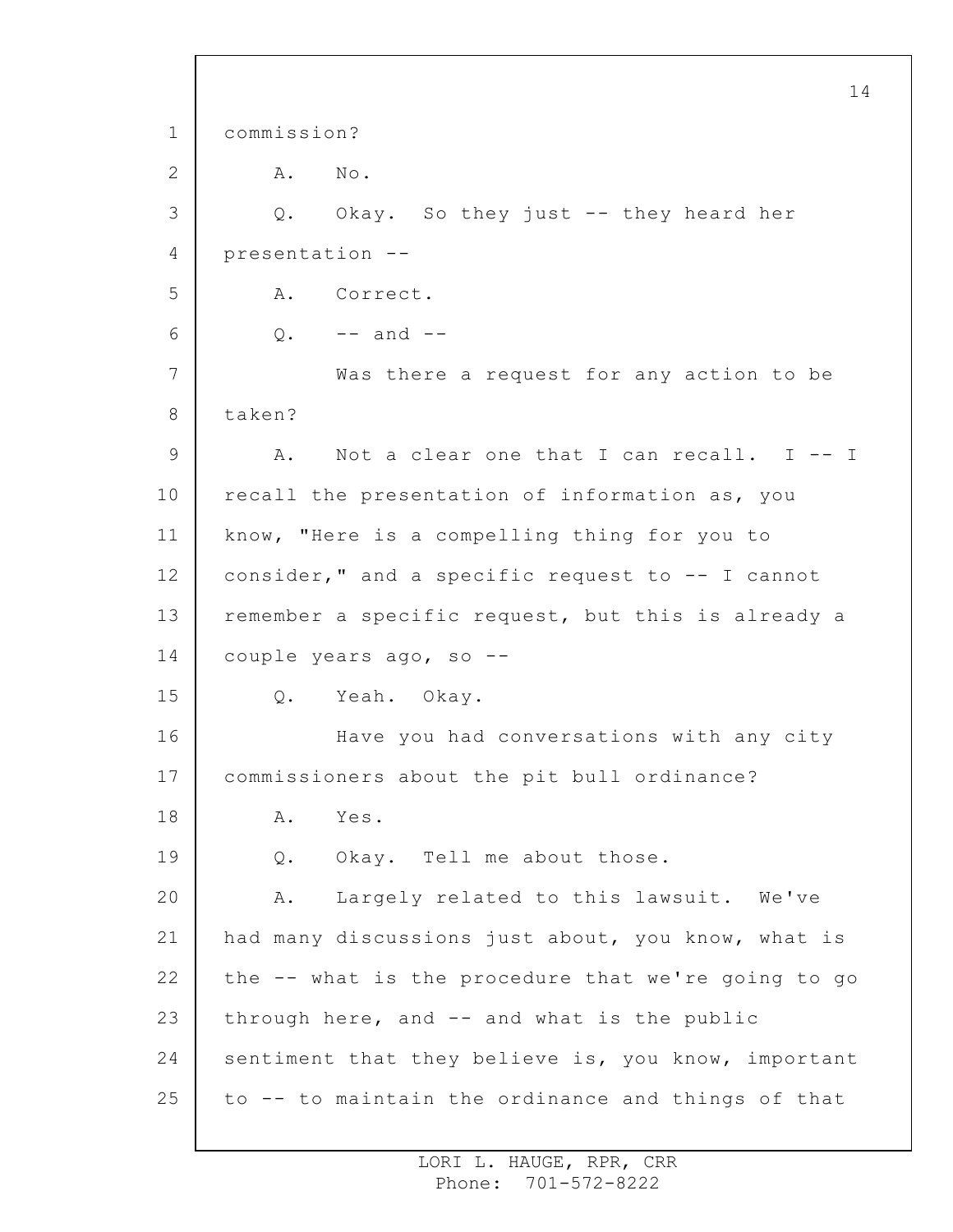1 2 3 4 5 6 7 8 9 10 11 12 13 14 15 16 17 18 19 20 21 22 23 24 25 15 nature. Q. Okay. Is it fair to say that in your job as a city administrator, you're not necessarily advocating for or against community-wide legislation? A. Yes. Q. Okay. So your role is more to just present information as it comes to you? A. Correct. Q. Is your role also to gather information if it's requested by a city commissioner? A. Absolutely. Q. Okay. So with respect to the pit bull ordinance, were you requested to gather any information? A. No. Q. Okay. And I think I saw -- did -- did you get some -- well, let me -- let me go back. So we've talked about conversations that you had with Brandy and maybe others -- A. Mm-hmm. Q. -- you know, in opposition to the pit bull ordinance. Did you have conversations or communications with people in support of the pit bull ordinance?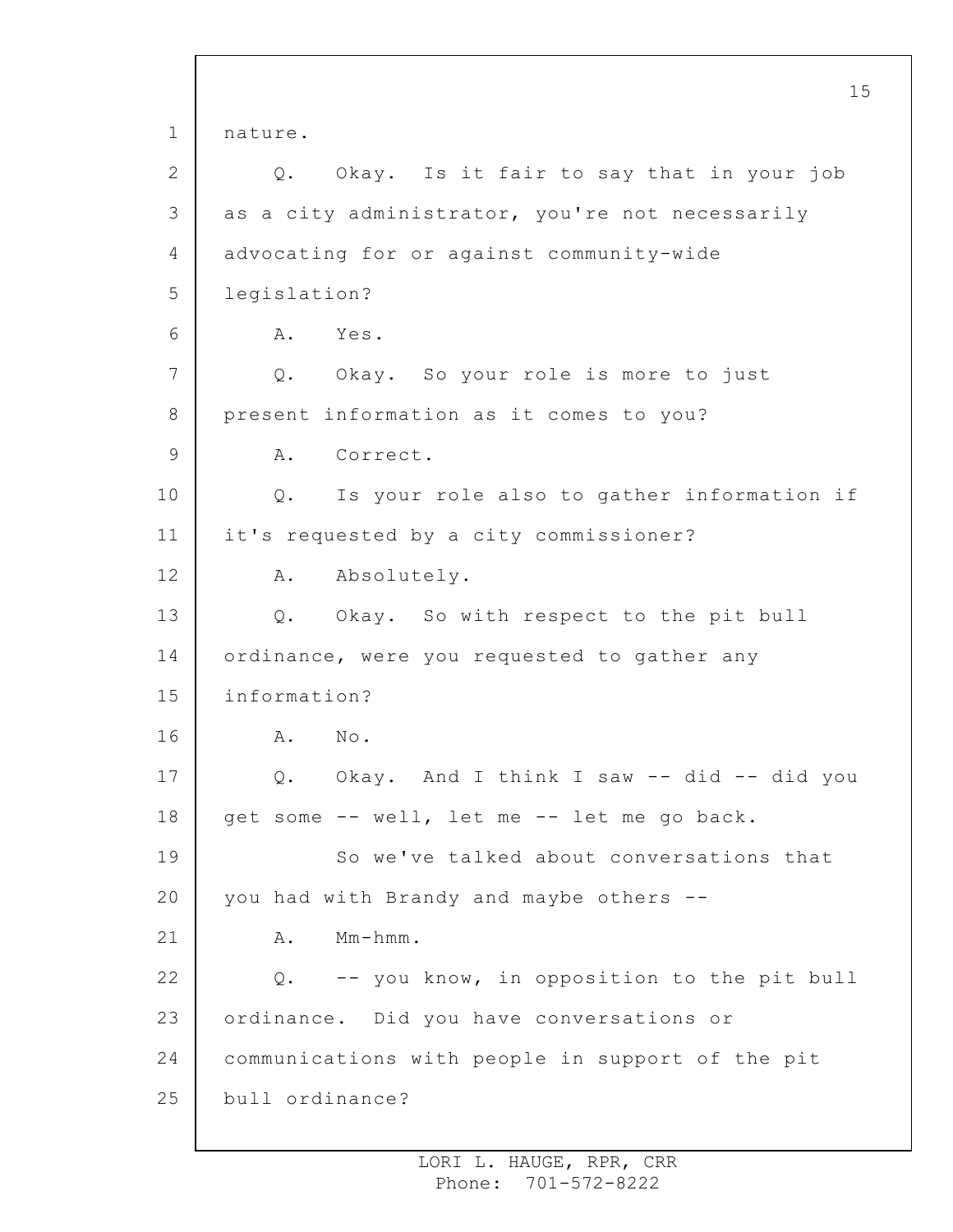1 2 3 4 5 6 7 8 9 10 11 12 13 14 15 16 17 18 19 20 21 22 23 24 25 16 A. Not personally, no. Q. Okay. Did anyone provide you with information that you passed on to the commission--other than Brandy--either in support of or in opposition to the -- the ordinance? A. I received an email at one point from an organization. I believe it was dogbites.org. I don't believe I was the only one that received that. I think we all received that, but I don't remember if I forwarded that on -- Q. Okay. A. -- but it's possible that I did forward that to the commission just as an FYI. But other than that, I don't -- I don't believe I had any other information that came from any supporters of the ordinance that I forwarded to the commission. Q. Okay. And when you said it's possible that you all received that -- A. Yeah. Q. -- were you referring to the commissioners as well? A. Correct. Yes. Q. Okay. A. Yes. The board.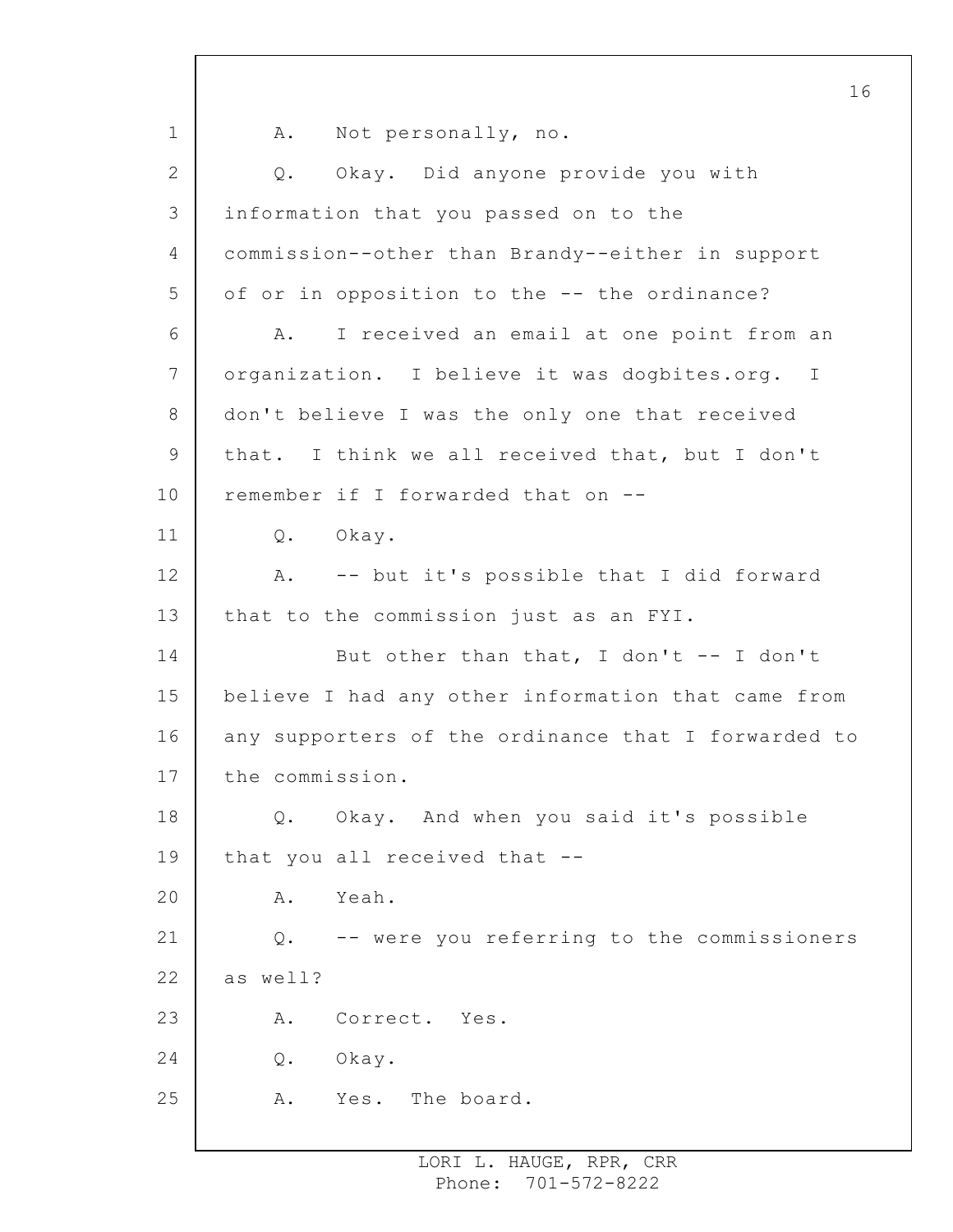1 2 3 4 5 6 7 8 9 10 11 12 13 14 15 16 17 18 19 20 21 22 23 24 25 17 Q. Okay. A. Yeah. Q. But to the best of your recollection, no one from the commission asked you to get more information about dogbite.org or -- or any of the information that they provided? A. Correct. Q. Did anyone from the city commission talk to you about the information from dogbites - dogsbite.org? A. Dogsbite, yeah. Not that I can recall. Q. Okay. A. I mean, we've had so many conversations just in general about this, but I -- I don't recall having any dialogue about that in -- in particular. Q. Okay. No one asked you, for example, to go figure out who this organization is -- A. No. Q. -- is, what their qualifications are, anything like that? A. No. Q. Okay. I think you answered this kind of generally earlier, but I -- I want to ask just a couple specific questions about training. With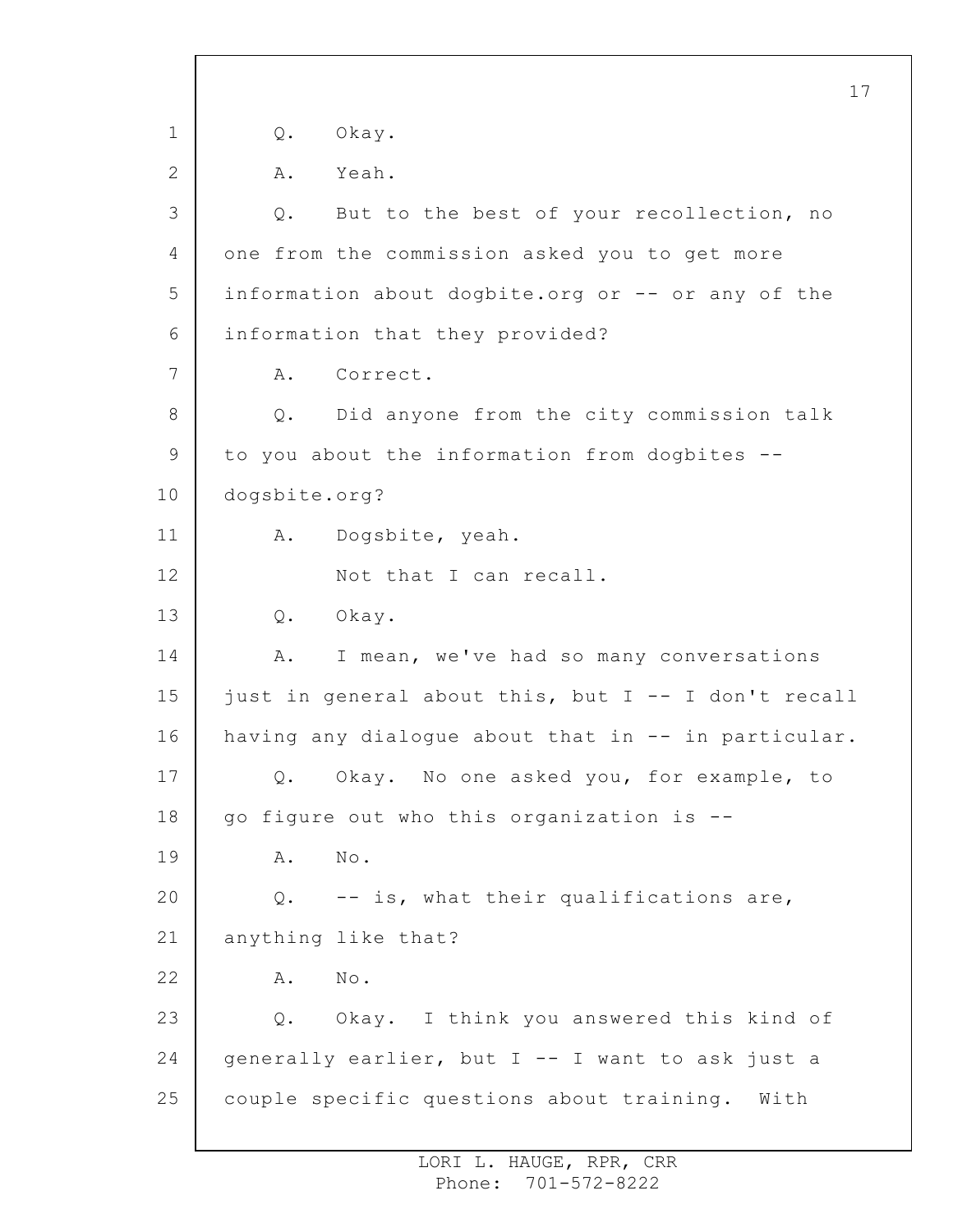1 2 3 4 5 6 7 8 9 10 11 12 13 14 15 16 17 18 19 20 21 22 23 24 25 respect to police officers and their training as law enforcement, you don't have any role in that training? A. Correct. Q. Okay. And with respect to animal control officers or, now, community service officers, you don't have any role in their training on how to actually perform their job functions? A. Can you say that again? Q. I can try. A. I'm not giving you a hard time. I'm just -- Q. No. No. No. I -- yeah. I -- and I -- I appreciate that you're -- you know, you want to make sure that you understand the question. I think when we talked about this earlier, you said that you're really -- the role that you would have in training city employees would be with respect to kind of citywide policies related to employment, things like that. A. Correct. Q. So with respect to the actual job functions of an animal control officer or a community ser -- Did I get that right?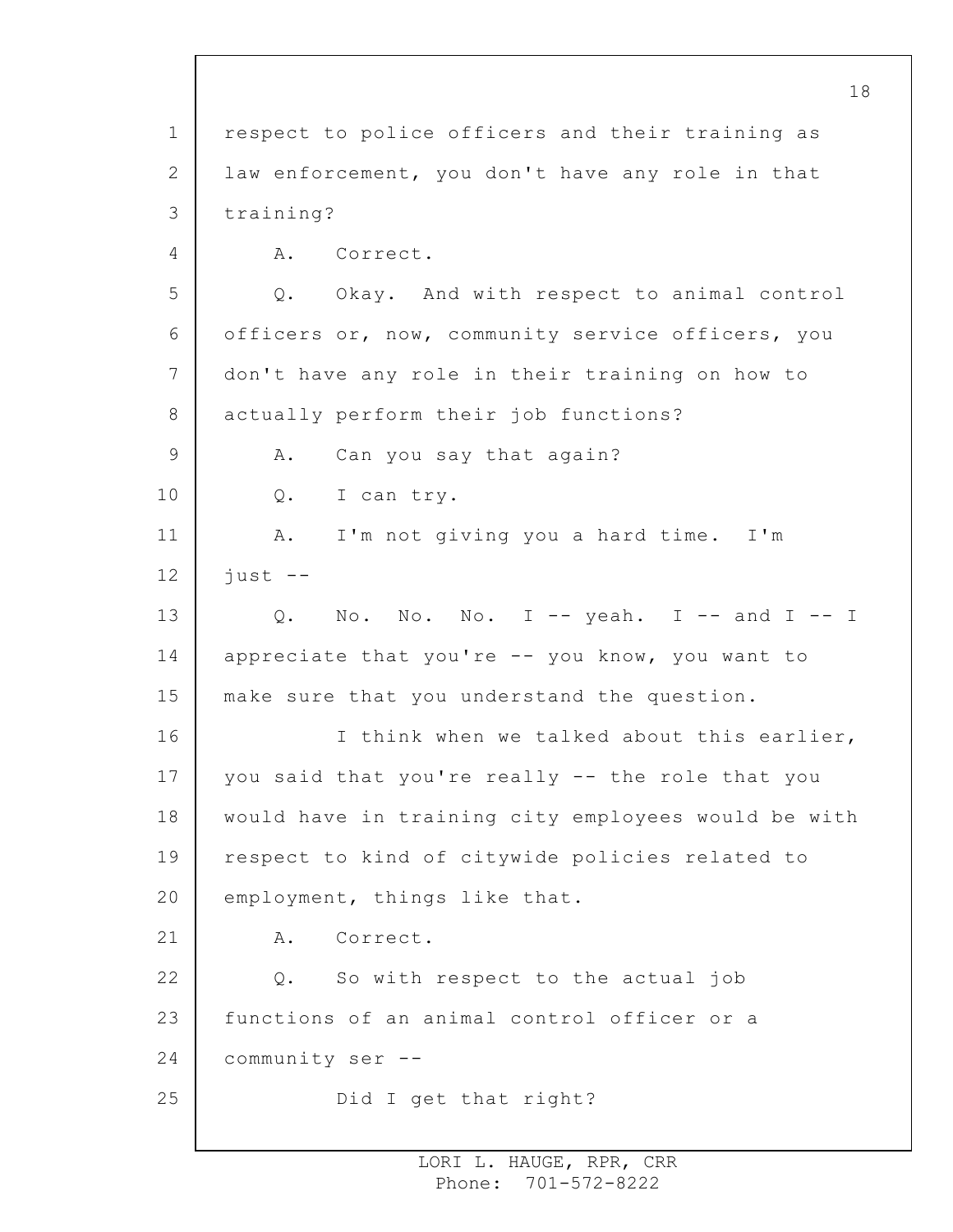1 2 3 4 5 6 7 8 9 10 11 12 13 14 15 16 17 18 19 20 21 22 23 24 25 19 A. Yep. Q. -- community services -- A. Yeah. Q. -- officer, you don't play any role in job function training? A. That is correct. Q. Okay. You might tell them how to apply for sick leave or personal days, things like that? A. Correct. Q. Okay. (There was a discussion off the record between Mr. Summerlin and Ms. Wall.) BY MR. SUMMERLIN: Q. Does the City prepare an annual report? A. The City's departments prepare annual reports. Q. Okay. Are they all put together in one report, or are there separate -- stay separate? A. Separate. Q. Okay. (There was a discussion off the record between Mr. Summerlin and Ms. Wall. Deposition Exhibit Number 1 was marked for identification by the court reporter.)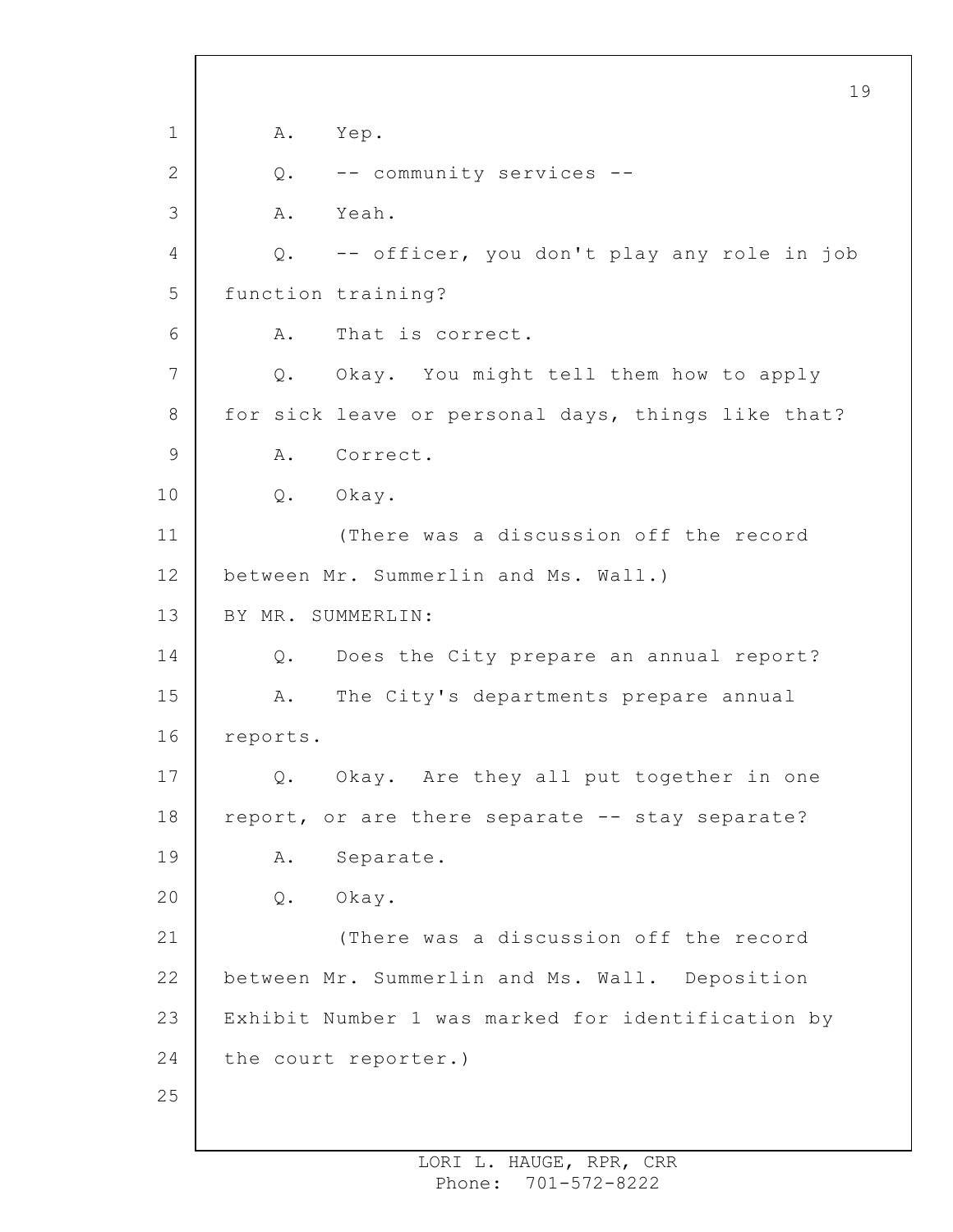1 2 3 4 5 6 7 8 9 10 11 12 13 14 15 16 17 18 19 20 21 22 23 24 25 20 BY MR. SUMMERLIN: Q. Okay. I'll hand you what's been marked as Exhibit 1 (doing so). And the title page of that is "Annual Report 2021"? A. Yes. Q. Okay. And is -- is this an annual report just of the police department? A. It is (nodding affirmatively). Q. Okay. So would other City agencies have similar annual reports? A. Most of them do. The larger departments do, yeah. Q. Okay. Do you play a role in putting these together? A. I do not. Q. Well, you maybe just saved us some time. A. Okay. Q. What -- let's talk about the -- the 2021 police department annual report. Who -- do you know who puts this together? A. Like, as an individual or -- just generally, it's the police department. Q. Okay. I -- I'm guessing it's probably kind of a group effort? A. Oh, the -- the physical assembly of it?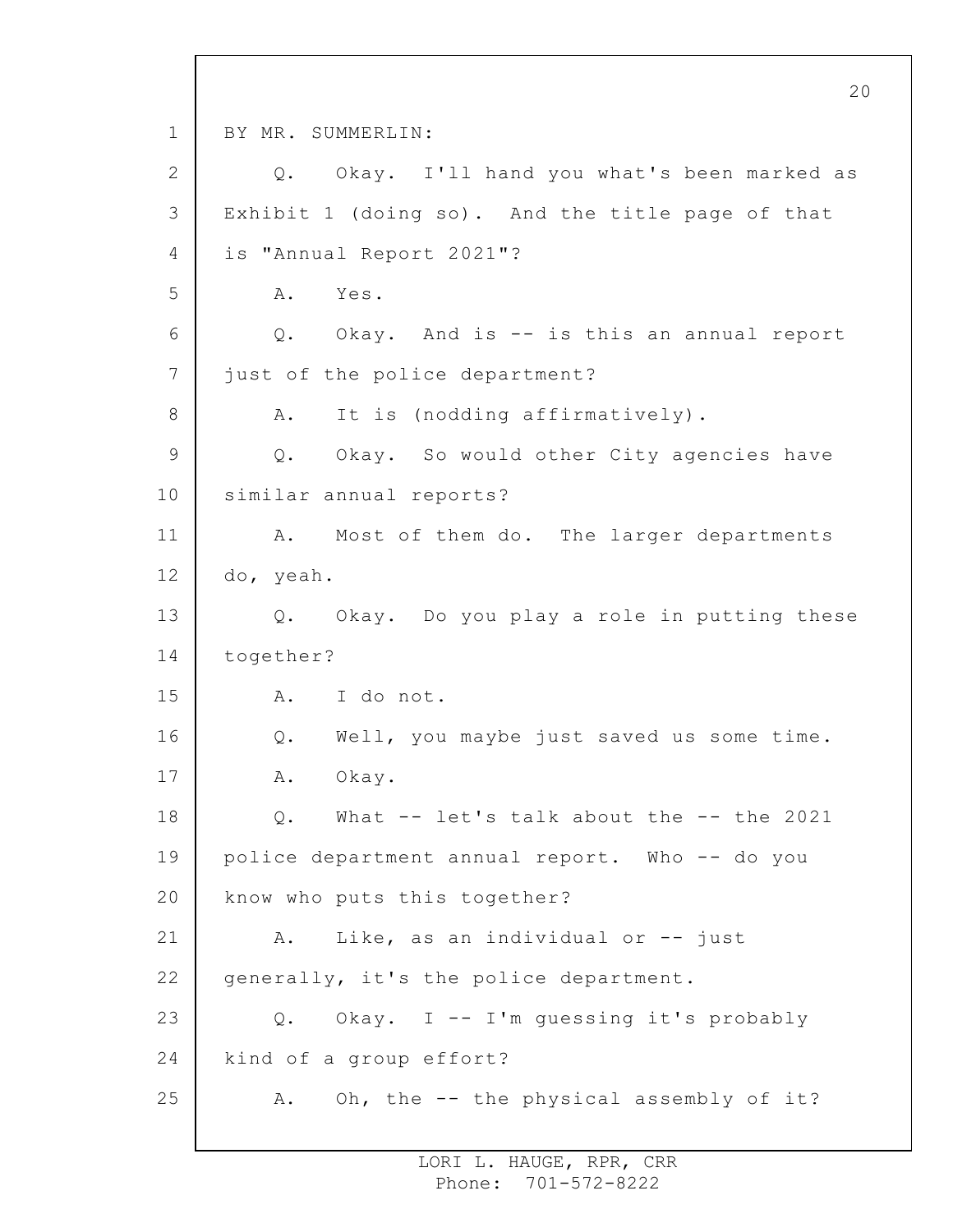1 2 3 4 5 6 7 8 9 10 11 12 13 14 15 16 17 18 19 20 21 22 23 24 25 21 Yeah. Yes. Q. Well, I mean the -- and the drafting and deciding what goes into it and all that kind of stuff. A. It's a group effort, but I would say the -- the chief of police largely has the authorship of this report. Q. Okay. And if you look at--oh, sure. There's not page -- oh. No, there are page numbers--page 1, which is actually, like -- I don't  $know$  --A. Page 4 or something? Q. Yeah. -- ten pages. A. Got it (complying with Counsel's request). Q. There you go. A. Got it. Q. There's an organizational chart there; right? A. Yes. Q. Okay. And so the police department or the chief of police would put together this organizational chart? A. Yes. Q. You don't have anything to do with it?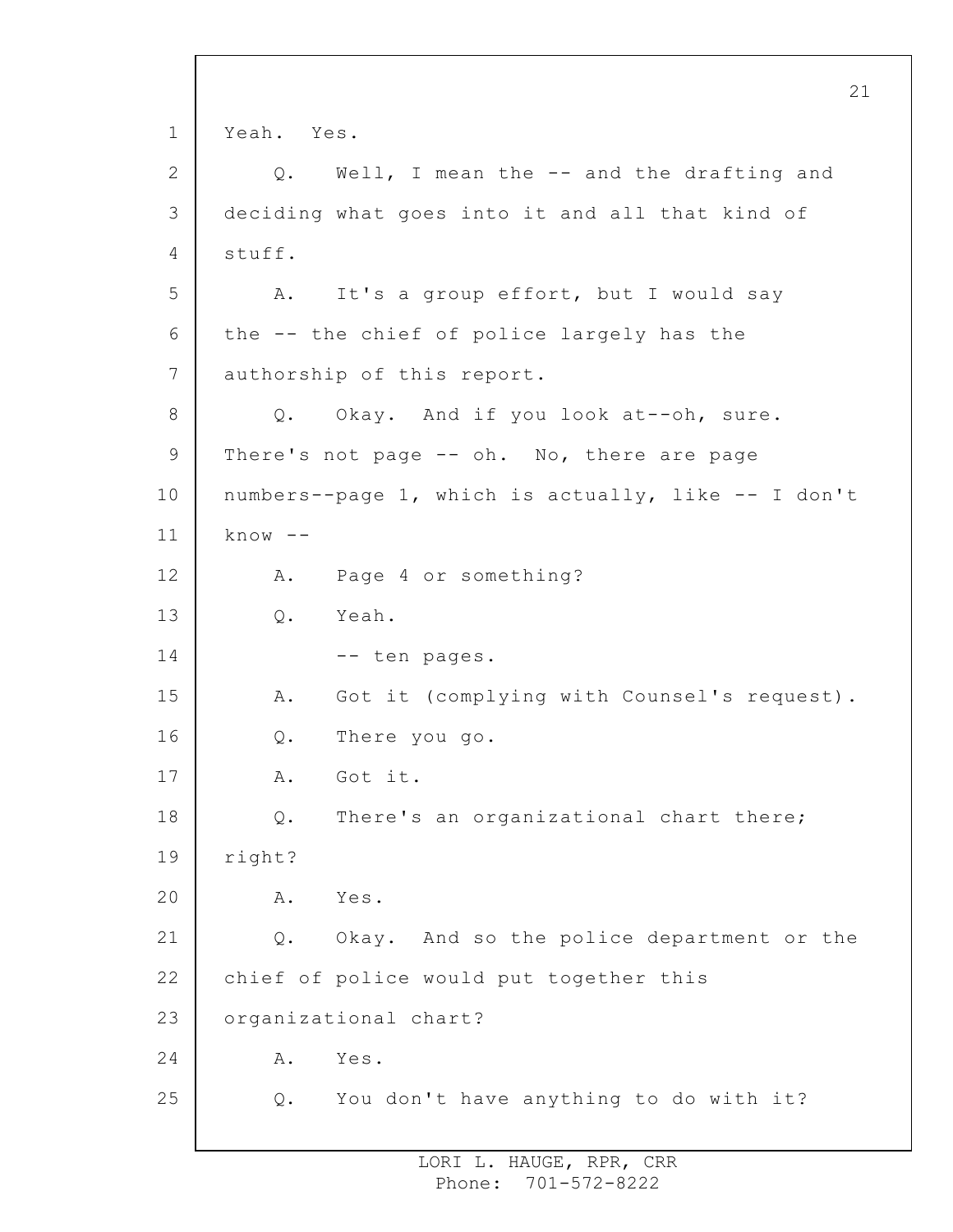1 2 3 4 5 6 7 8 9 10 11 12 13 14 15 16 17 18 19 20 21 22 23 24 25 22 A. No. Q. Okay. A. Not -- well, not in the sense that it's in this -- this report, no. Q. Okay. Do you -- do you have a role in how the police department is organized? A. I do. Q. All right. So let's talk about that. And that's maybe -- is that a little bit of what we were talking about before, like, with the -- A. Perhaps.  $Q.$  -- change to --A. Yeah. Sure. Yeah. Q. -- community service officers? A. (The deponent nodded affirmatively.) Q. And just so I kind of have a full picture of your job, so do you also -- are you also involved as kind of a personnel person for the City? A. Well, we have human resources that is tasked with the hiring and positioning of personnel. So from a philosophical point of view, I guess my involvement there is guidance. So yes and no. Q. Okay. I'm trying to think, like, just so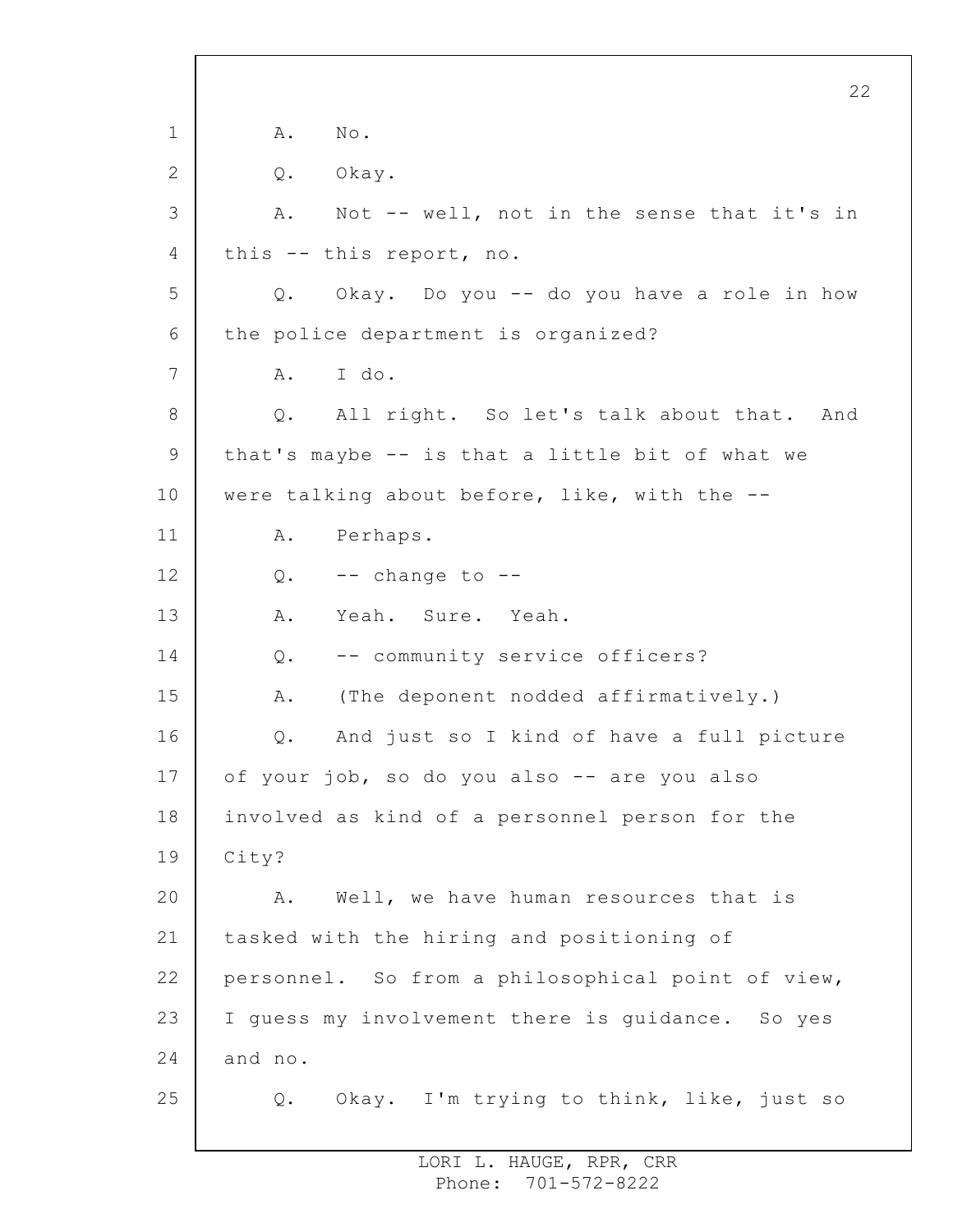1 2 3 4 5 6 7 8 9 10 11 12 13 14 15 16 17 18 19 20 21 22 23 24 25 23 that I have kind of a picture of this. If the City were a private business--which, obviously, it's not--is your role kind of similar to that of a chief operations officer? A. It would be more closely compared to a chief executive officer. Q. Okay. So more like a CEO? A. Yes. Q. All right. Currently, who is the individual that would be leading the animal control officers? A. At the very top, the chief of police. Q. Okay. And then my understanding of -- is there -- is there a person that's designated - well, let me -- MR. SUMMERLIN: Sorry. BY MR. SUMMERLIN: Q. Do you still call animal control officers animal control officers, or should I be referring to them as community services off -- officers? A. I'll understand what you're -- what you're implying no matter which one you use, so --Q. Okay. Are there community service officers -- there are community service officers that are not animal control officers?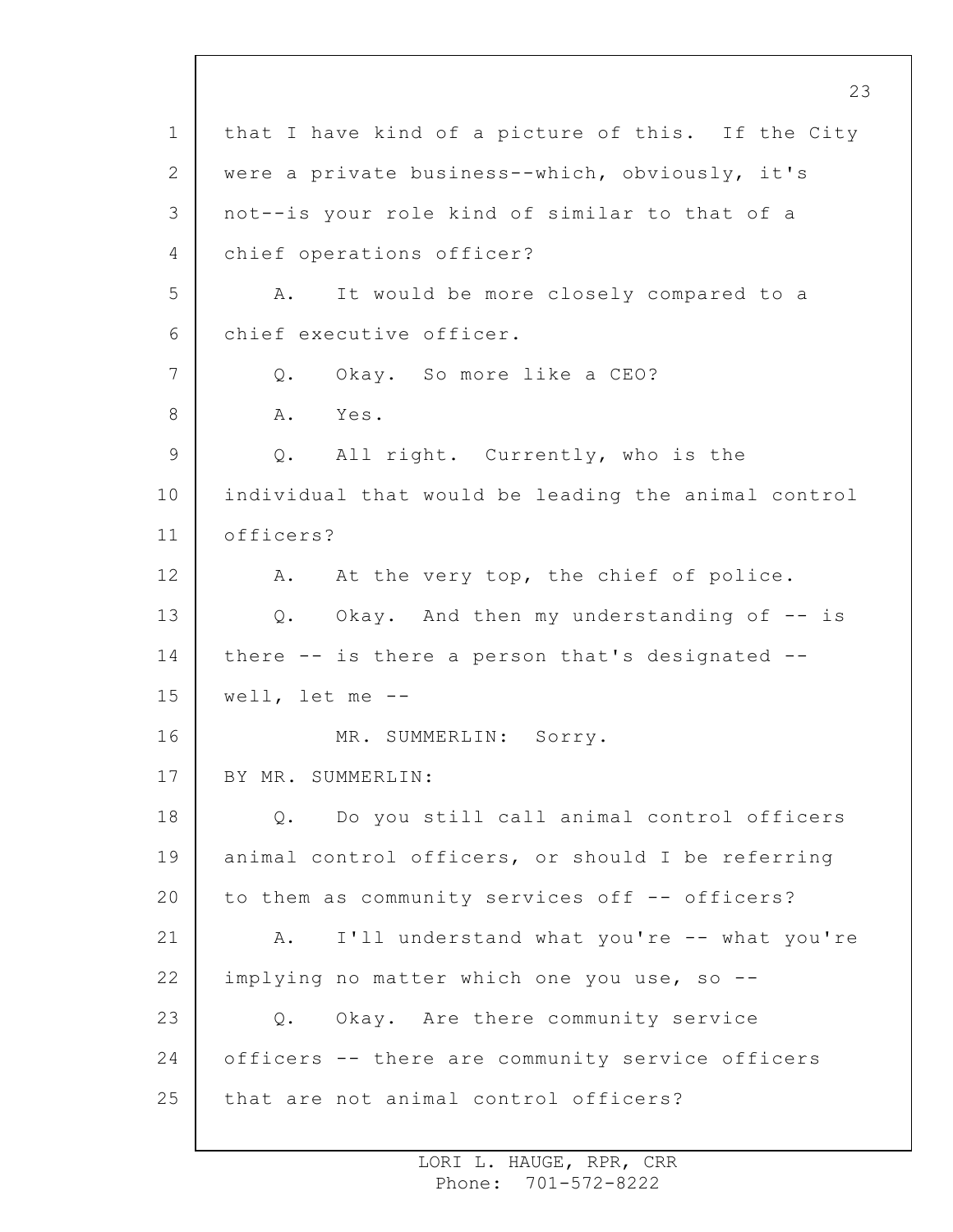1 2 3 4 5 6 7 8 9 10 11 12 13 14 15 16 17 18 19 20 21 22 23 24 25 24 A. Correct. Yes. Q. Like parking enforcement? A. Yes. Yep. Q. So animal control officers would be a subset of community service officers? A. Yes. Q. That's fair? A. Yes. Q. Okay. Because I -- I don't want to get into, like -- I don't really care about the parking. A. Yeah. Q. I mean -- A. Yep. Q. -- I care about them as people, but for the purposes of this deposition -- A. It's not relevant. Got it. Q. Yeah. A. Yes. Q. I don't want to appear harsh or get parking tickets while I'm in town. "You're the one" -- no. That would never happen. So with respect to animal control officers as a group, is there an individual animal control officer that would be, like, in charge of that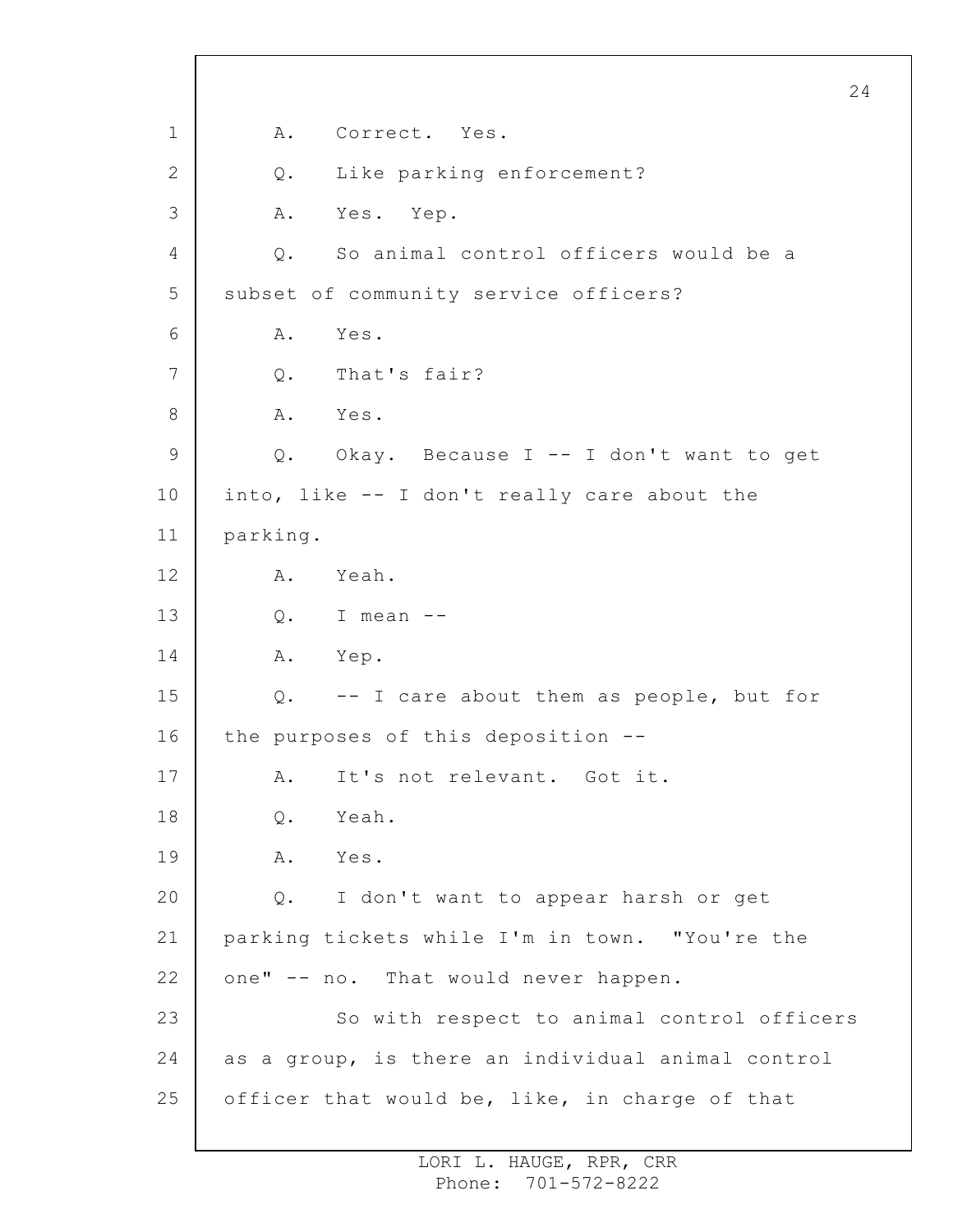1 2 3 4 5 6 7 8 9 10 11 12 13 14 15 16 17 18 19 20 21 22 23 24 25 25 group? A. The -- you're -- you're talking within - within this chain of command here (indicating)? Q. Well, that's a great question. Where do the animal control officers appear on page 1 of Exhibit 1? A. So they appear under community service officers on this left column under the administrative lieutenants. Q. Right. And so if we just follow this hierarchy on page  $1$ , the  $-$ - the person in charge of everything shown on page 1 is the police commissioner? A. Yes. Q. Okay. Who is the police commissioner? A. Tate Cymbaluk. Q. How do you spell his last name? A. That's a good one. C-y-m-b-a-l-u-k. Q. Okay. And then underneath the police commissioner is the chief of police? A. (The deponent nodded affirmatively.) Q. And who is that? A. David Peterson. Q. And then to the right of the chief of police is human resources?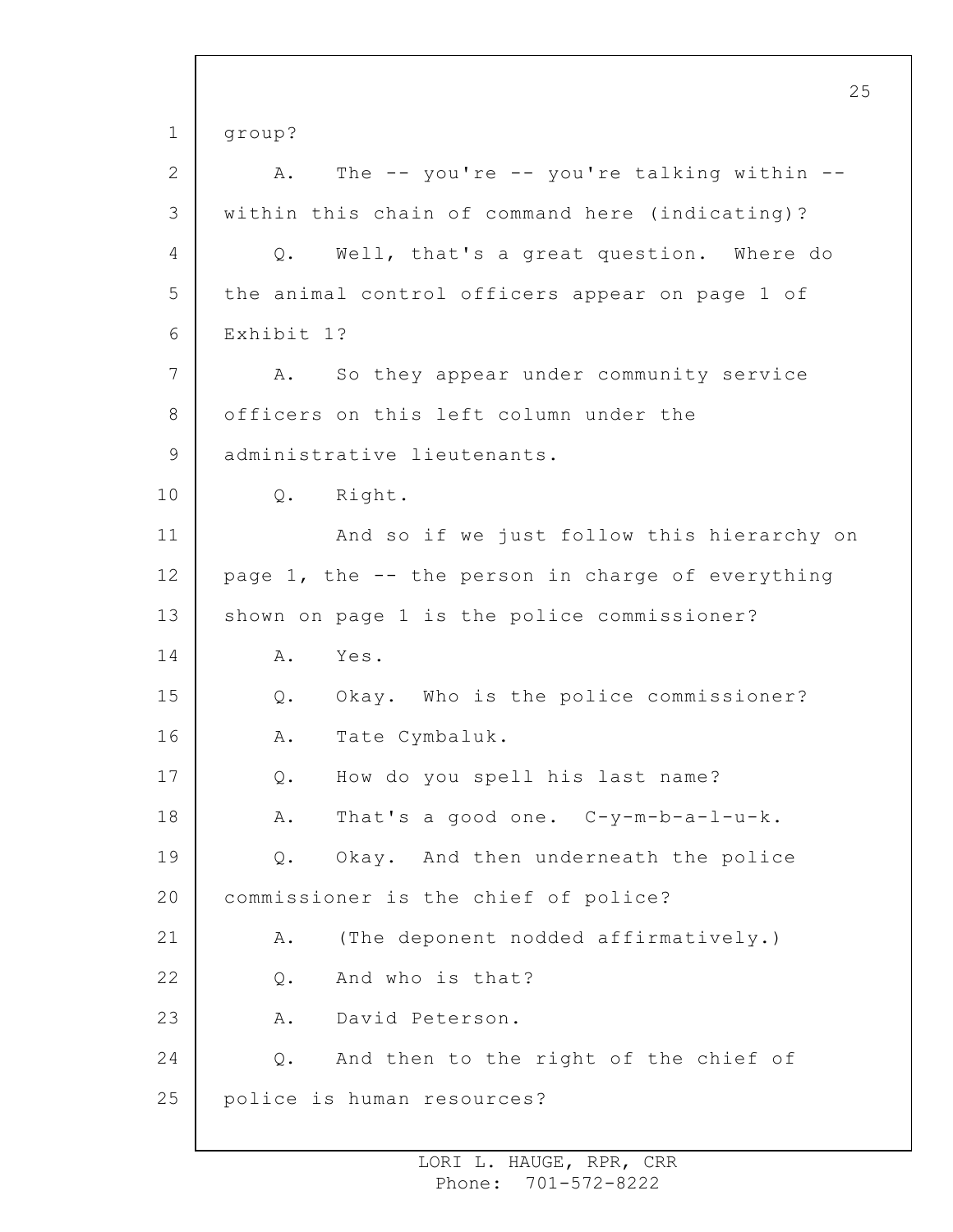1 2 3 4 5 6 7 8 9 10 11 12 13 14 15 16 17 18 19 20 21 22 23 24 25 A. (The deponent nodded affirmatively.) Q. Who is the person -- I -- I assume human resources is a department? A. It's a department of one. It's one person. Q. Oh. Okay. So who is -- A. Yeah. Q. -- the one person? A. That is Catherine Cagle, and I believe she's married and her name just changed. Bear with me. We'll go with Catherine Cagle for now, with a "C"--C-a-g-l-e--and Catherine with a "C" as well. Q. Okay. And does Catherine do human resources for just the police department? A. Yes. Q. Okay. All right. And then there are three positions below the chief of police: the deputy chief, the investigations captain, and the operations captain? A. Correct. Q. Okay. Is each one of those an individual? A. Yes. Q. And are they different individuals? A. They are. Q. Okay. So let's go ahead and -- who is the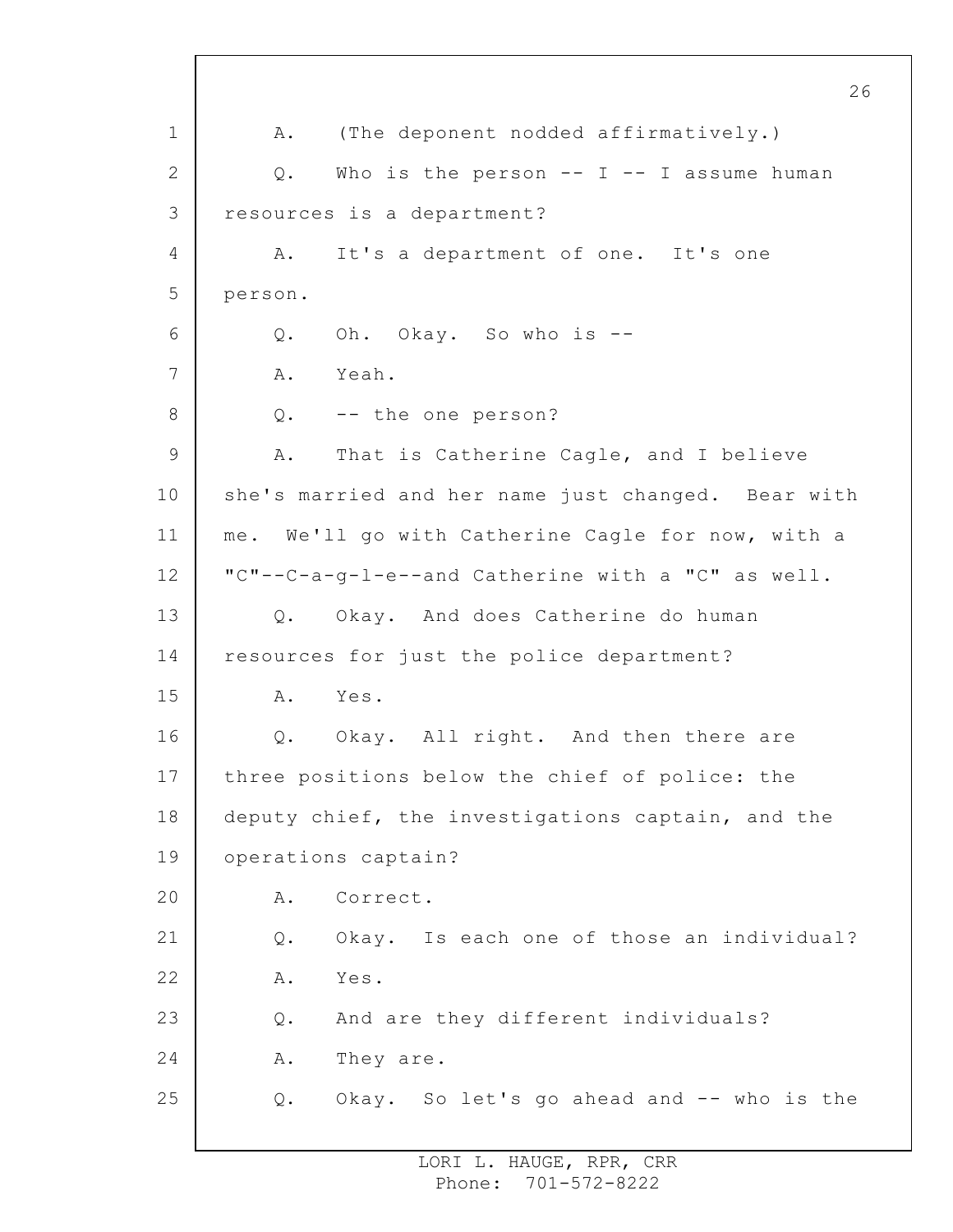1 2 3 4 5 6 7 8 9 10 11 12 13 14 15 16 17 18 19 20 21 22 23 24 25 deputy chief? A. Steven Armstrong. Investigations -- oh, I'm sorry. (There was a discussion off the record.) THE DEPONENT: Steven with a "v." BY MR. SUMMERLIN: Q. And the investigations captain? A. This one is going to be hard to spell. Q. Oh, man. I -- A. It's just -- Q. Okay. A. -- another Steven, and his last name is Gutknecht. It is G-u-t-k-n-e-c-h-t, I think. Q. I love the Midwest. A. That one just gets me every time. Q. And then the operations captain? A. Rodney Dickerson. Q. All right. And underneath the deputy chief is the administrative lieutenant? A. Yes. Q. Who is that? A. It is Randy Haugenoe, H-a-u-g-e-n-a-u [sic], I think. Sorry. Q. All right. Close enough. No, it's - it's not a test. You will not be graded.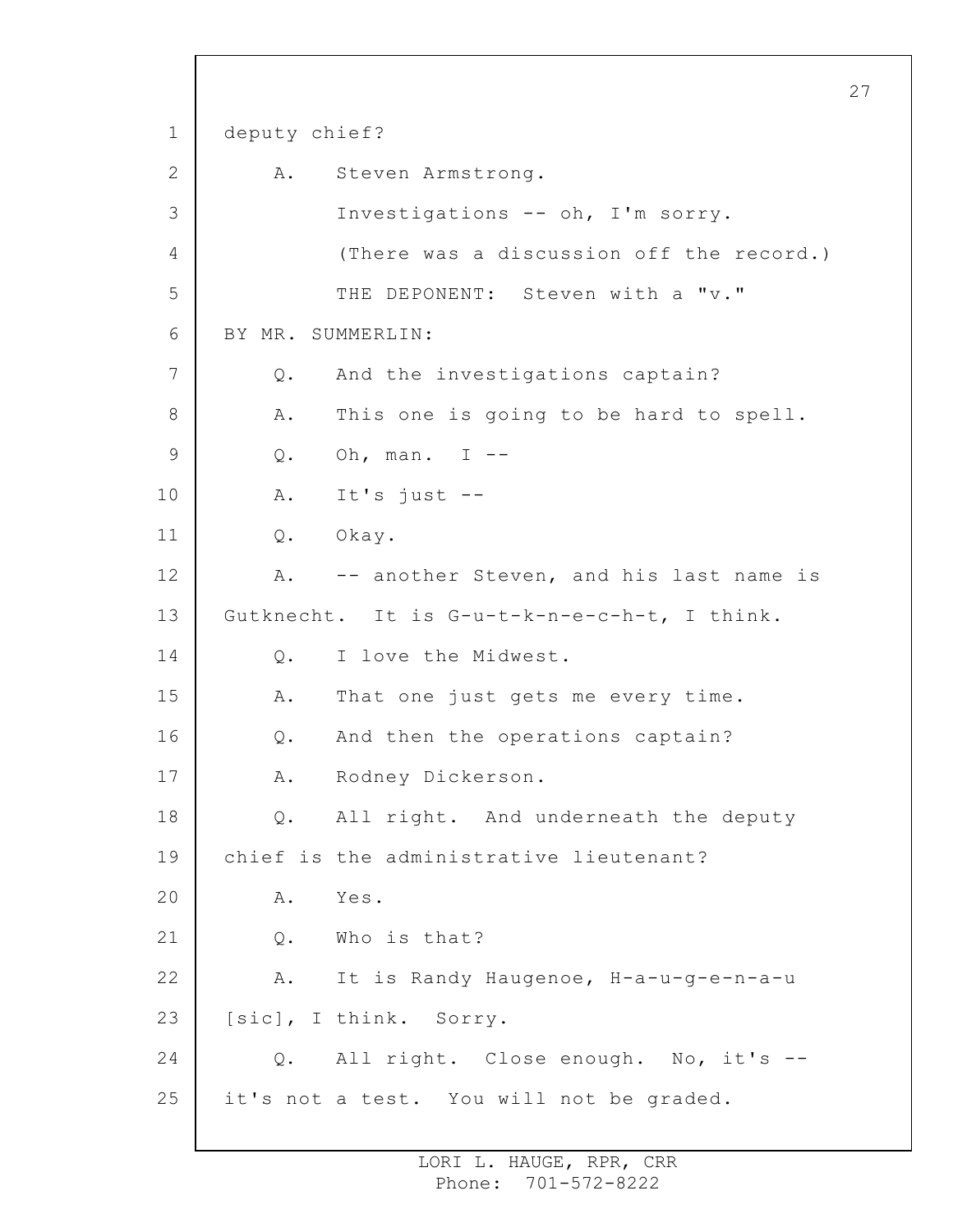1 2 3 4 5 6 7 8 9 10 11 12 13 14 15 16 17 18 19 20 21 22 23 24 25 All right. So Mr. Haugenoe is the administrative lieutenant that is in oversight of five departments, correct, one of which is the community service officers? A. Correct. Q. All right. A. Yeah. Q. I think we said before, but maybe I misunderstood, that parking enforcement was a community service officer position? A. Yeah. And now that I'm looking at this, I understand where you're going. So there's -- Q. Yeah, I just want to understand, like -- A. Yes. Q. -- if you can explain it. A. So community service officers include things like parking, but parking of a different sort. So parking as it pertains to anywhere but downtown. Hang -- hang with me. So this does -- Q. Okay. A. -- make sense. Q. All right. A. Parking enforcement is called out as a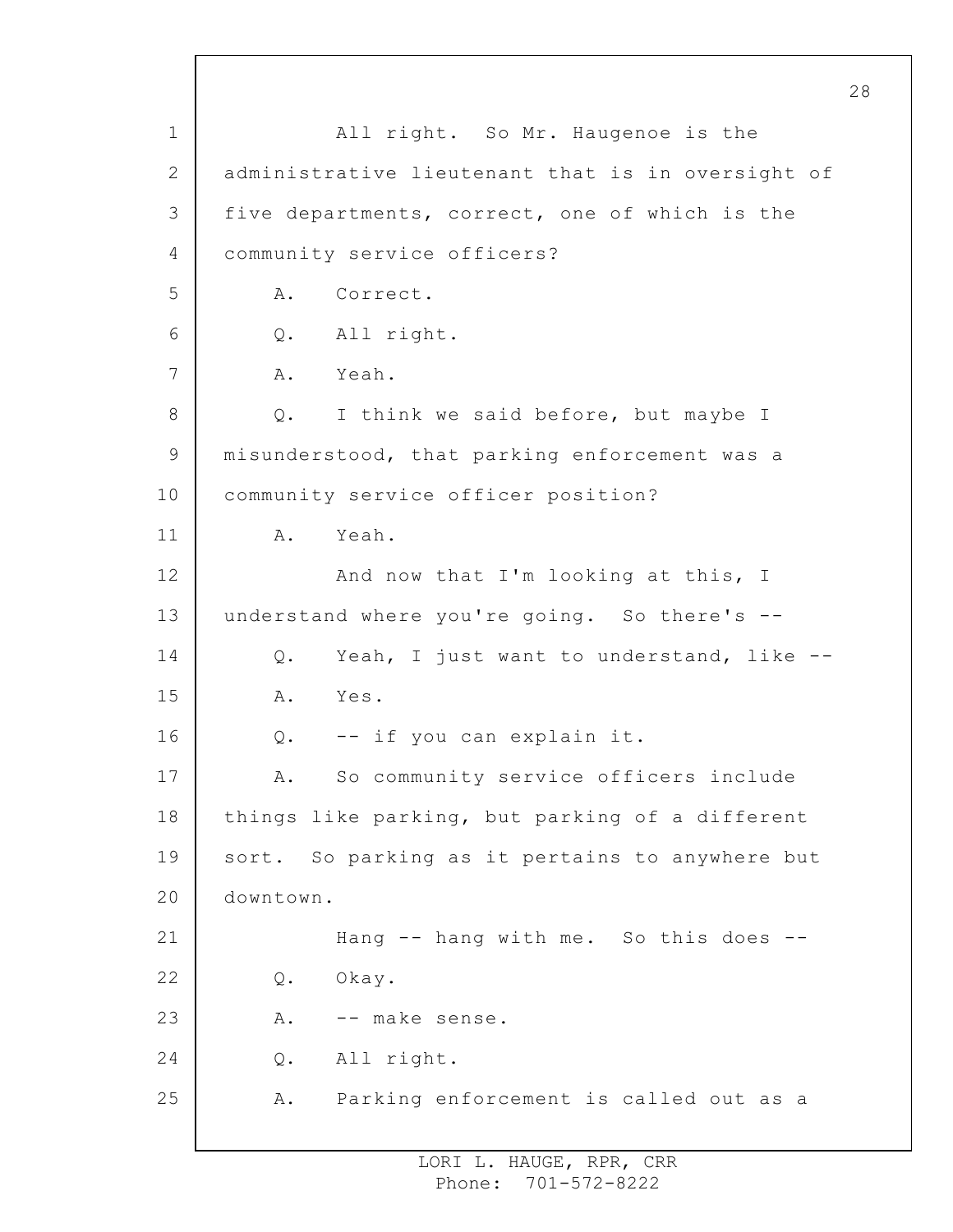1 2 3 4 5 6 7 8 9 10 11 12 13 14 15 16 17 18 19 20 21 22 23 24 25 specific thing here because it is a joint partnership with the City and the local parking authority, and this parking enforcement refers to just the downtown district. So we have a meter maid, for lack of a better term, position that is wholly kind of separate, and that's why it's called out. Whereas community service officers still do parking. They can do parking downtown. Largely, that's tasked to the one parking enforcement person. So their parking, when I gave that as an example of what they would do, would be, like, people parking on sidewalks in residential neighborhoods or other things. Q. Non-downtown parking? A. Non-downtown stuff. Q. Okay. A. Disconnected trailers and -- and so forth,  $SO = -$ Q. So if we wanted to build on this chart on page 1, underneath community service officers, we would have one box for animal control? A. (The deponent nodded affirmatively.) Q. And we would have a box for non-downtown parking?

29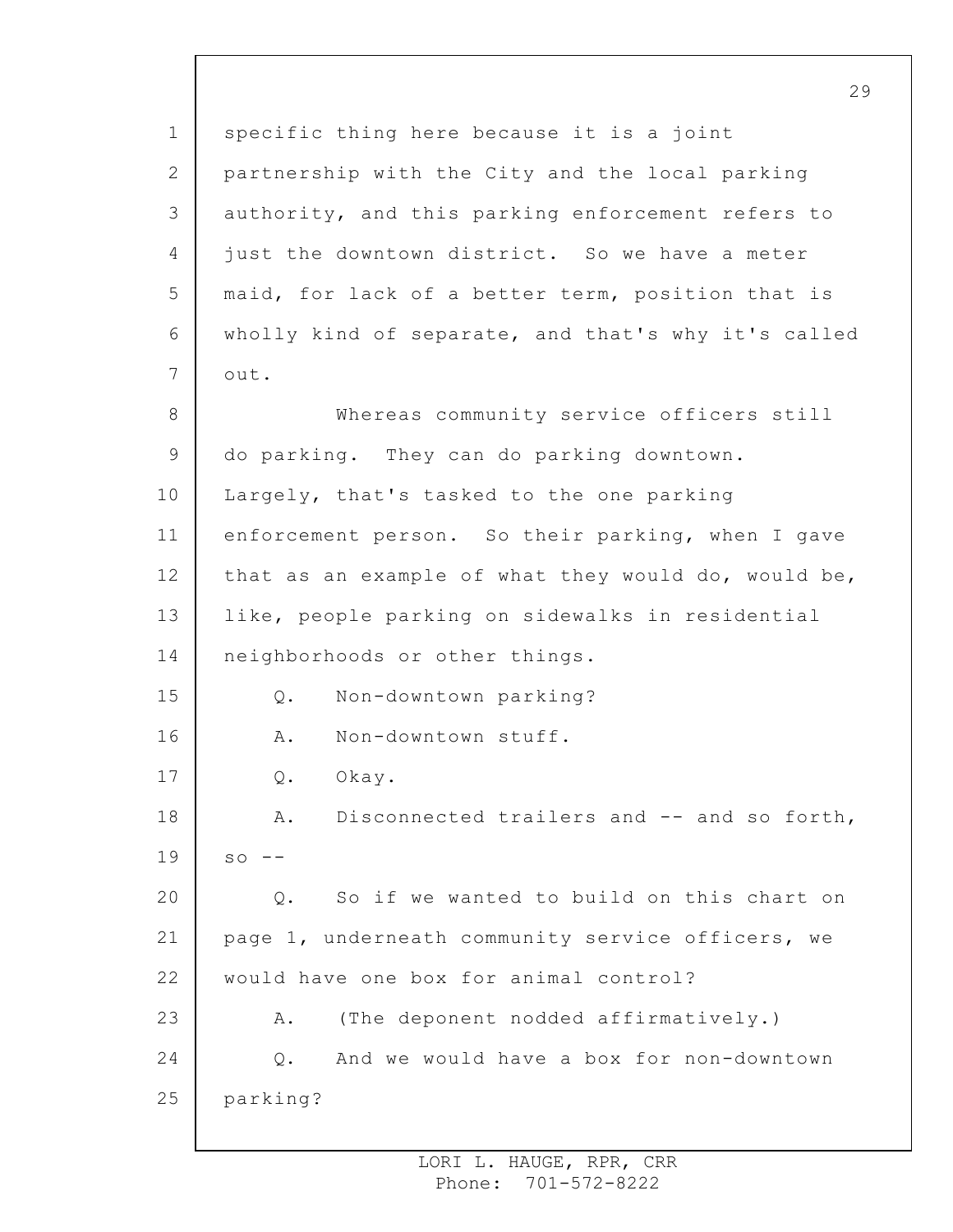1 2 3 4 5 6 7 8 9 10 11 12 13 14 15 16 17 18 19 20 21 22 23 24 25 30 A. And -- and other just code enforcement-related things, yes. Q. Anybody else that would fall under community service officers? Do you guys have officers in schools or anything? A. We do, and they're separate, so, no, nothing -- Q. Okay. A. -- else. Q. All right. MR. SCHMIDT: Gene, do you mind if we go off the record for just one second? MR. SUMMERLIN: No. (The proceedings recessed at 10:40 a.m. and reconvened with everyone present at 10:41 a.m.) BY MR. SUMMERLIN: Q. Okay. So we just had a -- a brief off-the-record discussion, and there's a -- a bit of a correction to the organizational chart. Do you want to go ahead and make that? A. Yes. I mistakenly indicated that Randy Haugenoe was the administrative lieutenant. He is the administrative sergeant, and the administrative lieutenant is Dustin Celander. Celander is  $C-e-1-a-n-d-e-r.$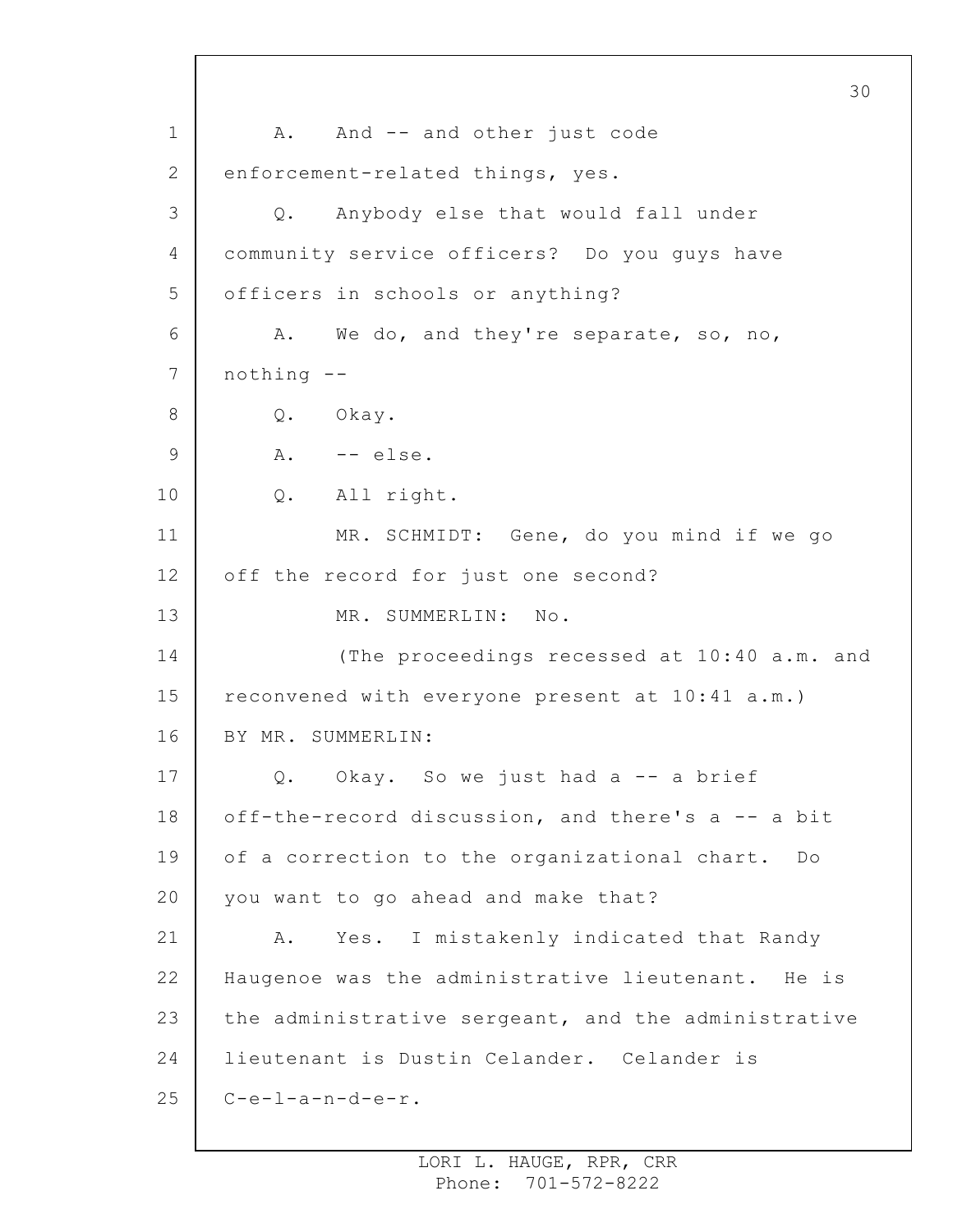1 2 3 4 5 6 7 8 9 10 11 12 13 14 15 16 17 18 19 20 21 22 23 24 25 31 Q. All right. So under community service officers, we've got animal control and then non-downtown parking, other code enforcement -- A. Correct.  $Q.$  -- right? Who, within animal control, would be in charge? A. That's probably a level of detail I couldn't tell you. What their rank is within that department, I don't know. Q. Okay. Do you know how many employees there are within animal control? A. I could tell you that within community service, there's about three -- three or four. Go to my cheat sheet. Actually, there's a better description of it. It's code compliance instead of code enforcement, but things like parking tickets, impounding vehicles, stuff like that. Q. Okay. And that was on what page? A. That is page 13. Q. All right. A. Usually in here, there's a list of everybody and -- and what their position is. MS. WALL: 2.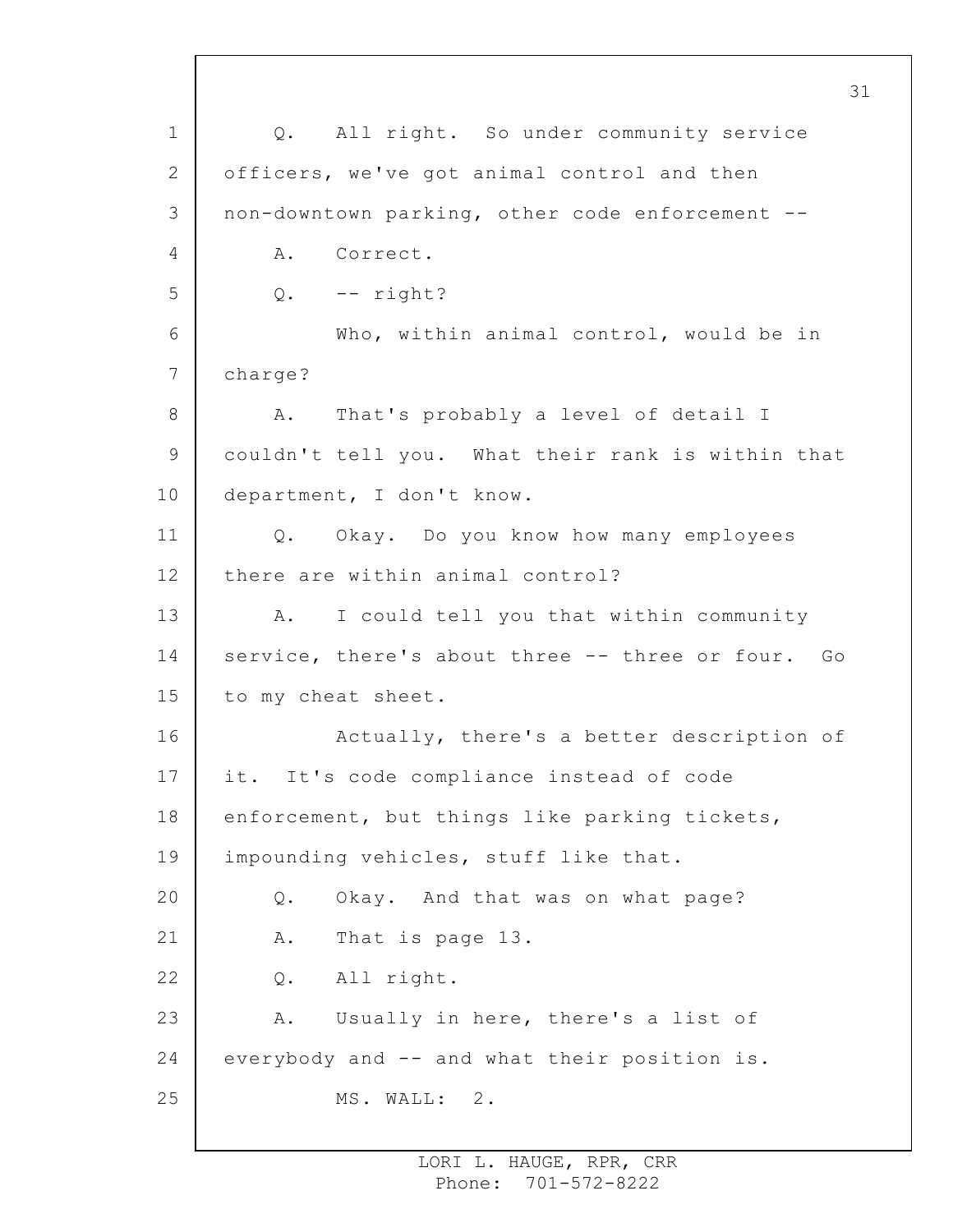1 2 3 4 5 6 7 8 9 10 11 12 13 14 15 16 17 18 19 20 21 22 23 24 25 THE DEPONENT: Page 2? MR. SUMMERLIN: Okay. BY MR. SUMMERLIN: Q. Take a look at page 7. A. Yeah. There we go. So there's four. Q. All right. And Carli Wade is the community service officer supervisor? A. Yes. Q. And then we have Madison Ambrosini? A. Yes. Q. Oh, gosh. A. Yulissa Jimenez. Q. Thank you. And Amber Pelzl? A. Pelzl. Q. Pelzl? A. Yeah. Q. Okay. (There was a discussion off the record between Mr. Summerlin and Ms. Wall.) BY MR. SUMMERLIN: Q. Take a look at page 9 of Exhibit 1, and that's just kind of a breakdown of the calls for service; correct? A. Yes.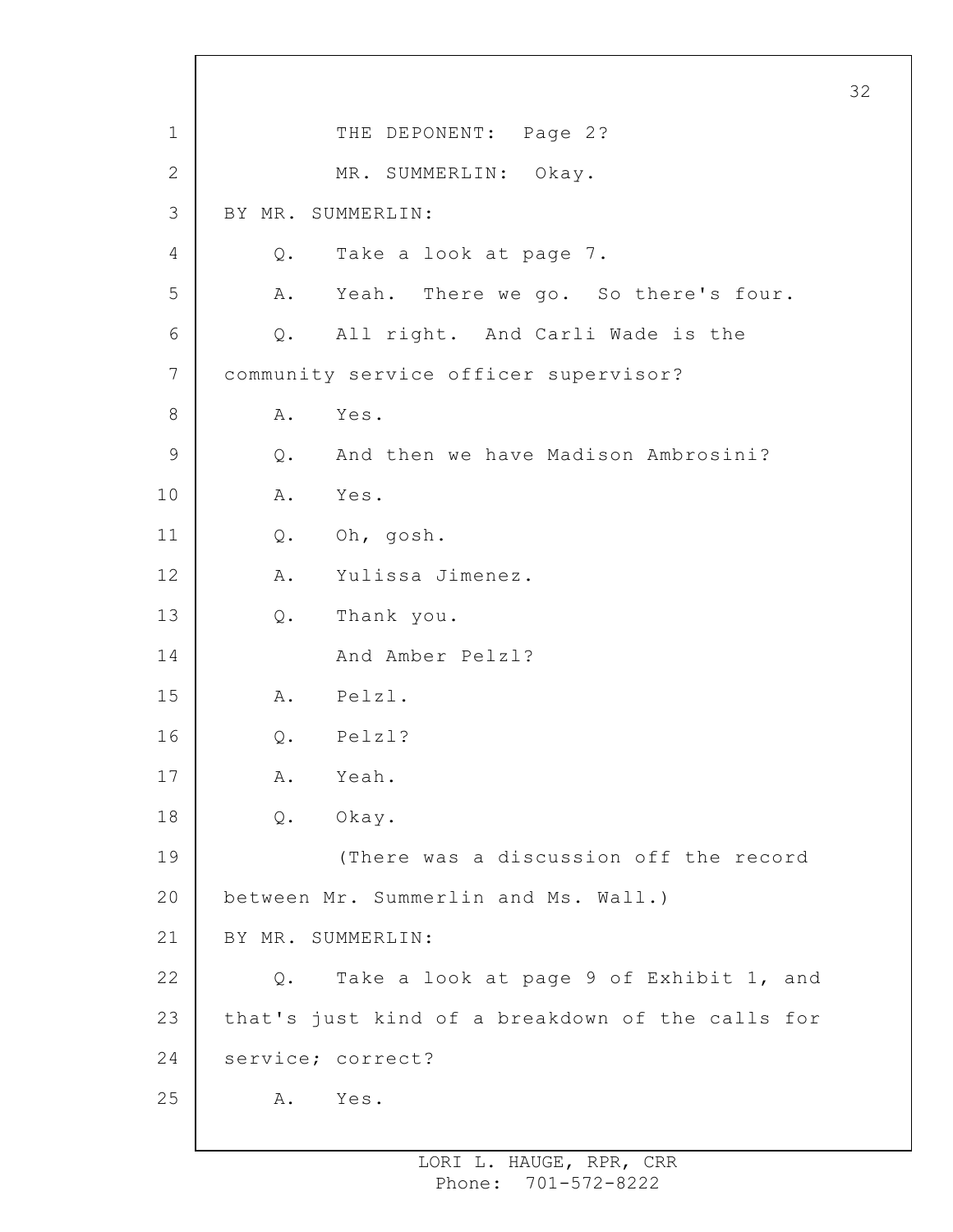1 2 3 4 5 6 7 8 9 10 11 12 13 14 15 16 17 18 19 20 21 22 23 24 25 Q. And if we look at animal calls, which is, like, the fourth line -- A. Yes. Q. -- there are 2,200? A. (The deponent nodded affirmatively.) Q. Is that a number that you, as the city administrator, monitor at all? A. No. Q. Okay. You said you started in 2016? A. (The deponent nodded affirmatively.) Q. Are you aware whether the number of animal call -- calls has increased since your beginning with the City? A. I'm not. I couldn't tell you what it's been, but generally, calls for service have increased. Q. Okay. Is that just due to growth of the city, or is it -- A. Population -- Q. -- due to a myriad of reasons? A. Population growth. Q. Okay. Let me just kind of switch gears for a second. So with respect to budgeting, can you -- and I don't want to get into, like, the, you know, super fine details of this, but can you kind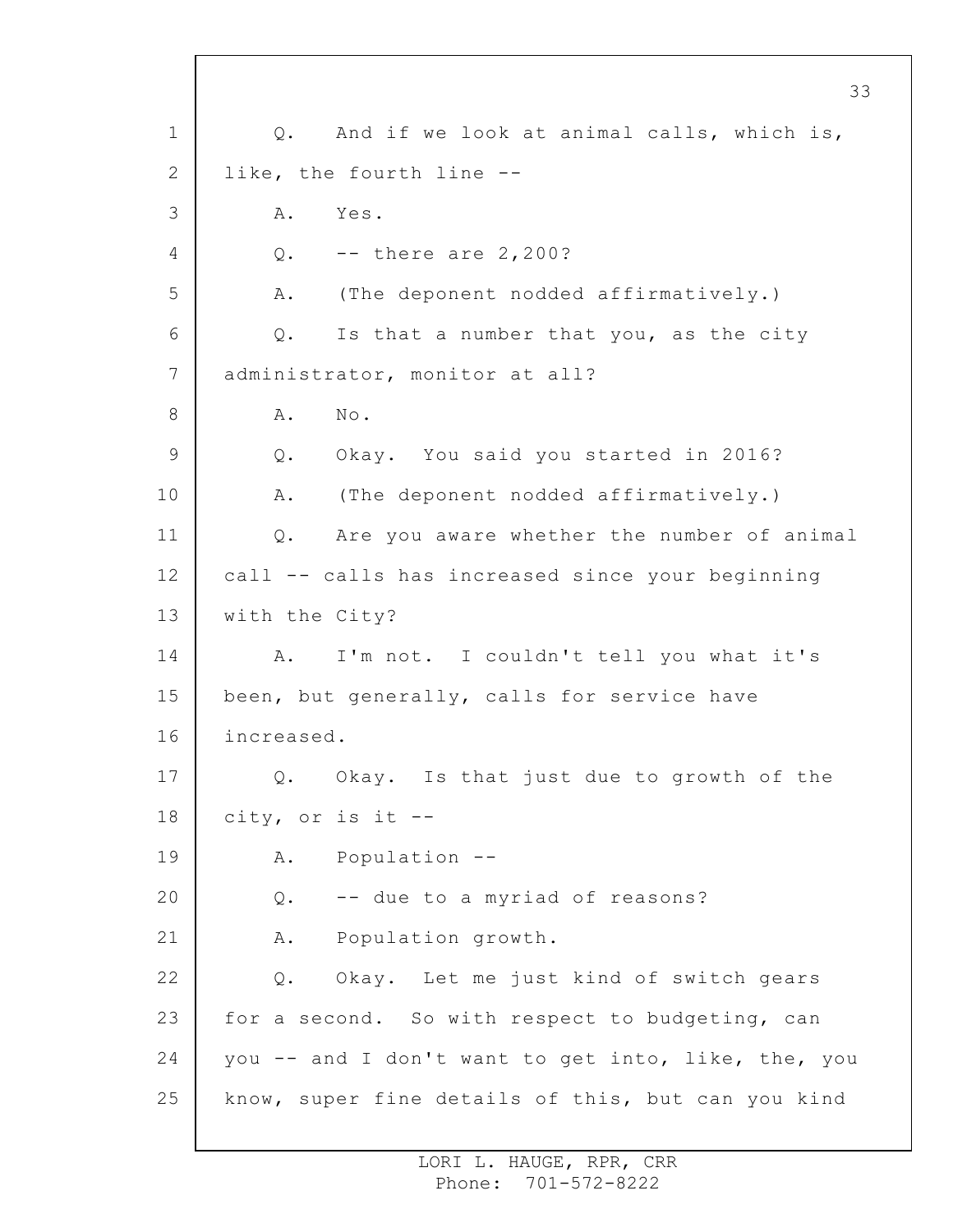1 2 3 4 of generally tell me how the City's budget gets put together? And just to give you an example of kind of just what I'm looking for or the level of nongranularity I'm looking --

5

A. Yeah.

6 7 8 9 10 Q. -- for, it's just like, you know, do departments request a certain amount, and then, you know, what happens with those requests, and how does the budget get finalized? Just kind of that overview.

11 12 13 14 15 16 A. That's pretty close. So the departments make a request beginning in the summertime of the year. That's usually our budget period. It starts around June. And it's typically from the chief of police. He will request, you know, a budget of a million dollars for the police department.

17 18 19 20 21 22 23 24 25 That gets sent to my office for an initial review, at which point we attempt to, you know, at least do a cursory review of what's in there. If it's -- you know, all of a sudden, it's a hundred million dollars, we would say, "Okay. You probably have to work on this more." But we don't actually get into a full detailed review until it is presented to the city commission, and that's done later in the summertime, usually with that city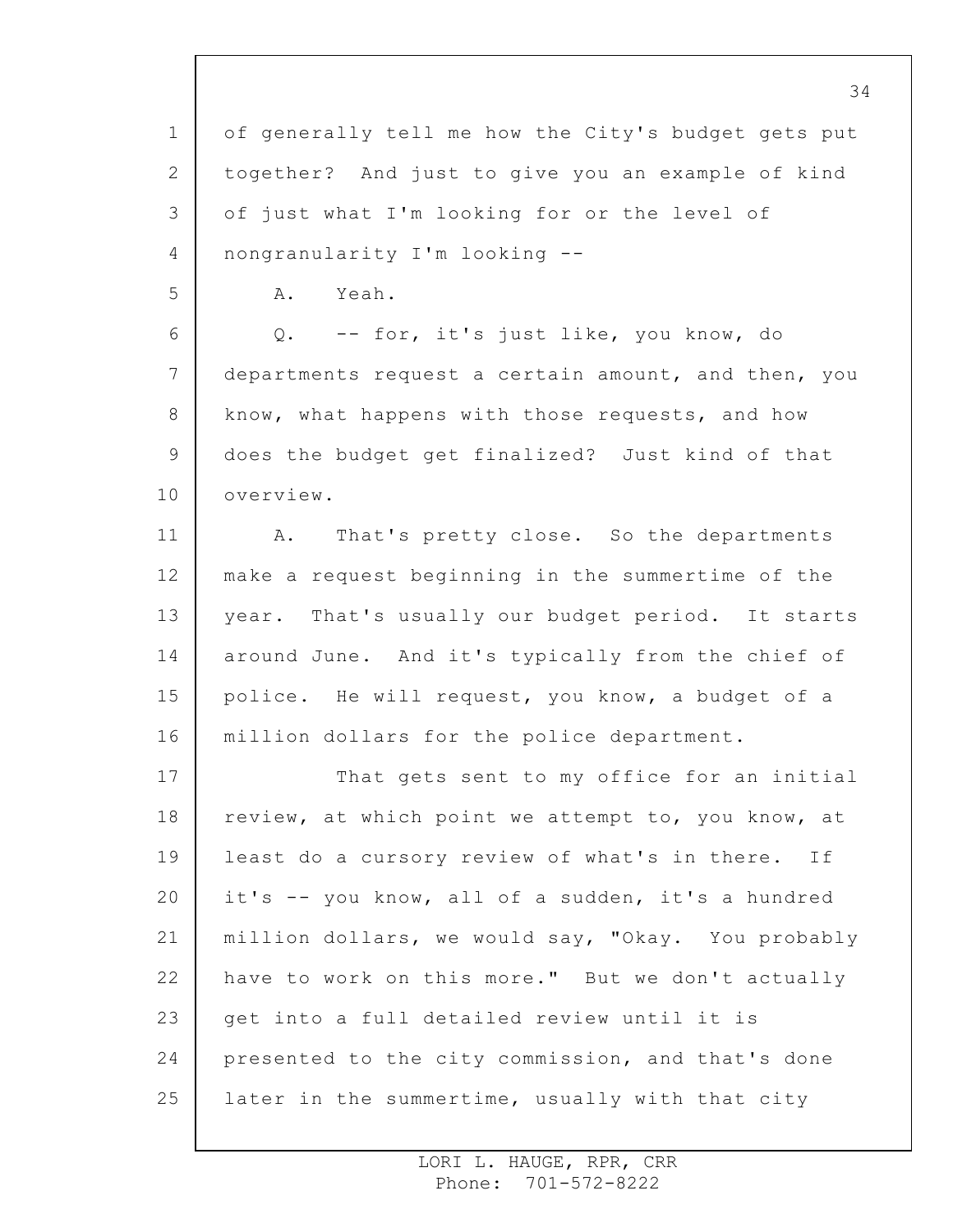1 2 3 4 5 6 7 8 9 10 11 12 13 14 15 16 17 18 19 20 21 22 23 24 25 commissioner sitting in the room and our finance director, and it's reviewed in detail line by line, which is a public process. The public's invited to that. It's an open meeting. And then in September or October time frame, the completed budget is presented for public review and voting. So it's a public hearing at a commission meeting. Q. Okay. And it's the commission that actually adopts and approves -- A. Yes. Q. -- the budget? A. Yeah. Q. Okay. What's your background? A. In terms of, like? Q. Education. A. Education? Q. Employment. A. It's here. And my -- my formal degree is civil engineering. Q. How did you end up as a city administrator? A. I worked for the City as the public works director for a number of years before becoming the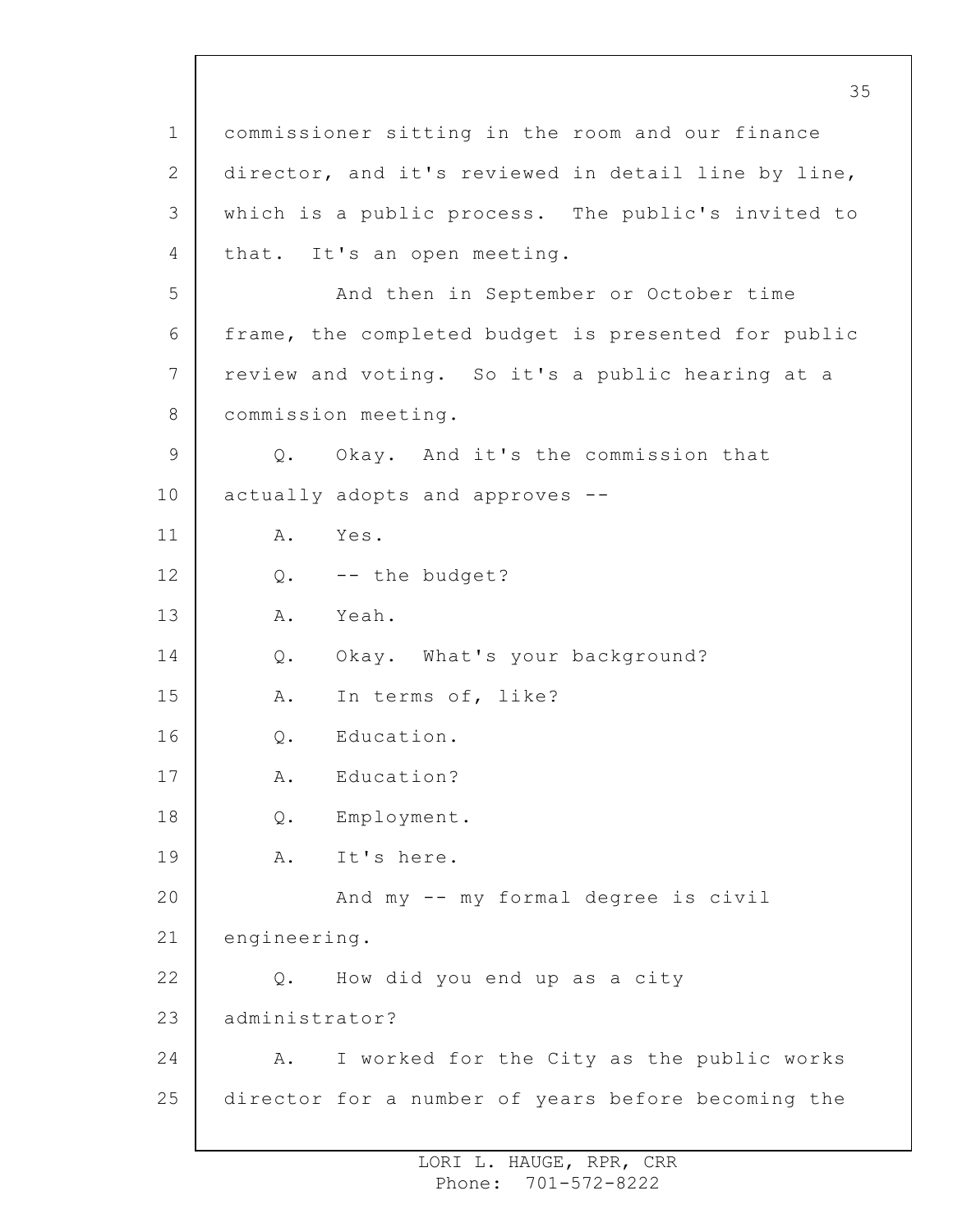1 2 3 4 5 6 7 8 9 10 11 12 13 14 15 16 17 18 19 20 21 22 23 24 25 city administrator, and at the time, the City, for the last four years, had not had an administrator. We're very small and were run by about four or five department heads, one of which was the public works director and naturally grew into this position when it was created. Q. Okay. And just generally, did you -- when did you start as the -- I'm sorry. You said -- A. Public works director? Q. Public works, yeah. A. 2013. Q. All right. I know just kind of anecdotally that, you know, this section of North Dakota has experienced an economic boom over the last decade or so. A. Yes. Q. Has that resulted in significant population increases in Williston? A. It has (nodding affirmatively). Q. Okay. And I imagine over that same period of time -- not to say that the government wasn't complex before, but it's -- the -- the government services have grown as well? A. Yes.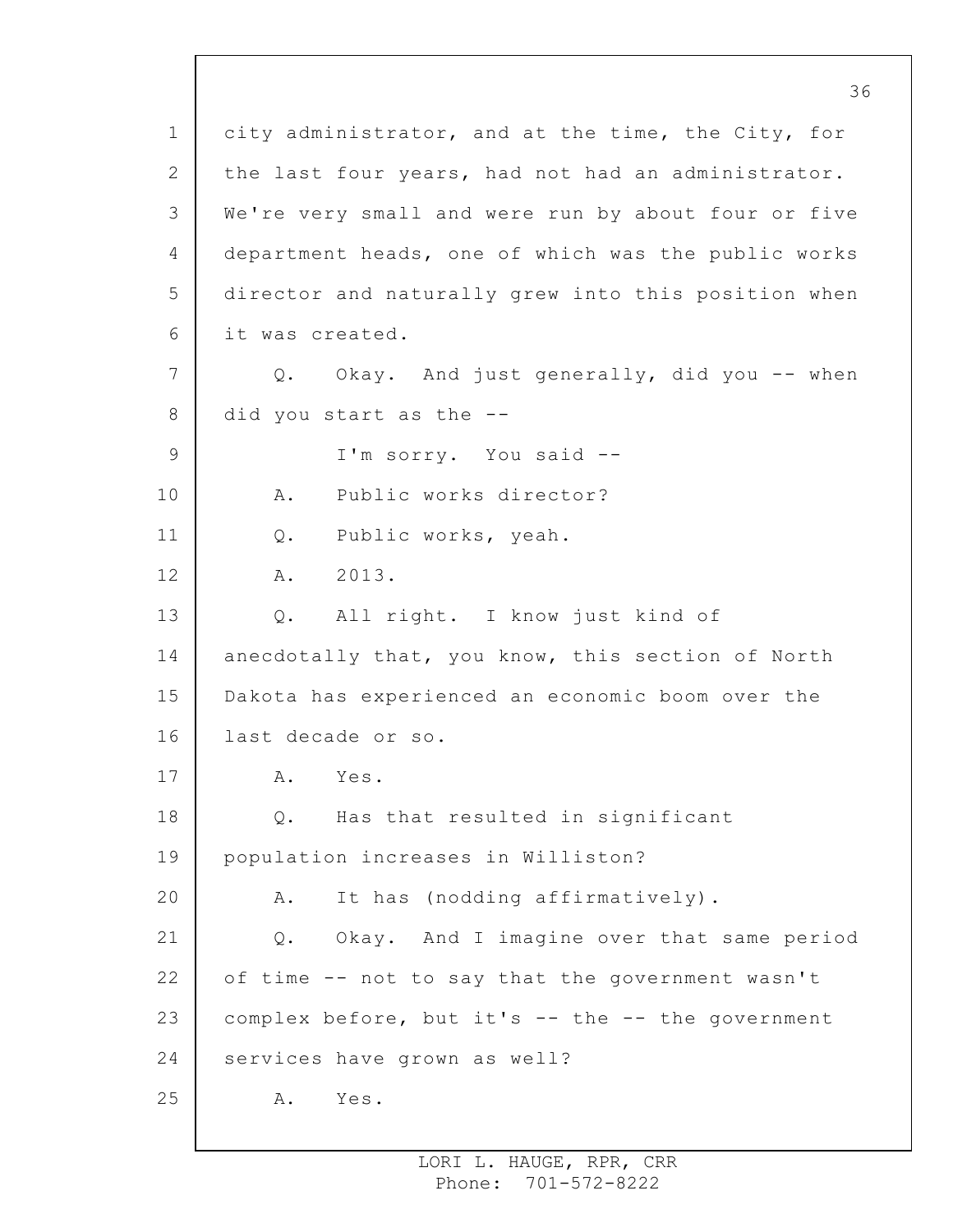1 2 3 4 5 6 7 8 9 10 11 12 13 14 15 16 17 18 19 20 21 22 23 24 25 Q. Okay. Do you have any involvement in the pound or the place where animals that are collected by animal control are housed? A. In terms of how it's operated? Q. Yeah. A. I do not. Q. Any -- any role in how budgeting occurs for them? A. In my capacity to review the budget as a whole, yes. Q. Okay. Is there -- I mean, do they call it the Williston City Pound or the Police Department Pound? A. We call it the -- yeah. Q. Is there a name for it? A. Not a good one, obviously, because I can't remember it now. I think we call it the animal control facility. Q. Okay. But that's where -- A. Yeah. Q. -- like, actual dogs and cats are housed? A. Yes. Q. So let's just call it -- it's -- it's the animal control facility now. How's that? A. Yes.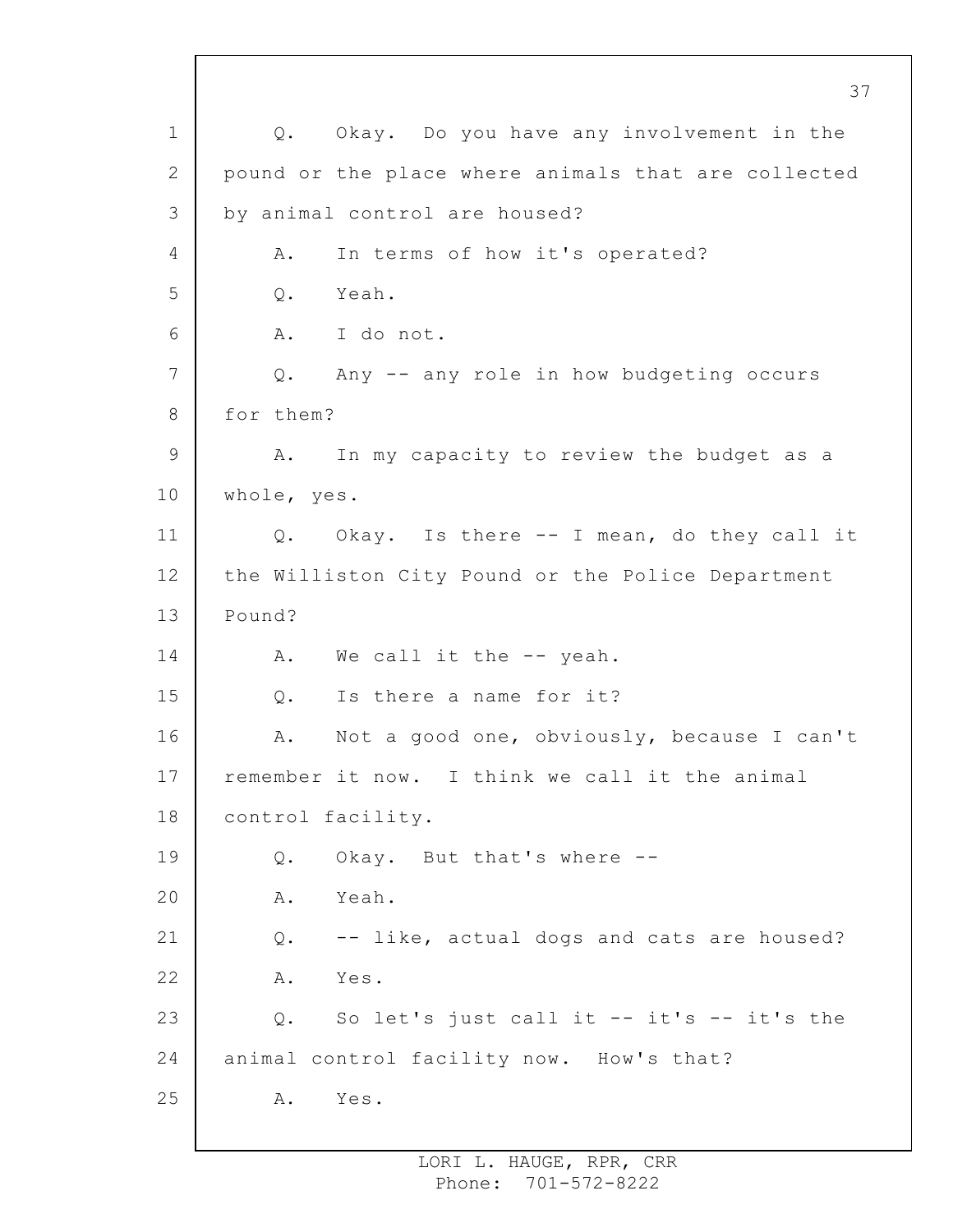1 2 3 4 5 6 7 8 9 10 11 12 13 14 15 16 17 18 19 20 21 22 23 24 25 Q. All right. So is that a government-owned and -operated facility? A. It is not government-owned. It is leased. Q. Okay. Describe that relationship for me. A. With the owner? Q. Yeah. With the lease of the animal control facility. A. The space is privately owned -- Q. Okay. A. -- and the City leases kennel capacity. Q. Whom is the space owned by? A. It's owned by a local family, the Anderson family. Q. Okay. Where is that located at? A. It is approximately one mile east of town  $--$ Q. Okay. A. -- on -- on Highway 1804. Q. For -- for the purposes of these questions -- and I know you indicated that the space is owned by the Anderson family. I assume it's not -- that's not the name on a deed or anything like that, but let's -- A. Probably not, yeah. Q. If we talk about the Anderson family as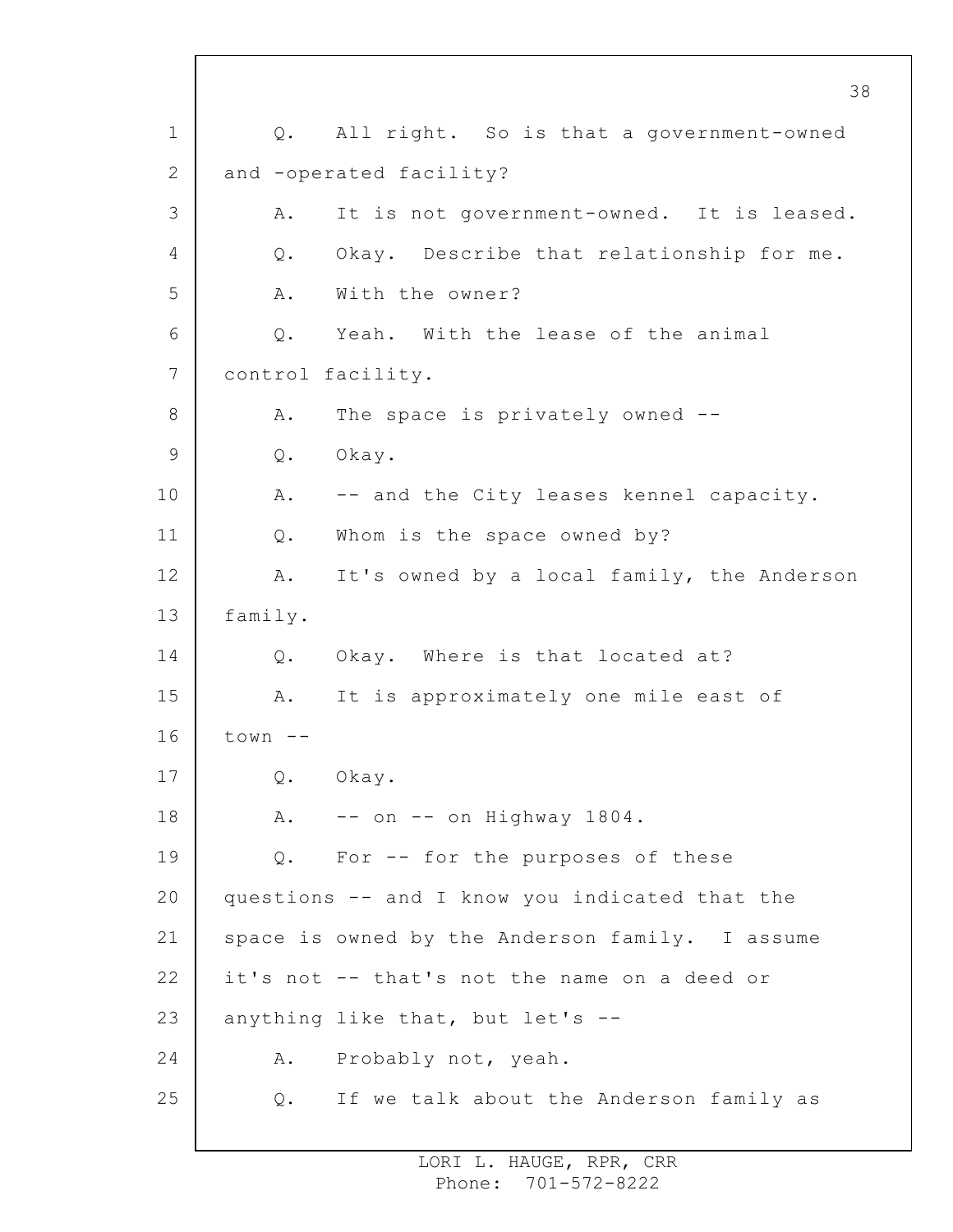1 2 3 4 5 6 7 8 9 10 11 12 13 14 15 16 17 18 19 20 21 22 23 24 25 the owners of that facility, we're on the same page; right? A. Yes. Q. Okay. All right. So does the Anderson family or their employees operate the facility? A. I don't know. You know, for us? Is that what you're asking? Q. Well, that's a good question too. Let's go back. When you say that the "City leases kennel capacity," is that -- what does that mean? A. That means the City leases space inside the kennel building for the housing of -- and sheltering of animals that are apprehended by the City. MR. SUMMERLIN: Okay. I'm sorry. Could you read that back. (The previous answer was read back by the court reporter: "A. That means the City leases space inside the kennel building for the housing of - and sheltering of animals that are apprehended by the City.") BY MR. SUMMERLIN: Q. Okay. So does that mean that the -- the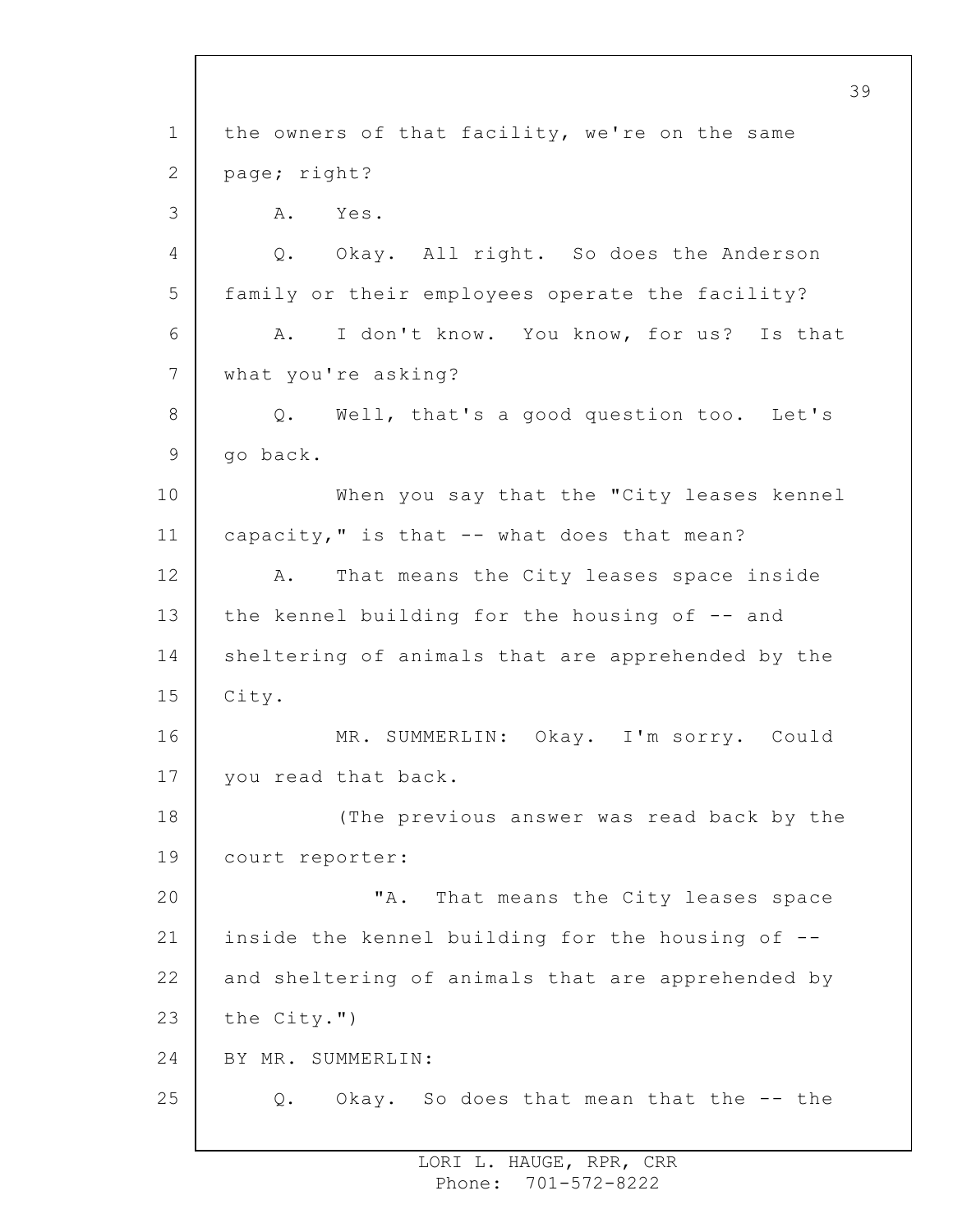1 2 3 4 5 6 7 8 9 10 11 12 13 14 15 16 17 18 19 20 21 22 23 24 25 City has employees that are there caring for the animals, or does the Anderson family or, you know, their operation care for the animals, or is it something different? A. I believe the City cares for the animals. I couldn't speak to whether or not the Andersons do as well. Q. Okay. So part of the -- the duties of the community service officers that are in animal control would be, you know, kind of the day-to-day husbandry of the animals that are there? A. Yes. Q. Okay. Do you know whether the space that the City leases from the An -- Anderson family is all of the space used to house animals at that facility? A. I do not. Q. Okay. I'm guessing you don't know the answer to this either, then. So do you know whether the Anderson family operates some other animal housing business out of that facility? A. I don't. Q. Okay. I think animal housing is -- would we call it a kennel? I don't know how I, you  $k \nightharpoonup w$   $-$ 

> LORI L. HAUGE, RPR, CRR Phone: 701-572-8222

40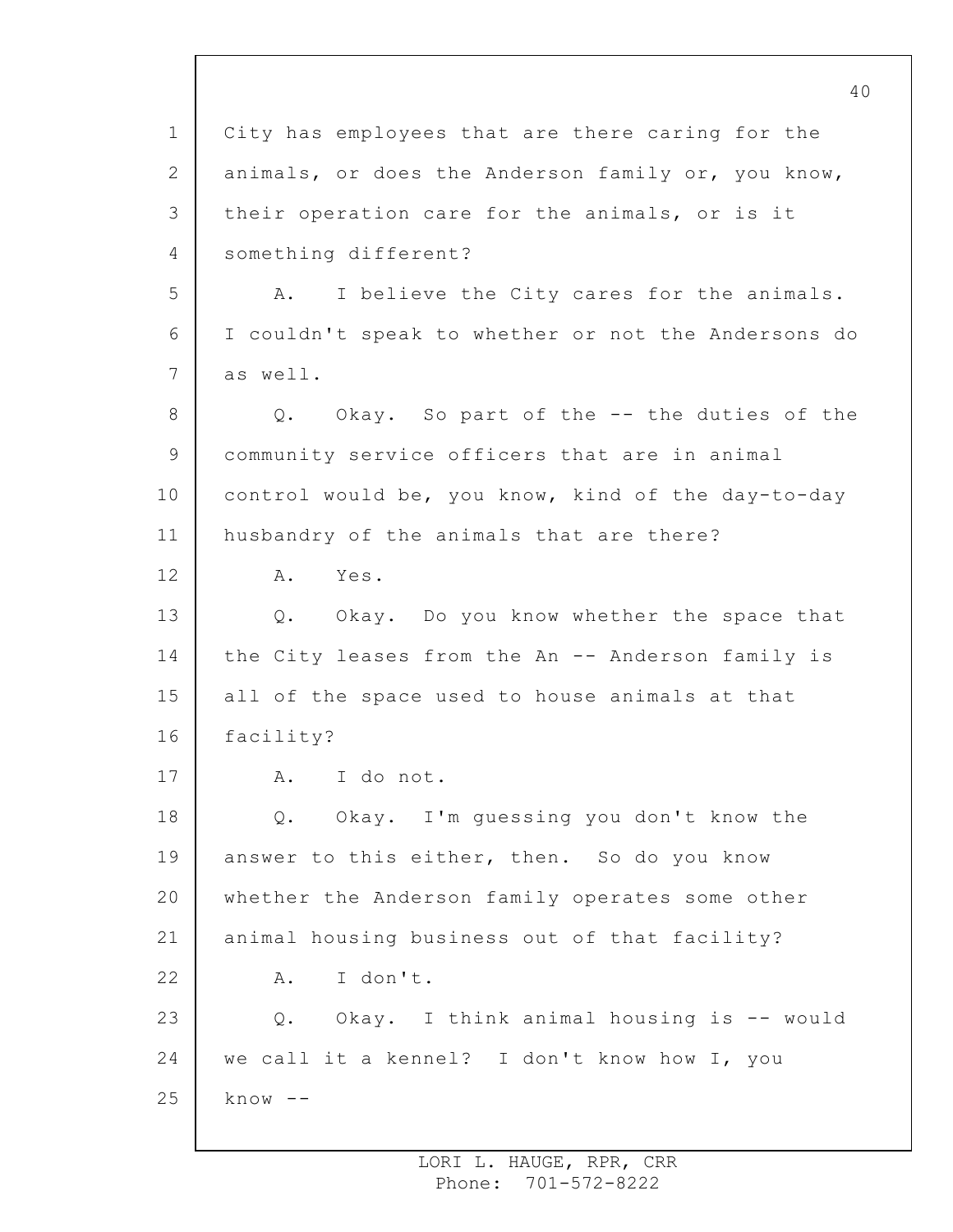1 2 3 4 5 6 7 8 9 10 11 12 13 14 15 16 17 18 19 20 21 22 23 24 25 41 MR. SCHMIDT: Your words, not mine, Gene. MR. SUMMERLIN: Yeah, I know, and I don't know where they come from, so that's  $--$  that's my problem. BY MR. SUMMERLIN: Q. I assume the City pays the Anderson family some amount for that? A. Yes. Q. Okay. And that would be part of a budget that the city commission approves? A. Yes. Q. Okay. My understanding is that when an animal is picked up by animal control and animal control houses that animal, that the owner of the animal may be -- may be charged a fee for that. Is that right? A. Hmm, when an animal is picked up, the owner is charged a fee to house the animal? Q. Yeah. So if -- and maybe I'm just - yeah, I -- I think that's my question. A. Yeah, generally. I don't know if that's the case all the time, but generally, the animals that are housed at that facility, a fee is -- is assessed to the owner of the animal. Q. Right. Yeah --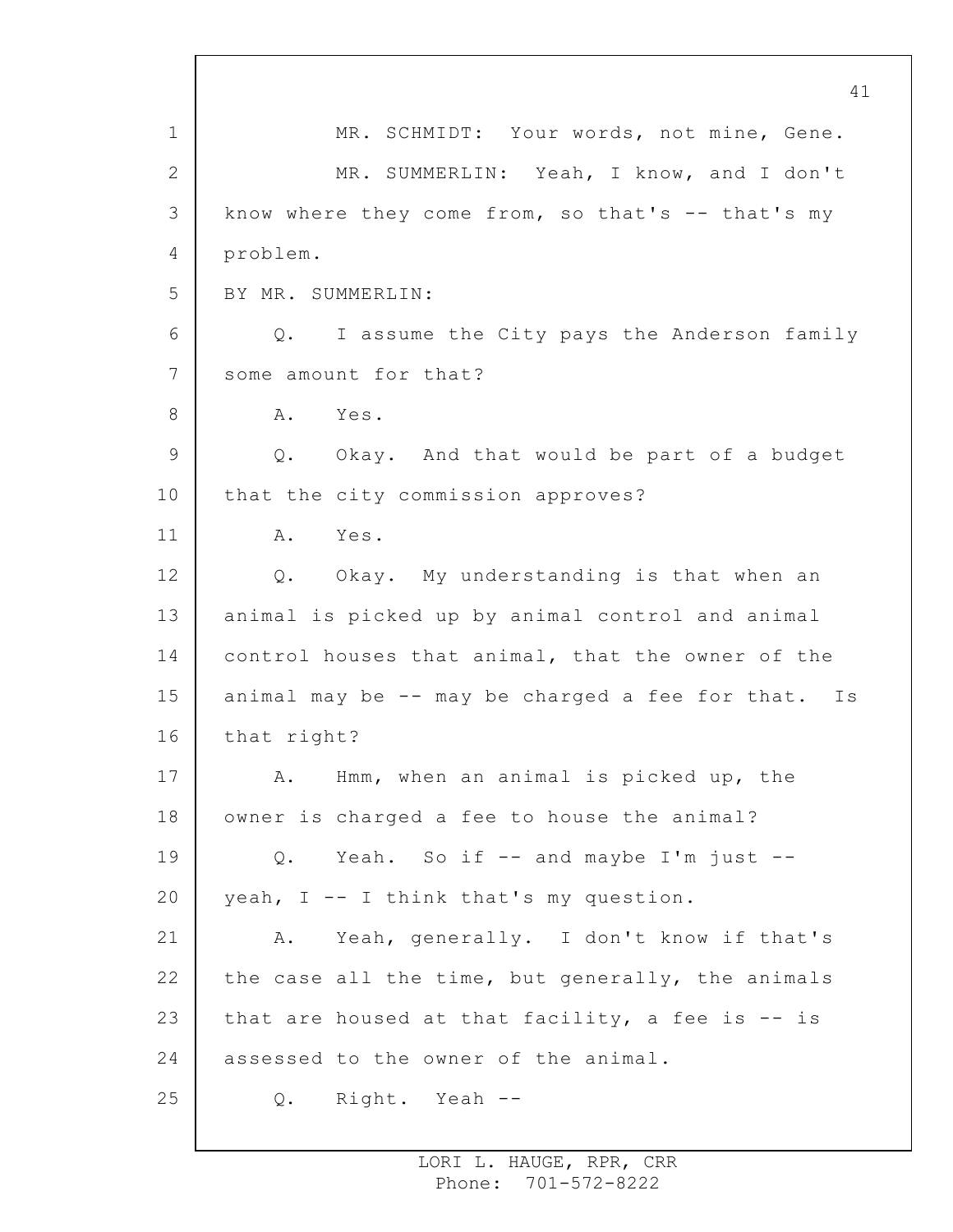1 2 3 4 5 6 7 8 9 10 11 12 13 14 15 16 17 18 19 20 21 22 23 24 25 A. Yeah. Q. -- there's, like, a charge because we've cared for your animal -- A. Correct. Q. -- for however many days? A. Correct. Q. Yeah. A. Yeah. Q. Does the money that the -- that's paid for housing an animal go to the City, or does it go to the Anderson family? A. The money paid is remitted directly to the City. Q. Okay. The City may then use that to pay part of the lease payment or whatever; right? A. Correct. Q. All right. Is the amount of money that the City receives for housing animals something that is tracked by the City? I mean, is there -- A. Yes. Q. -- a budgetary item? A. Yes. Q. Okay. Do you know where I would find that? A. I can certainly get it from our auditor.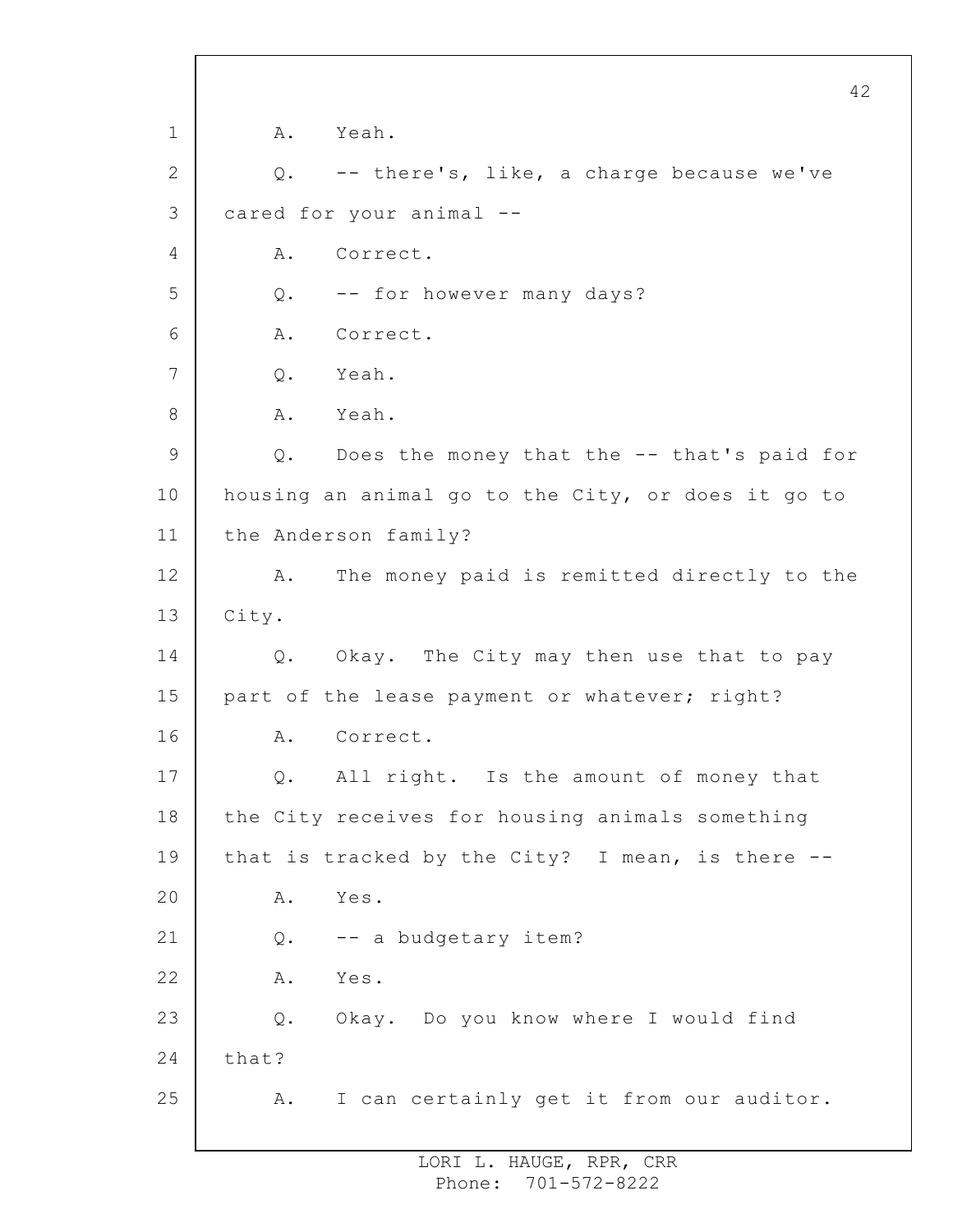1 2 3 4 5 6 7 8 9 10 11 12 13 14 15 16 17 18 19 20 21 22 23 24 25 43 We can pull a report on it. Q. Okay. A. I don't know if that would be something that you could readily get on your own. All of our financials are on the website, but that one might -- that might be a little detailed, though, too granular for the website to pull. But -- Q. Okay. A. -- any request through our city auditor could produce that information. Q. And I assume the same would be true of the amount that the City pays to the Anderson family for the lease? A. Correct. Q. Okay. But do you know whether there's a -- a contract between the Anderson family and the City for the lease of that space? A. I don't. Q. Okay. Is there any other place that the City keeps animals that have been picked up by either the police department or other community service officers? A. Not right now. Q. Okay. Was there in the past?  $A.$  Well  $--$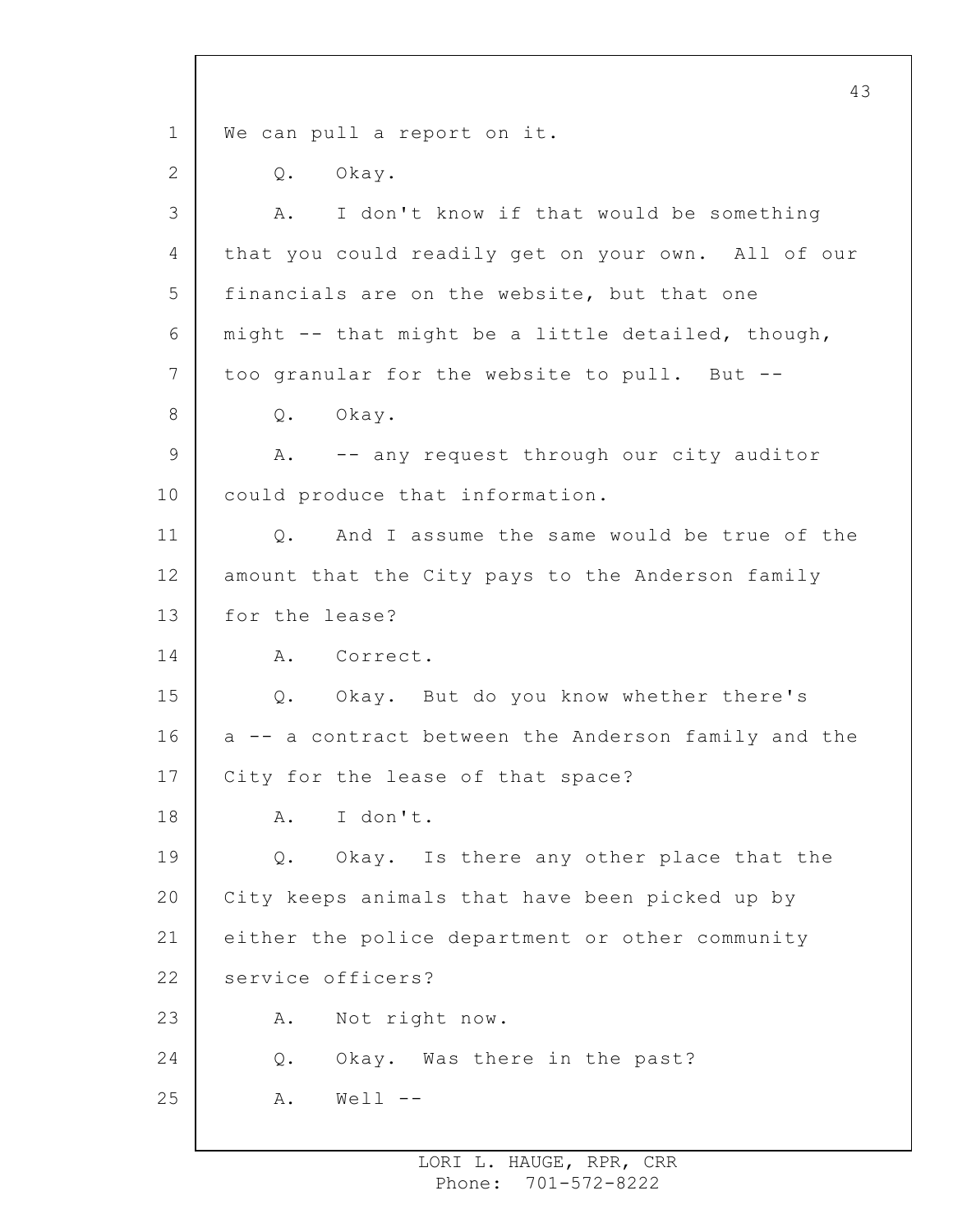1 2 3 4 5 6 7 8 9 10 11 12 13 14 15 16 17 18 19 20 21 22 23 24 25 44 Q. Or are there plans to do so in the future? A. In the future, yes; in the pa -- past, I -- I don't know. As long as I've been here, I don't -- I don't believe so. Q. So at least not since 2016? A. Correct. Q. Okay. What -- what is the plan for the future? A. A new animal -- what did you call it? - animal housing facility or kennel will be completed here in about a week, and --Q. Oh. A. -- we'll open up. Q. Okay. And will that be City-owned? A. Yes. Yeah. Q. And you said in a week? A. Yeah, I believe so. I think the ribbon cutting is next week. Q. Wow. Where is that located at? A. That is located south of -- south of town. It's within the city limits. It's adjacent to the City's police training range. Q. And is there also a humane society building in Williston?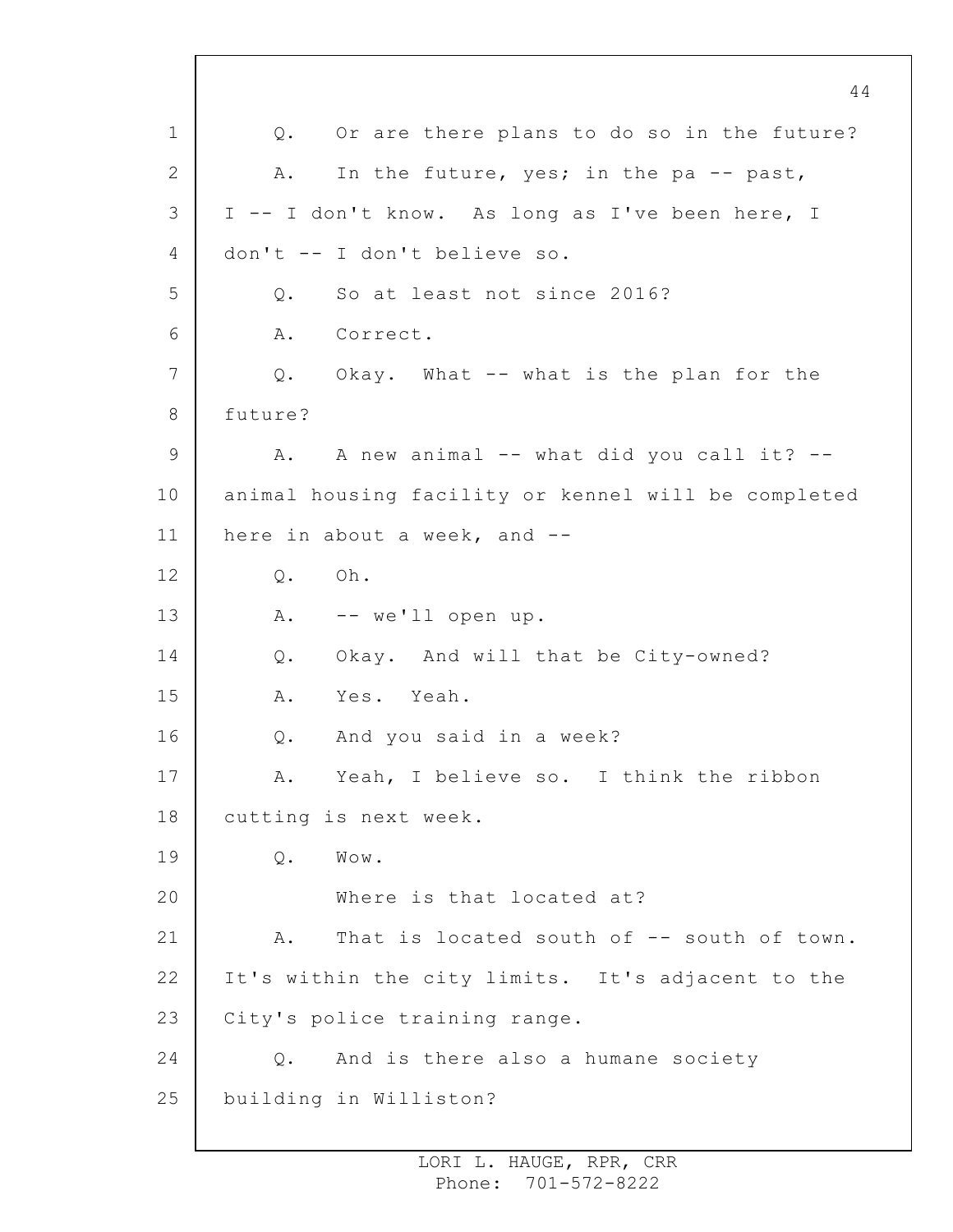1 2 3 4 5 6 7 8 9 10 11 12 13 14 15 16 17 18 19 20 21 22 23 24 25 45 A. There is. Q. Okay. And I take it that is privately owned? A. It is. Q. Okay. That -- and you may not know this, but do you know what the humane society does in Williston? A. Cares for stray animals. Q. Okay. I -- does animal control also do that?  $I$  -- let me -- let me just provide some context for this question. I've had experience in other jurisdictions where, like, the humane society is kind of the functional animal control unit in some places. And so I'm just trying to kind of understand how they operate either together or separately--animal control and humane society--in Williston. A. Mm-hmm. Q. You may know that; you may not. But any information you can provide on that? A. I would -- I would say that there's a partnership of some type there. Maybe it's at least communication on -- on what the other group is doing, but can't speak to any, you know, operational tasks that are shared or anything like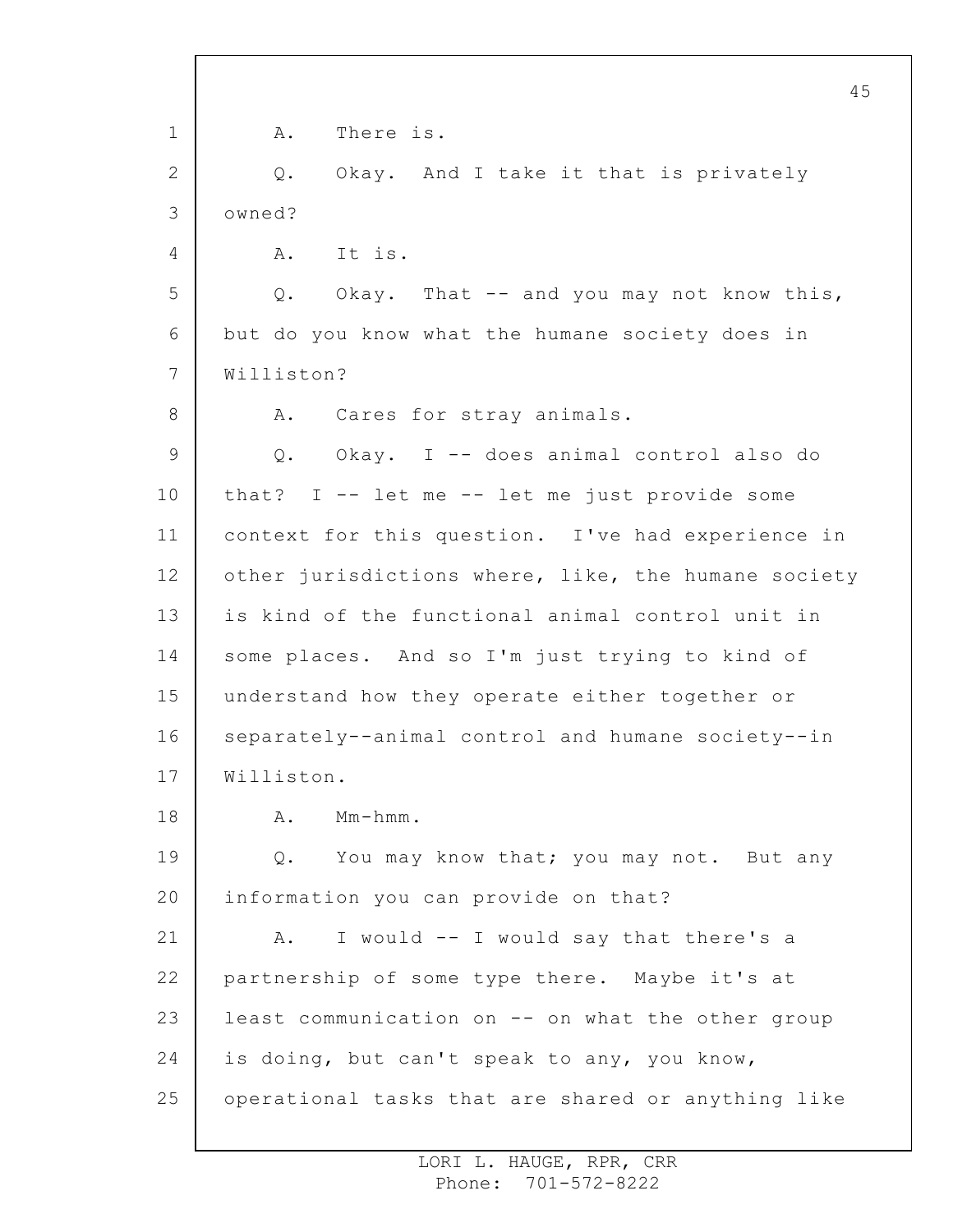1 2 3 4 5 6 7 8 9 10 11 12 13 14 15 16 17 18 19 20 21 22 23 24 25 46 that. I'm not aware of anything that the humane society does specifically for the PD. Q. Okay. There's no contract between the humane society and -- and the Williston Police Department that "Oh, humane society is going to address these issues, and animal control address these other issues," or anything like that? A. I'm not aware of any. Q. Okay. If there is any kind of agreement, you would expect that -- would -- would the best person to ask be the -- the person that's in charge of the community service officers? A. Absolutely (nodding affirmatively). Q. Okay. I'm not trying to make you the - the source of information for things that you're like, "That's not my job." A. I'll be the first to say there's a lot of stuff I don't know. Q. All right. In any of your discussions with the city commissioners or individual city commissioners, have you discussed why Williston has a pit bull ordinance? A. Yes. Q. Okay. Tell me about those discussions. A. The discussions are part of executive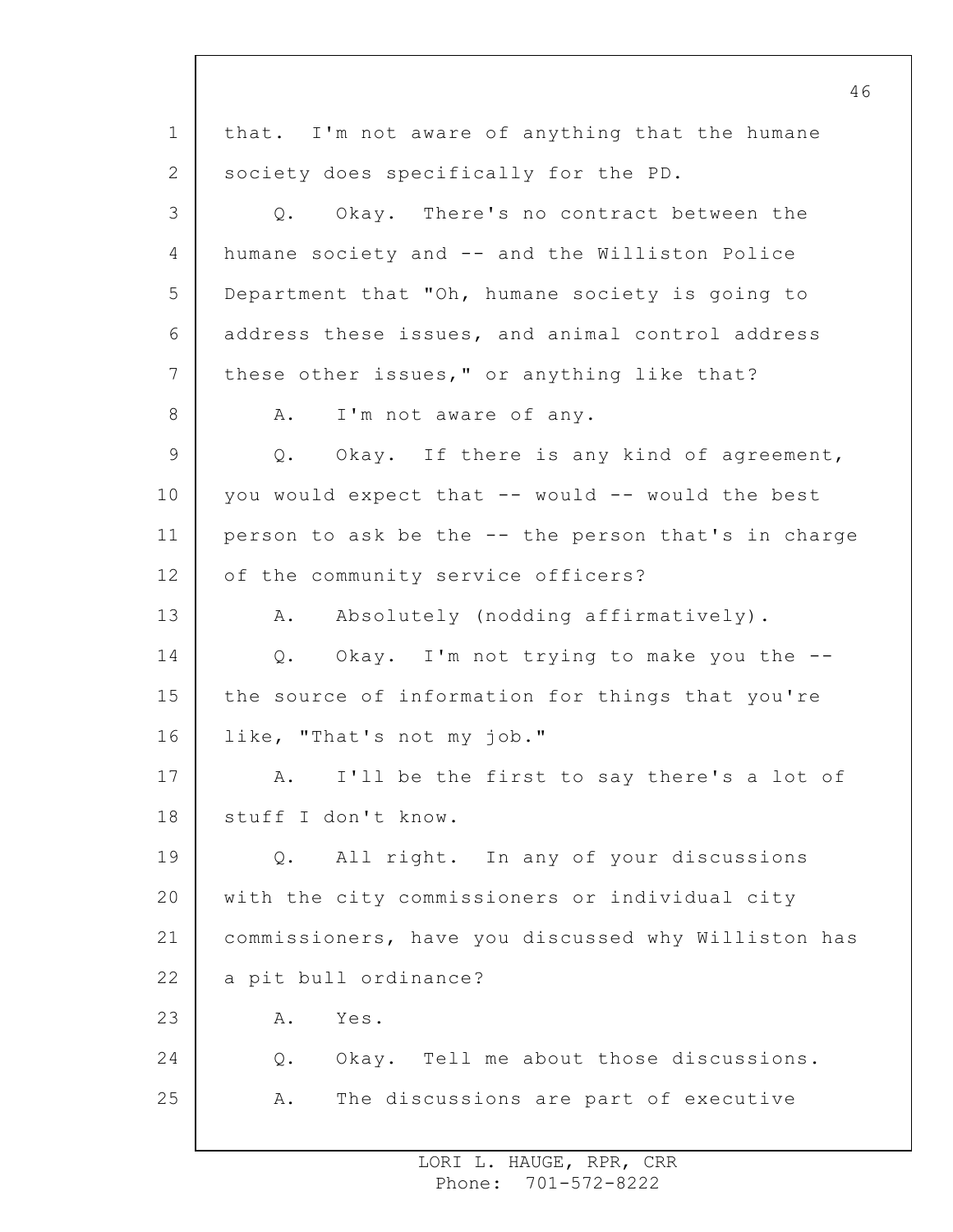1 2 3 4 5 6 7 8 9 10 11 12 13 14 15 16 17 18 19 20 21 22 23 24 25 session. MR. SCHMIDT: Is that -- have you had anything that was outside -- because that would all be confidential. MR. SUMMERLIN: Okay. MR. SCHMIDT: Are there any discussions that are outside of executive session? Because, obviously, we're objecting to things that are done in executive session, but anything outside of executive session you talked about? THE DEPONENT: No. MR. SUMMERLIN: All right. So do you want to just, like, designate this next portion of the transcript as confidential? MR. SCHMIDT: Depends on what you're going to ask. MR. SUMMERLIN: I'm going to ask what the discussions were in executive session. MR. SCHMIDT: Well, I mean, it is confidential under North Dakota law. That can't be discussed. If you're asking what was discussed during executive session, we -- I'm going to object and instruct him, I guess, not -- Do we need the magistrate on the phone to address that issue --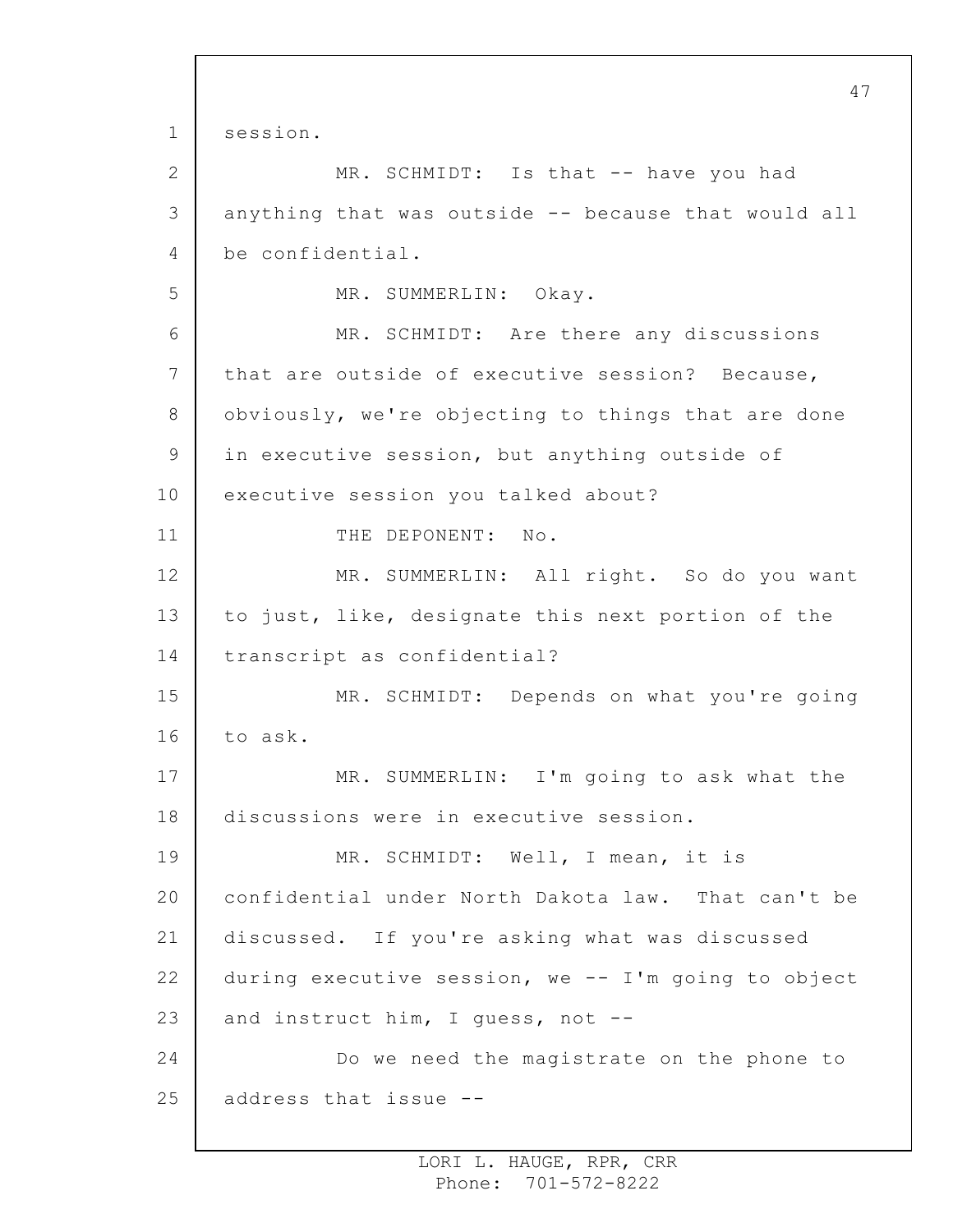1 2 3 4 5 6 7 8 9 10 11 12 13 14 15 16 17 18 19 20 21 22 23 24 25 48 MR. SUMMERLIN: Oh, no. No. No. MR. SCHMIDT: -- if you want to? MR. SUMMERLIN: I mean, I'm not familiar with North Dakota law. MR. SCHMIDT: Yeah. MR. SUMMERLIN: Let's just create the record and -- I mean, we're not going to fight about it now, you know. MR. SCHMIDT: Well, those are also -- I mean, there's also attorney-client that comes into play because I'm present at those. MR. SUMMERLIN: Okay. MR. SCHMIDT: So is there -- I -- I would take attorney-client privilege and -- MR. SUMMERLIN: Let -- let me ask some -some kind of more background -- MR. SCHMIDT: There might be --MR. SUMMERLIN: -- questions. MR. SCHMIDT: -- a better way to get there. MR. SUMMERLIN: Yeah. Okay. BY MR. SUMMERLIN: Q. With respect to discussions about why Williston has the pit bull ordinance, have any of those discussions taken place outside of the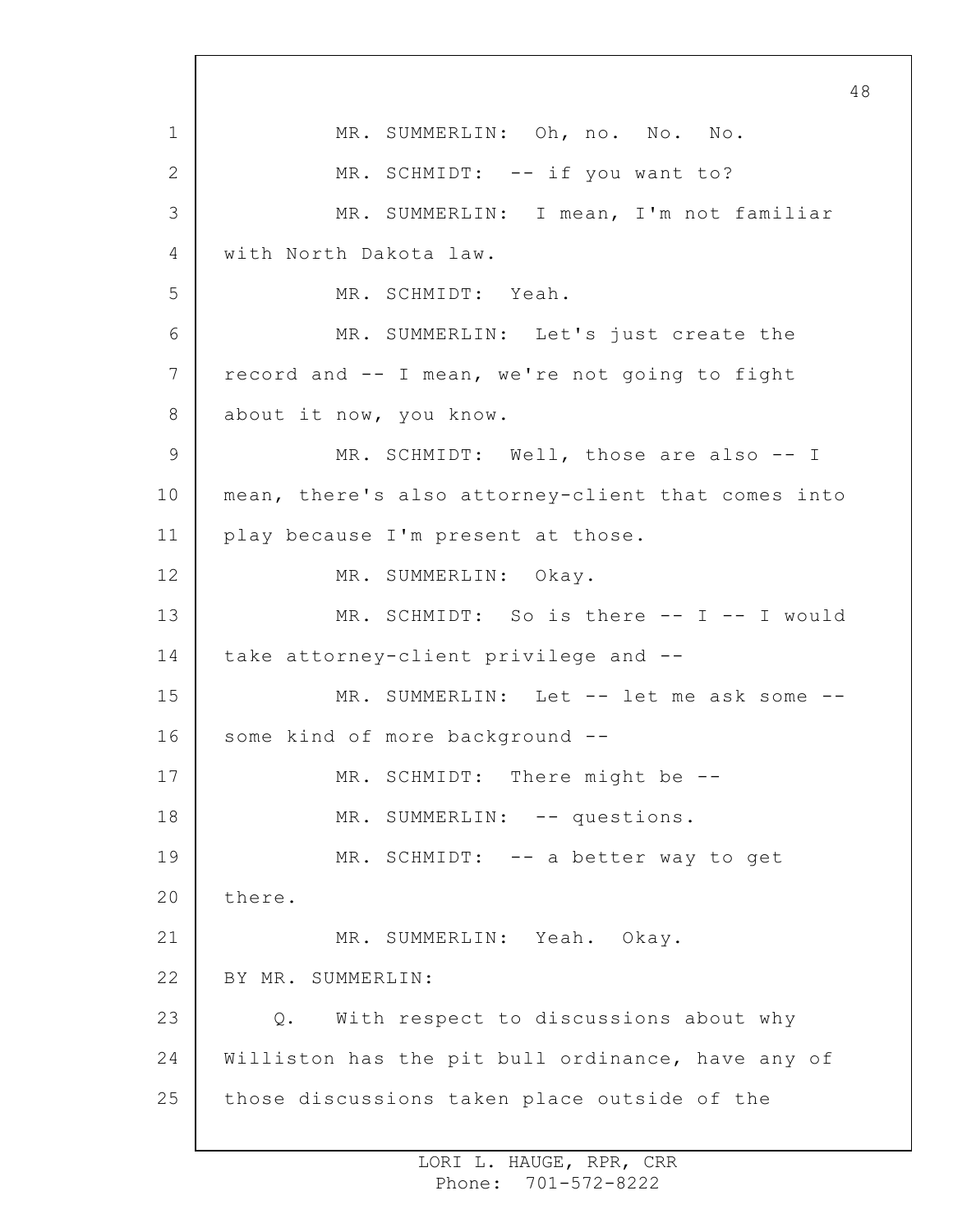1 2 3 4 5 6 7 8 9 10 11 12 13 14 15 16 17 18 19 20 21 22 23 24 25 49 context of this litigation? A. No. Q. Okay. So everything that we're talking about, you know, discussions that have happened with the commissioners in executive session have been with Brian president -- Brian president - with Brian present and discussing his legal advice or opinions related to the litigation or issues in the litigation? A. Yes. Q. Okay. Does that -- and there have been no other discussions that you've had with commissioners outside of Brian's presence? A. Regarding -- Q. Re --  $A.$  -- the -- the --Q. Regarding the rationale for the -- A. Correct. Q. -- pit bull ban. A. Correct. MR. SUMMERLIN: Okay. All right. Can we take a break for a second? (The proceedings recessed at 11:05 a.m. and reconvened with everyone present at 11:13 a.m.)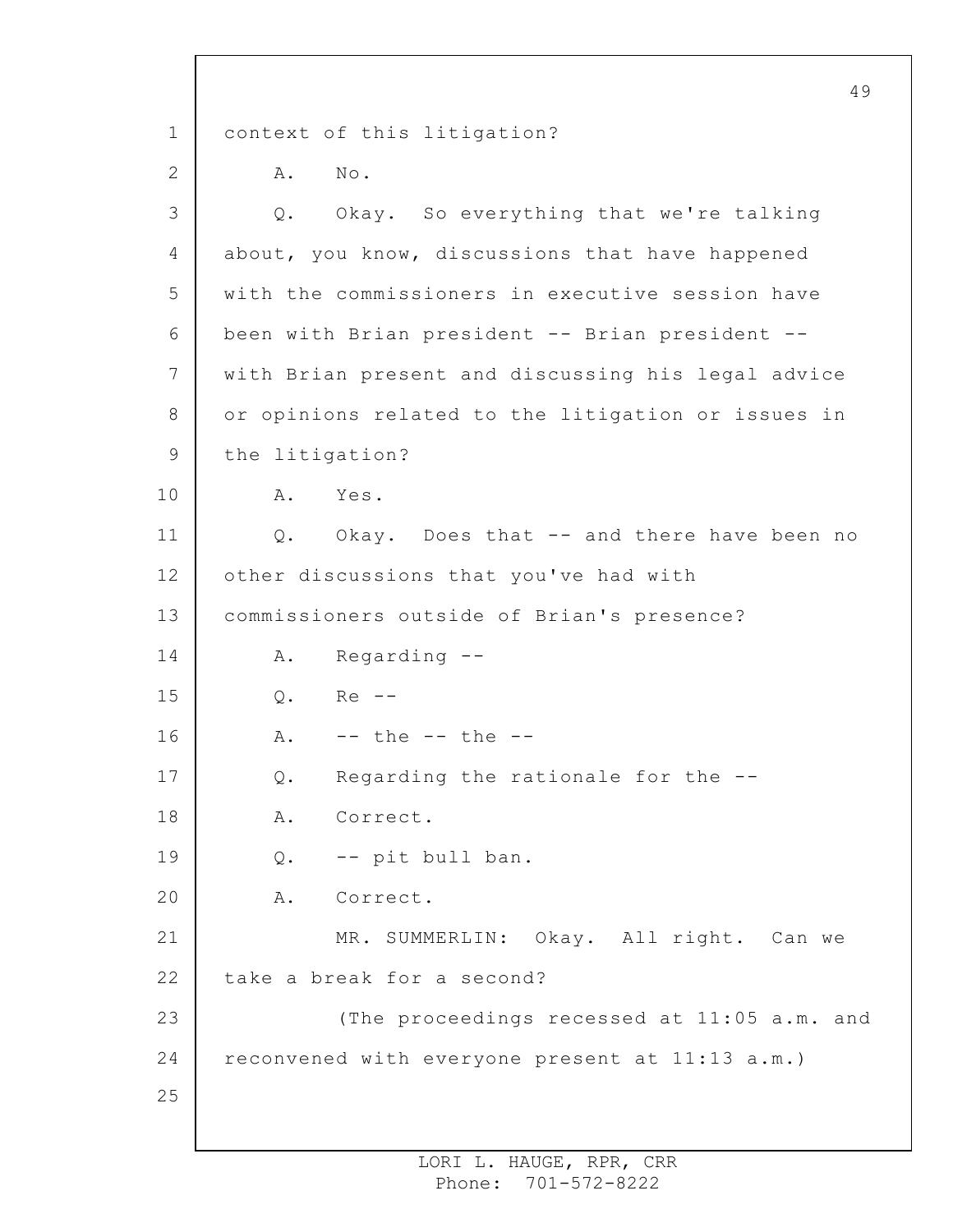1 2 3 4 5 6 7 8 9 10 11 12 13 14 15 16 17 18 19 20 21 22 23 24 25 BY MR. SUMMERLIN: Q. Okay. Just have a few more things to kind of follow up on. Do you know who Susan Schneider is? A. No. Q. Okay. Do you know who Susan Moeller --  $M-o-e-1-l-e-r$  --A. Yes. Q. And is it -- does she say Moeller? A. I think so. Q. Okay. A. Yeah. Q. Ms. Moeller was an animal control officer/community service officer in Williston? A. Yes. Q. Okay. Do you know why she left? A. I don't. Q. Okay. And it looks like maybe sometime in 2020? A. Sounds about right. Q. Okay. Do you know where she's located now? A. I don't. Q. All right. With respect to -- and I'm going to call them animal control officers, and I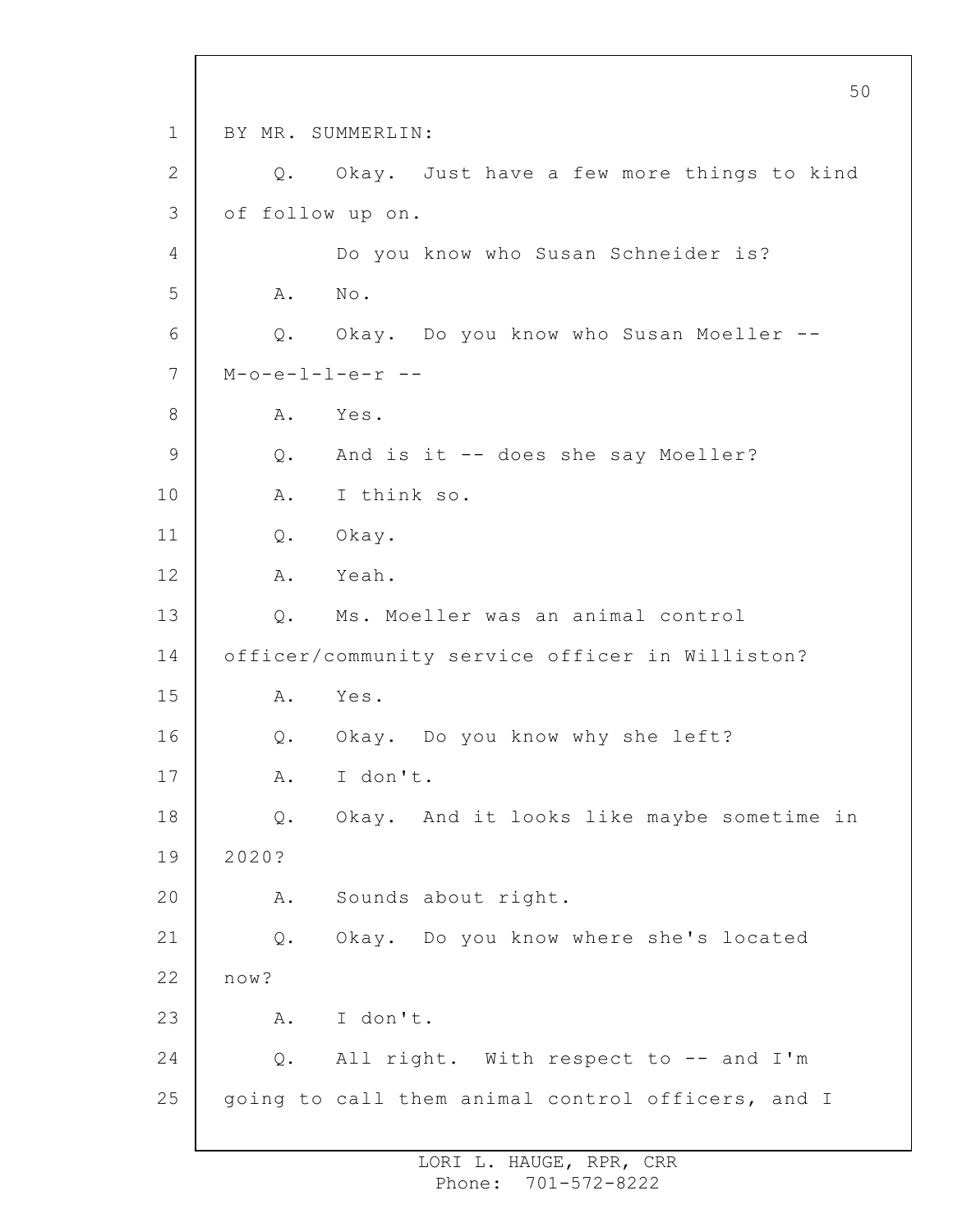1 2 3 4 5 6 7 8 9 10 11 12 13 14 15 16 17 18 19 20 21 22 23 24 25 51 want to include community service officers that do animal control in that. Okay? A. (The deponent indicated.) Q. Am I correct that sometime in 2019/2020, the number of animal control officers in Williston increased? A. I actually don't know. Q. Okay. That's not something you're aware of? A. Not -- not that I can recall specifically, no. Q. Okay. Do you know who Brad Bekkedahl is? A. Yes. Q. Who is Brad Bekkedahl? A. Brad is a city commissioner. Q. Okay. Is he currently a city commissioner? A. Yes. Q. What about Chris Brostuen? A. Brostuen. Also -- Q. Brostuen. A. -- a city commissioner. Q. Okay. And Deanette? A. Piesik. Q. I was like, "I could say it."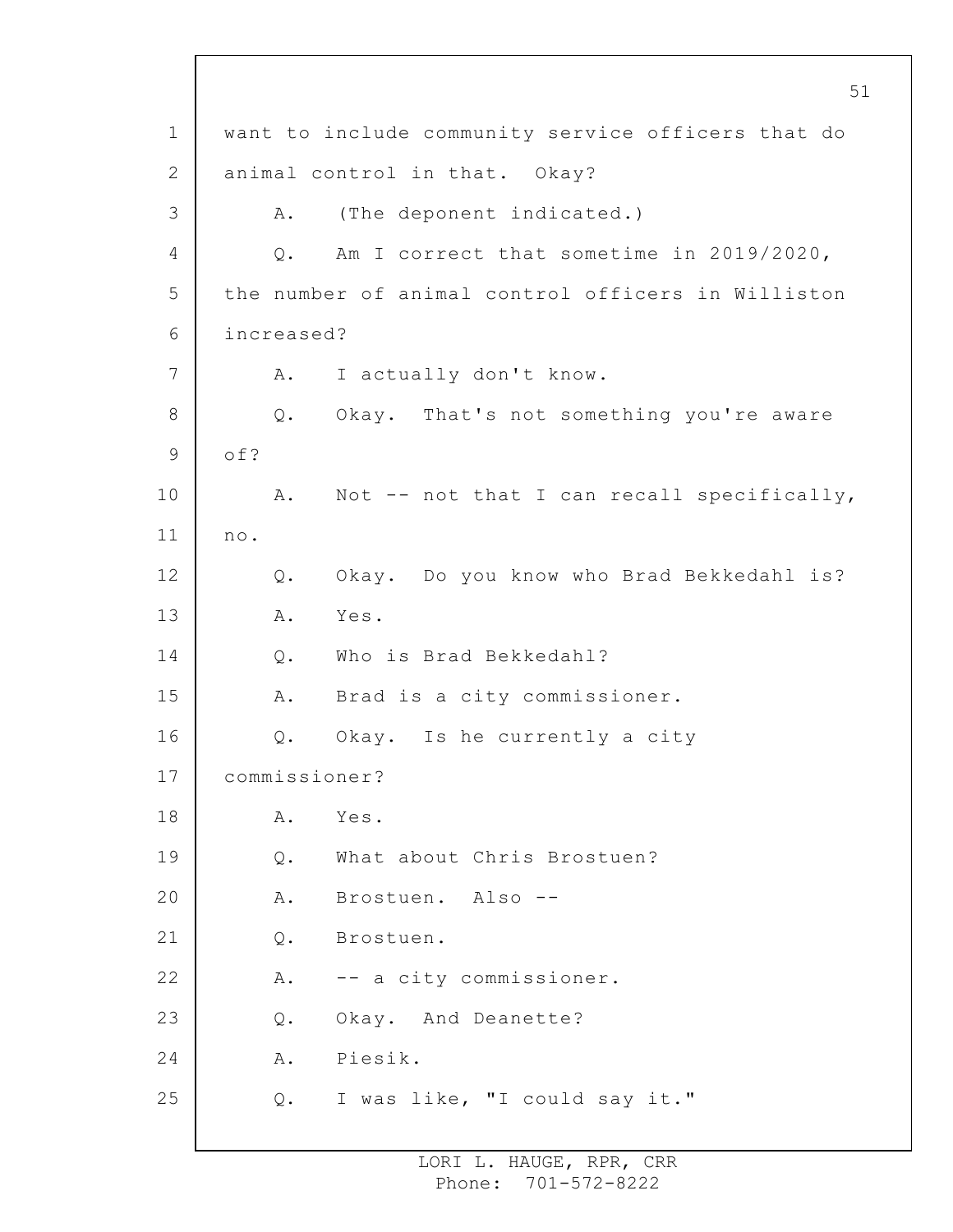1 2 3 4 5 6 7 8 9 10 11 12 13 14 15 16 17 18 19 20 21 22 23 24 25 52 A. You'll get --  $Q.$  I'll get  $-$ A. Yeah. Q. I'll be three -- oh for three. Okay. Also a city commissioner? A. Yes. Q. Okay. All right. Did you have a discussion with Ron Berman concerning this case? A. Yes. Q. When did that take place? A. Man. Last year. Q. All right. Was he here, or was it on the phone or Zoom or something? A. He was here. Q. Okay. What do you recall discussing with him? A. I remember we talked about much of what we're talking about here today, the nature of our police department's organization -- Q. Okay. A. -- City structure, City government. Q. Do you recall, did you have any discussion with him on the basis to ban specific breeds of dogs? A. Generally talking about the ordinance. So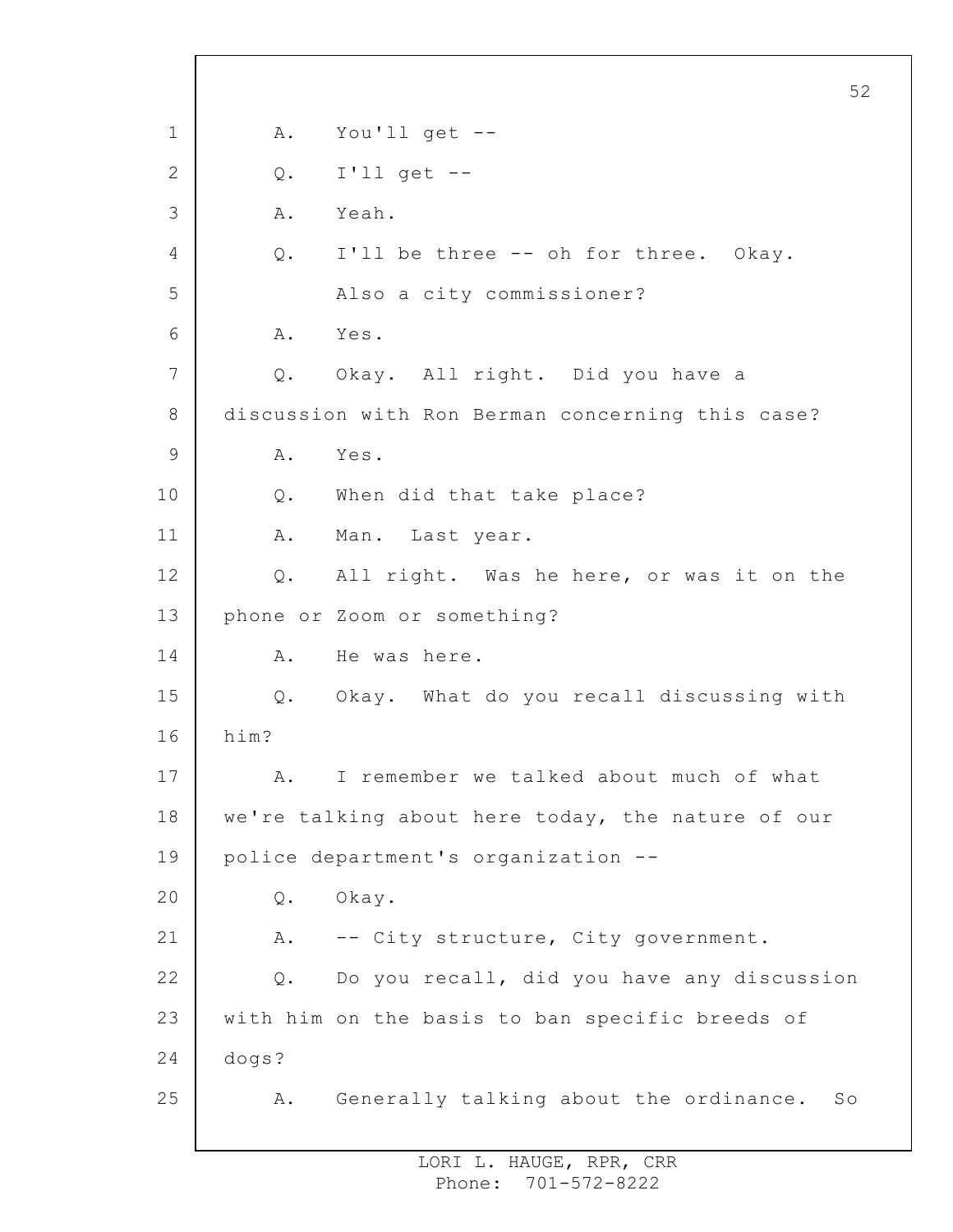1 2 3 4 5 6 7 8 9 10 11 12 13 14 15 16 17 18 19 20 21 22 23 24 25 53 within the context of the ordinance, yes. Q. Okay. I'm trying to figure out how to ask this question. Do you have any basis to believe that certain breeds of dogs are more dangerous than other breeds of dogs? A. I don't know. Q. Okay. That's kind of beyond your area of expertise? A. Yes. MR. SUMMERLIN: All right. That is all that I have. Thank you very much, and it was very nice to meet you. THE DEPONENT: All right. Thank you. MS. WALL: Thank you. MR. SCHMIDT: We'll read and sign. (The proceedings concluded at 11:17 a.m.)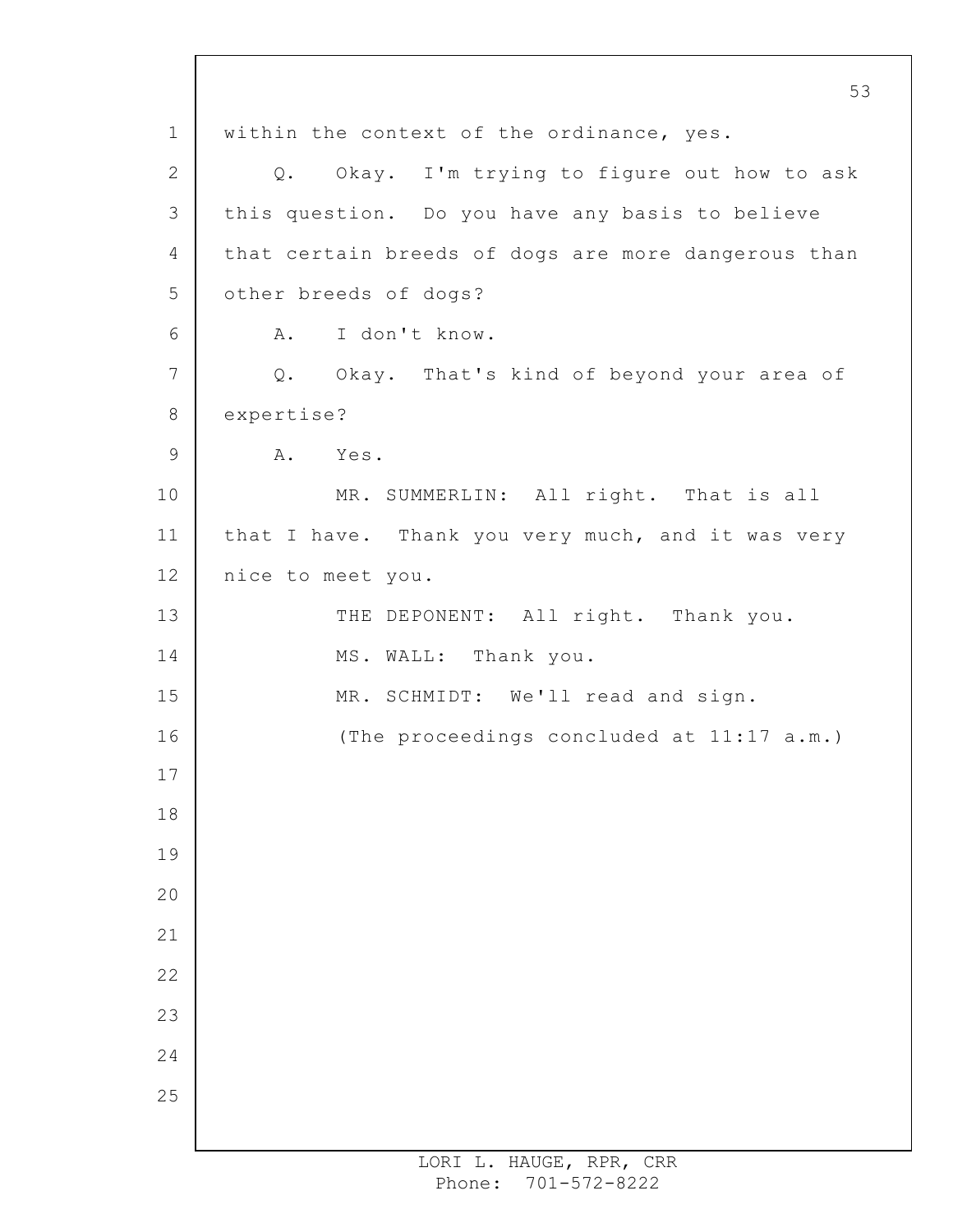|               | 54                                                                          |  |
|---------------|-----------------------------------------------------------------------------|--|
| $\mathbf 1$   | CERTIFICATE OF DEPONENT                                                     |  |
| $\mathbf{2}$  | I, David Tuan, the deponent in the foregoing                                |  |
| 3             | deposition, certify that I have read the attached                           |  |
| 4             | 53 typewritten pages of my deposition upon oral                             |  |
| 5             | examination, taken at the time and place indicated,                         |  |
| 6             | and that it is a complete and accurate transcript                           |  |
| 7             | of my deposition, with corrections, if any, noted                           |  |
| 8             | herein along with the reason for each correction.                           |  |
| $\mathcal{G}$ |                                                                             |  |
| 10            | Dated at Williston, North Dakota, this                                      |  |
| 11            |                                                                             |  |
| 12            |                                                                             |  |
| 13            |                                                                             |  |
| 14            |                                                                             |  |
| 15            | DAVID TUAN                                                                  |  |
| 16            | $\star$<br>$\star$<br>$\star$<br>$\star$<br>$^\star$<br>$\star$<br>$^\star$ |  |
| 17            | PAGE:<br>REASON:                                                            |  |
| 18            | LINE:<br>CHANGE:                                                            |  |
| 19            | PAGE:<br>REASON:                                                            |  |
| 20            | LINE:<br>CHANGE:                                                            |  |
| 21            | PAGE:<br>REASON:                                                            |  |
| 22            | LINE:<br>CHANGE:                                                            |  |
| 23            | PAGE:<br>REASON:                                                            |  |
| 24            | LINE:<br>CHANGE:                                                            |  |
| 25            |                                                                             |  |
|               |                                                                             |  |

ı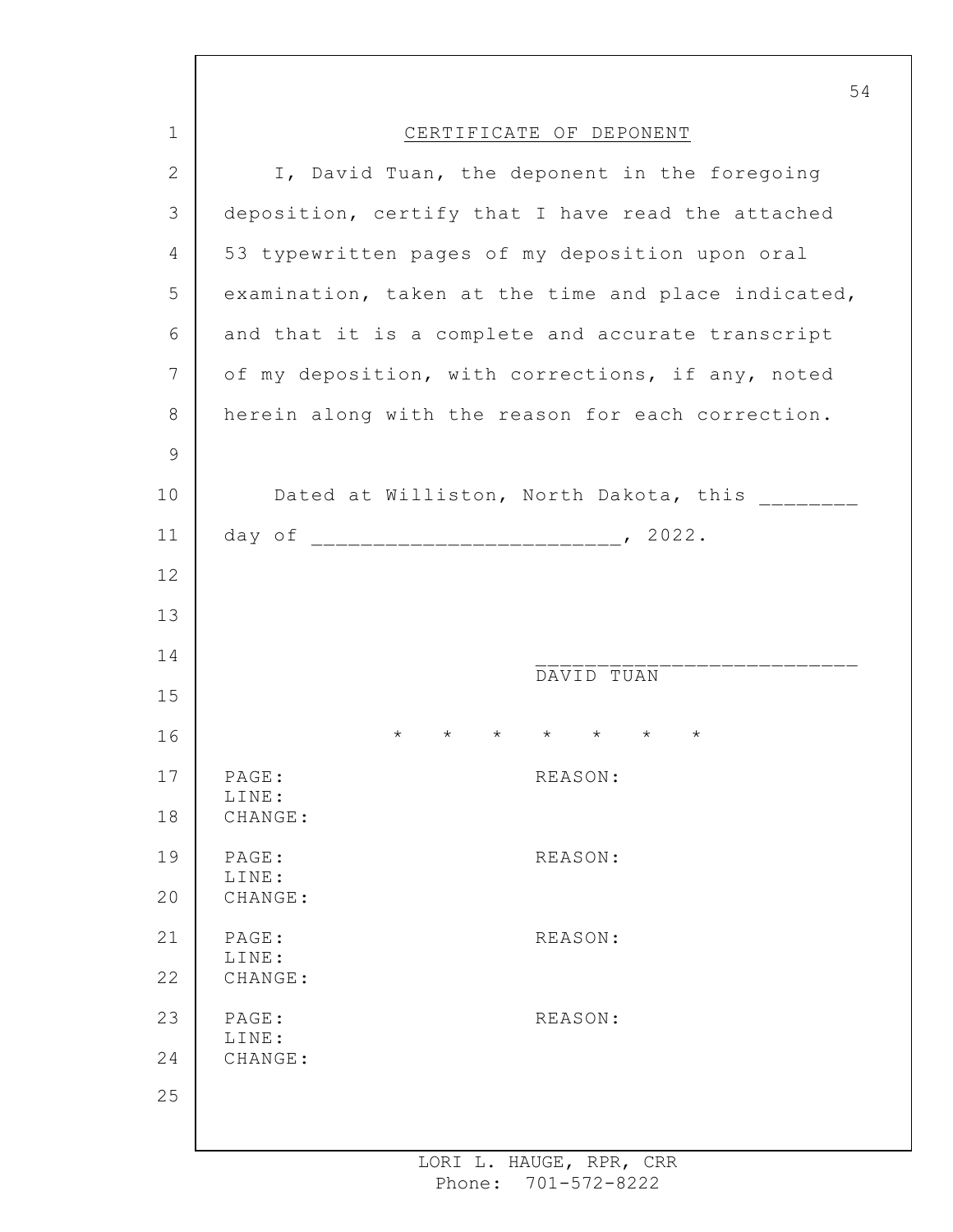|                          |                              | <b>Americans</b> [1] - 11:7    | approves [2] - 35:10,                | 13:22, 16:25                                 |
|--------------------------|------------------------------|--------------------------------|--------------------------------------|----------------------------------------------|
| 1                        | A                            | <b>amount</b> [4] - 34:7,      | 41:10                                | <b>boom</b> $[1] - 36:15$                    |
| 1 [10] - 3:12, 19:23,    | $a.m$ [7] - 1:22, 4:1,       | 41:7, 42:17, 43:12             | area [2] - 8:20, 53:7                | <b>Box</b> $[1] - 2:15$                      |
| 20:3, 21:10, 25:5,       | 30:14, 30:15, 49:23,         | Anderson $[11]$ -              | <b>Armstrong</b> [2] - 2:14,         | <b>box</b> $[2] - 29:22$ ,                   |
| 25:6, 25:12, 25:13,      | 49:24, 53:16                 | 38:12, 38:21, 38:25,           | 27:2                                 | 29:24                                        |
| 29:21, 32:22             | absolutely [2] -             | 39:4, 40:2, 40:14,             | arranged $[1]$ - 13:21               | <b>Brad</b> $[3] - 51:12$ ,                  |
| 10:08 [2] - 1:22, 4:1    | 15:12, 46:13                 | 40.20, 41.6, 42.11,            | assembly [1] - 20:25                 | 51:14, 51:15                                 |
| <b>10:40</b> [1] - 30:14 | $according [2] - 11:7,$      | 43:12, 43:16                   | assessed $[1] - 41.24$               | <b>BRANDY</b> $[1] - 1.4$                    |
| <b>10:41</b> [1] - 30:15 | 13:16                        | Andersons $[1] - 40.6$         | assume [6] - 6:11,                   | <b>Brandy</b> [5] - 12:14,                   |
| $11:05$ [1] - 49:23      | $accounding [3] - 9:7,$      | anecdotally [1] -              | 11:9, 26:2, 38:21,                   | 12:25, 13:14, 15:20,                         |
| $11:13$ [1] - 49:24      | 9:10, 9:13                   | 36.14                          | 41:6, 43:11                          | 16:4                                         |
| $11:17$ [1] - 53:16      | <b>accurate</b> $[1]$ - 54:6 | animal $[54] - 4:21$ ,         | attached $[1] - 54.3$                | <b>break</b> $[1] - 49:22$                   |
| $122$ [1] - 2:15         | Act [1] - 11:8               | 4:23, 5:1, 5:10, 5:15,         | <b>attempt</b> $[1]$ - 34:18         | breakdown [1] -                              |
| <b>13</b> [1] - 31:21    | <b>action</b> [2] - 13:25,   | 5:20, 6:3, 8:5, 8:14,          | attorney [2] - 48:10,                | 32:23                                        |
| $13330$ [1] - 2:9        | 14:7                         | 8:15, 11:3, 18:5,              | 48:14                                | <b>breeds</b> $[3] - 52:23$ ,                |
| $17$ [1] - 1:22          | activities $[1]$ - $9.25$    | 18:23, 23:10, 23:18,           | <b>Attorney</b> [4] - 1:15,          | 53:4, 53:5                                   |
| 1804 [1] - 38:18         | actual [2] - 18:22,          | 23:19, 23:25, 24:4,            | 2:7, 2:8, 2:13                       | <b>BRIAN</b> $[1]$ - 2:13                    |
| $19$ [1] - 3:13          | 37:21                        | 24:23, 24:24, 25:5,            | attorney-client [2] -                | <b>Brian</b> $[3] - 49.6, 49.7$              |
|                          | address $[5] - 7:3$ ,        | 29:22, 31:2, 31:6,             | 48:10, 48:14                         | <b>Brian's</b> $[1]$ - 49:13                 |
| $\overline{2}$           | 12:15, 46:6, 47:25           | 31:12, 33:1, 33:11,            | auditor [2] - 42:25,                 | <b>brief</b> $[1] - 30:17$                   |
|                          | adjacent $[1] - 44:22$       | 37:3, 37:17, 37:24,            | 43.9                                 | <b>Broadway</b> $[2] - 1:21$ ,               |
| 2 [2] - 31:25, 32:1      | administer $[1] - 8.19$      | 38.6, 40.9, 40.21,             | authority $[1]$ - 29:3               | 2:15                                         |
| $2,200$ [1] - 33:4       | administrative [6] -         | 40:23, 41:13, 41:14,           | authorship $[1]$ - 21:7              | <b>Brostuen [3] - 51:19,</b>                 |
| $20$ [1] - 3:13          | 25:9, 27:19, 28:2,           | 41:15, 41:17, 41:18,           | Avenue [1] - 2:15                    | 51:20, 51:21                                 |
| $200$ [1] - 2:9          | 30:22, 30:23                 | 41:24, 42:3, 42:10,            | aware [4] - 33:11,                   | <b>brought</b> $[1] - 4:12$                  |
| $2013$ [1] - 36:12       | administratively [1] -       | 44:9, 44:10, 45:9,             | 46:1, 46:8, 51:8                     | <b>budget</b> [9] - 8:19,                    |
| $2016$ [3] - 10:20,      | 8:22                         | 45:13, 45:16, 46:6,            |                                      | 34:1, 34:9, 34:13,                           |
| 33:9, 44:5               | administrator [9] -          | 50:13, 50:25, 51:2,<br>51:5    | B                                    | 34:15, 35:6, 35:12,                          |
| <b>2019</b> [1] - 10:21  | 4:16, 4:17, 10:19,           | <b>animals</b> $[14] - 11.4$ , |                                      | 37:9, 41:9                                   |
| 2019/2020 [1] - 51:4     | 12:1, 15:3, 33:7,            | 11:7, 37:2, 39:14,             | background [2] -                     | budgetary [1] -                              |
| 2019ish $[1]$ - 13:7     | 35:23, 36:1, 36:2            | 39:22, 40:2, 40:3,             | 35:14, 48:16                         | 42:21                                        |
| $2020$ [1] - 50:19       | adopt $[1] - 12:3$           | 40:5, 40:11, 40:15,            | <b>ban</b> $[2] - 49:19$ ,           | <b>budgeted</b> [1] - 8:17                   |
| $2021$ [3] - 3:13, 20:4, | <b>adopts</b> $[2] - 9:22$   | 41:22, 42:18, 43:20,           | 52:23                                | <b>budgeting</b> $[4]$ - 9:9,                |
| 20:18                    | 35:10                        | 45:8                           | <b>basis</b> $[2] - 52:23$ ,<br>53:3 | 9:12, 33:23, 37:7                            |
| 2022 [2] - 1:22, 54:11   | advance [1] - 7:8            | annual [5] - 19:14,            | <b>BAUMSTARK[1] -</b>                | <b>build</b> [1] - 29:20                     |
| 21-cv-00012-CRH [1]      | advantageous [1] -<br>7:15   | 19:15, 20:6, 20:10,            | 1:5                                  | <b>building</b> [3] - 39:13,<br>39:21, 44:25 |
| - 1:6                    | advice [1] - 49:7            | 20:19                          | <b>bear</b> [1] - 26:10              | <b>bull</b> $[11] - 10:22$                   |
| $22$ [1] - 1:20          | advocating $[1]$ - 15:4      | <b>Annual</b> [2] - 3:12,      | <b>becoming</b> $[1]$ - 35:25        | 12:10, 13:4, 13:10,                          |
|                          | affirmatively [6] -          | 20:4                           | beginning [2] -                      | 14:17, 15:13, 15:22,                         |
| 4                        | 22:15, 25:21, 26:1,          | answer [2] - 39:18,            | 33:12, 34:12                         | 15:25, 46:22, 48:24,                         |
| 4 [2] - 3:4, 21:12       | 29:23, 33:5, 33:10           | 40:19                          | <b>behalf</b> $[2] - 2:11$ ,         | 49:19                                        |
| $460$ [1] - 2:15         | affirmatively) [3] -         | answered [1] - 17:23           | 2:17                                 | <b>business</b> [2] - 23:2,                  |
|                          | 20:8, 36:20, 46:13           | <b>apologize</b> $[1] - 7.8$   | Bekkedahl [2] -                      | 40:21                                        |
| 5                        | agencies [1] - 20:9          | appear [3] - 24:20,            | 51:12, 51:14                         | BY [12] - 4:8, 19:13,                        |
|                          | ago [3] - 4:9, 7:18,         | 25:5, 25:7                     | <b>below</b> [1] - 26:17             | 20:1, 23:17, 27:6,                           |
| $53$ [1] - 54:4          | 14:14                        | Appearances [1] -              | <b>Berman</b> [1] - 52:8             | 30:16, 32:3, 32:21,                          |
| $54$ [1] - 3:24          | agreement [1] - 46:9         | 1:24                           | <b>best</b> $[2] - 17:3, 46:10$      | 39:24, 41:5, 48:22,                          |
| $55$ [1] - 3:25          | ahead [2] - 26:25,           | <b>appeared</b> $[2] - 2:10$ , | <b>better</b> $[4] - 11:14$ ,        | 50:1                                         |
|                          | 30:20                        | 2:16                           | 29:5, 31:16, 48:19                   |                                              |
| 7                        | <b>ALBERTSON</b> [1] -       | APPEARING [1] -<br>2:19        | <b>between</b> $[5] - 19:12$ ,       | C                                            |
|                          | 1.4                          | applicable [1] - 6:15          | 19:22, 32:20, 43:16,                 |                                              |
| $7$ [1] - 32:4           | allows [1] - 8:19            | apply [1] - 19:7               | 46.3                                 | C-a-g-l-e--and [1] -<br>26:12                |
| 9                        | <b>ALSO</b> [1] - 2:19       | appreciate [1] -               | <b>beyond</b> $[1] - 53:7$           | C-e-I-a-n-d-e-r [1] -                        |
|                          | <b>AMANDA</b> $[1]$ - 2:8    | 18:14                          | <b>big</b> $[1] - 8:20$              | 30:25                                        |
| $9$ [1] - 32:22          | <b>Amber</b> [1] - 32:14     | apprehended [2] -              | Bismarck $[1]$ - 2:16                | C-y-m-b-a-l-u-k [1] -                        |
|                          | <b>Ambrosini</b> [1] - 32:9  | 39:14, 39:22                   | <b>bit</b> $[5]$ - 5:23, 7:19,       | 25:18                                        |
|                          | amended [1] - 11:3           | approached [1] -               | 8:25, 22:9, 30:18                    | <b>Cagle</b> [2] - 26:9,                     |
|                          | amendment [1] -              | 12:14                          | <b>Blackwell</b> [1] - 2:9           | 26:11                                        |
|                          | 11:15                        |                                | <b>board</b> $[3] - 13:21$ ,         |                                              |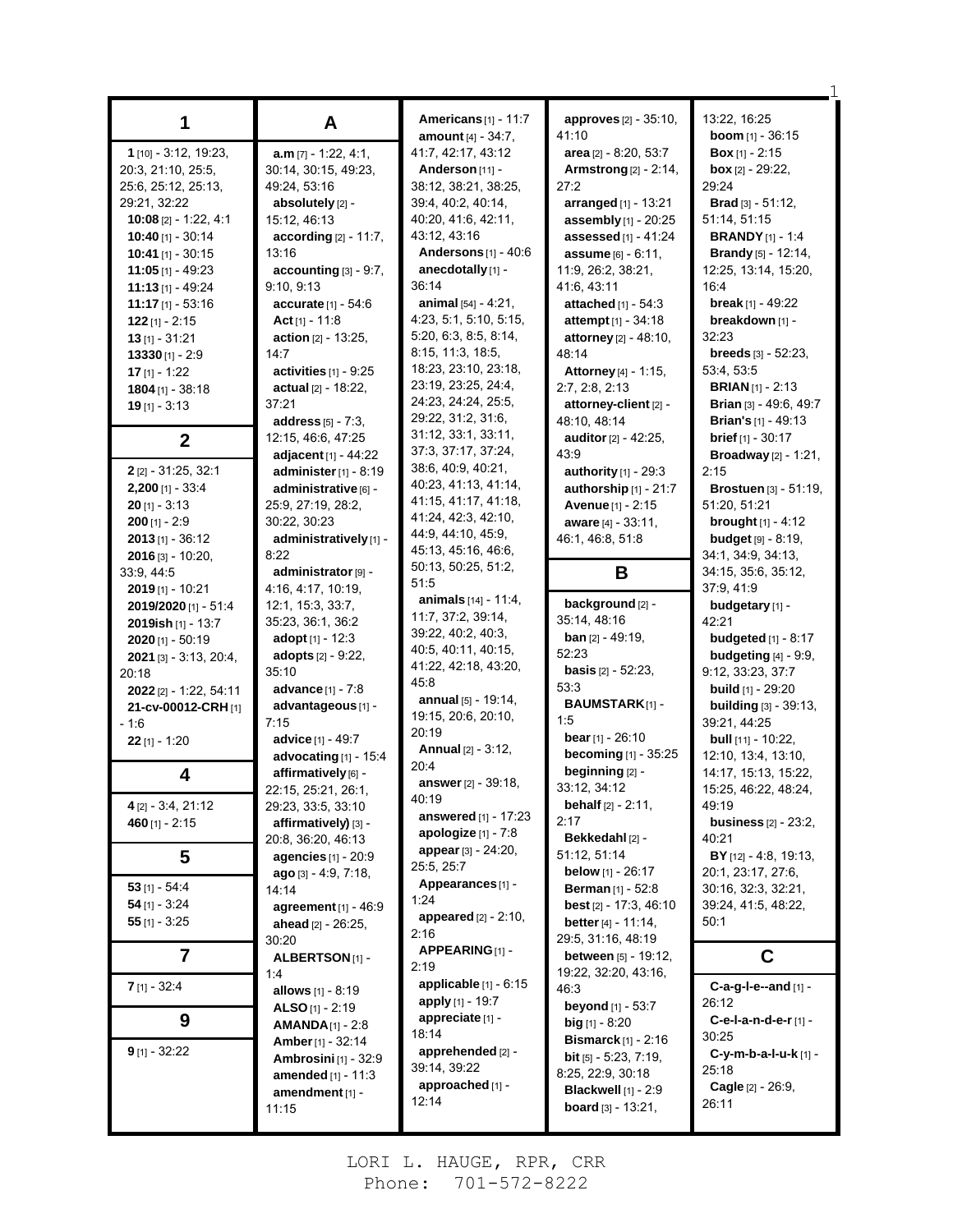|                                                     | 17:8, 18:18, 33:6,                          | 11:25, 15:11, 25:13,            |                                                    |                                                       |
|-----------------------------------------------------|---------------------------------------------|---------------------------------|----------------------------------------------------|-------------------------------------------------------|
| California [1] - 2:9                                | 33:18, 34:24, 34:25,                        | 25:15, 25:20, 35:1,             | control [39] - 4:21,<br>4.23, 5.1, 5.10, 5.15,     | data [1] - 13:18                                      |
| cannot [1] - 14:12                                  | 35:22, 36:1, 41:10,                         | 51:15, 51:17, 51:22,            | 5:21, 6:4, 8:5, 8:14,                              | Dated [1] - 54:10                                     |
| capacity $[3] - 37:9$ ,<br>38:10, 39:11             | 43:9, 44:22, 46:20,                         | 52:5                            | 8:16, 18:5, 18:23,                                 | <b>David</b> $[3] - 4:9$ ,<br>25:23, 54:2             |
|                                                     | 51:15, 51:16, 51:22,                        | commissioners [15]              | 23:10, 23:18, 23:19,                               |                                                       |
| captain [4] - 26:18,                                | 52:5                                        | - 10:6, 10:10, 10:11,           | 23:25, 24:4, 24:23,                                | <b>DAVID</b> [5] - 1:14,                              |
| 26:19, 27:7, 27:16                                  | City $[36] - 1:20, 4:13,$                   | 10:14, 12:19, 12:22,            | 24:24, 25:5, 29:22,                                | 2:19, 3:3, 4:3, 54:14<br>day-to-day [2] - 4:18,       |
| care $[3] - 24:10$ ,                                | 4.19, 8.16, 9.10, 10.2,                     | 12:24, 13:19, 14:17,            | 31:2, 31:6, 31:12,                                 | 40:10                                                 |
| 24:15, 40:3                                         | 19:14, 20:9, 22:19,                         | 16:21, 46:20, 46:21,            | 37:3, 37:18, 37:24,                                | days [2] - 19:8, 42:5                                 |
| cared $[1] - 42:3$                                  | 23:1, 29:2, 33:13,                          | 49.5, 49.13                     | 38:7, 40:10, 41:13,                                |                                                       |
| cares [2] - 40:5, 45:8                              | 35:24, 36:1, 37:12,                         | communicate [1] -               | 41:14, 45:9, 45:13,                                | <b>Deanette</b> $[1]$ - 51:23<br>decade $[1] - 36:16$ |
| caring [1] - 40:1<br>Carli [1] - 32:6               | 38:10, 39:10, 39:12,                        | 9:16                            | 45:16, 46:6, 50:13,                                | deciding $[1]$ - 21:3                                 |
| <b>Case</b> $[1] - 1:6$                             | 39:15, 39:20, 39:23,                        | communication [1] -             | 50:25, 51:2, 51:5                                  | dedicated $[1]$ - 7:16                                |
| case [2] - 41:22, 52:8                              | 40:1, 40:5, 40:14,                          | 45:23                           | controversial [1] -                                | deed [1] - 38:22                                      |
|                                                     | 41.6, 42.10, 42.13,                         | communications [1]              | 11:11                                              | <b>Defendant</b> $[2] - 1.11$ ,                       |
| <b>Catherine</b> [4] - 26:9,<br>26:11, 26:12, 26:13 | 42:14, 42:18, 42:19,                        | $-15:24$                        | conversations [4] -                                | 2:17                                                  |
| cats [1] - 37:21                                    | 43:12, 43:17, 43:20,                        | community [27] -                | 14:16, 15:19, 15:23,                               |                                                       |
| Celander [2] - 30:24                                | 44:14, 52:21                                | 6:7, 8:13, 9:16, 15:4,          | 17:14                                              | degree [3] - 5:4,<br>5:11, 35:20                      |
|                                                     | City's $[3] - 19.15$ ,                      | 18:6, 18:24, 19:2,              | correct $[26] - 4:13$ ,                            |                                                       |
| centered $[1] - 12:17$<br>CEO [1] - 23:7            | 34:1, 44:23                                 | 22:14, 23:20, 23:23,            | 6:11, 9:23, 12:11,                                 | Department [3] -<br>3:12, 37:12, 46:5                 |
|                                                     | City-owned $[1]$ -                          | 23:24. 24:5. 25:7.              | 14:5, 15:9, 16:23,                                 | department [27] -                                     |
| certain [2] - 34:7,<br>53:4                         | 44.14                                       | 28:4, 28:10, 28:17,             | 17:7, 18.4, 18.21,                                 | 4:20, 4:24, 5:3, 5:5,                                 |
|                                                     | citywide $[1]$ - 18:19                      | 29:8, 29:21, 30:4,              | 19:6, 19:9, 24:1,                                  | 5:20, 6:1, 6:3, 6:6,                                  |
| certainly [2] - 7:12,<br>42:25                      | civil [1] - 35:20                           | 31:1, 31:13, 32:7,              | 26:20, 28:3, 28:5,                                 | 8.9, 8.18, 9.2, 9.17,                                 |
|                                                     | <b>Civil</b> [1] - 1:17                     | 40.9, 43.21, 46.12,             | 31:4, 32:24, 42:4,                                 | 10:7, 10:8, 10:15,                                    |
| Certificate $[2] - 3.24$ ,<br>3:25                  | clarify $[1] - 7:12$                        | 51:1                            | 42:6, 42:16, 43:14,                                | 20:7, 20:19, 20:22,                                   |
| <b>CERTIFICATE</b> [1]-                             | classified $[1]$ - 8:16                     | community-wide [1]              | 44:6, 49:18, 49:20,                                | 21:21, 22:6, 26:3,                                    |
| 54:1                                                | classify $[1]$ - 9:6                        | $-15.4$                         | 51:4                                               | 26:4, 26:14, 31:10,                                   |
| <b>certify</b> $[1] - 54.3$                         | clear [1] - 14:9                            | compared [1] - 23:5             | correction [2] -                                   | 34:16, 36:4, 43:21                                    |
| chain $[1] - 25:3$                                  | client $[2] - 48:10$ ,                      | compelling [1] -                | 30:19, 54:8                                        | department's [1] -                                    |
| <b>CHANGE</b> [4] - 54:18,                          | 48:14                                       | 14:11                           | corrections [1] -                                  | 52:19                                                 |
| 54:20, 54:22, 54:24                                 | close [2] - 27:24,                          | compensated [1] -               | 54:7                                               | departments [6] -                                     |
| change $[3] - 8:12$ ,                               | 34:11                                       | 12:21                           | council [1] - 9:19                                 | 8:20, 19:15, 20:11,                                   |
| 12:4, 22:12                                         | closely [1] - 23:5                          | complete [1] - 54:6             | <b>counsel</b> [2] - 2:10,                         | 28:3, 34:7, 34:11                                     |
| changed [1] - 26:10                                 | code $[16] - 6.4, 6.8,$                     | completed $[2] - 35.6$ ,        | 2:16                                               | deponent [8] - 22:15,                                 |
| changes [3] - 5:19,                                 | 6.9, 6.13, 6.18, 6.22,                      | 44:10                           | <b>Counsel's</b> [1] - 21:15                       | 25:21, 26:1, 29:23,                                   |
| 5:25, 10:22                                         | 6:23, 7:4, 7:11, 7:17,                      | complex [1] - 36:23             | County [1] - 1:18                                  | 33:5, 33:10, 51:3,                                    |
| charge [5] - 24:25,                                 | 7:20, 8.2, 30:1, 31:3,                      | compliance [1] -                | couple [2] - 14:14,                                | 54:2                                                  |
| 25:12, 31:7, 42:2,                                  | 31:17                                       | 31:17                           | 17:25                                              | <b>Deponent</b> $[2] - 2:19$ ,                        |
| 46:11                                               | <b>COLE</b> $[1] - 1.6$                     | complying [1] -                 | court [2] - 19:24,                                 | 3:24                                                  |
| charged [2] - 41:15,                                | COLE-PEREA <sub>[1]</sub> -                 | 21:15                           | 39.19                                              | <b>DEPONENT</b> [5] -                                 |
| 41:18                                               | 1.6                                         | concerning [1] -                | <b>COURT</b> $[1] - 1:1$                           | 27:5, 32:1, 47:11,                                    |
| chart [4] - 21:18,                                  | collected $[1]$ - 37:2                      | 52:8                            | <b>Court</b> $[1] - 3:25$                          | 53:13, 54:1                                           |
| 21:23, 29:20, 30:19                                 | column $[1]$ - 25:8                         | concession [1] -<br>11:5        | create $[1] - 48.6$<br><b>created</b> $[1] - 36.6$ | deposed [1] - 4:11                                    |
| cheat $[1] - 31:15$                                 | combined $[2] - 6.6$ ,                      |                                 |                                                    | Deposition [1] -                                      |
| chief [14] - 5:7, 8:24,                             | 9:4                                         | concluded [1] -<br>53:16        | creation $[1] - 7:17$                              | 19:22                                                 |
| 21.6, 21.22, 23.4,                                  | combining $[1] - 8:18$                      | Conference [1] -                | <b>criminal</b> $[1] - 8.8$                        | <b>DEPOSITION</b> [1] -                               |
| 23.6, 23.12, 25.20,                                 | command [1] - 25:3<br>commenced $[1] - 4:1$ | 1:20                            | cursory [1] - 34:19<br>cutting $[1] - 44:18$       | 1:14                                                  |
| 25:24, 26:17, 26:18,                                |                                             | confidential [3] -              | Cymbaluk [1] - 25:16                               | deposition [4] -                                      |
| 27:1, 27:19, 34:14                                  | commencing [1] -<br>1:22                    | 47:4, 47:14, 47:20              |                                                    | 24:16, 54:3, 54:4,                                    |
| <b>Chris</b> $[1] - 51:19$                          | commission [21] -                           | consider [1] - 14:12            | D                                                  | 54:7<br>deputy [3] - 26:18,                           |
| cities $[1] - 12.22$                                | 9:15, 9:18, 9:25, 10:2,                     | consuming $[1]$ - 7:15          |                                                    | 27:1, 27:18                                           |
| <b>citizen</b> $[1]$ - 12:1                         | 10:4, 11:18, 12:16,                         | contact $[5] - 10:12$ ,         | <b>DAKOTA</b> $[2] - 1:2$ ,                        | describe [1] - 38:4                                   |
| <b>CITY</b> $[1]$ - 1:9                             | 13:3, 13:17, 13:22,                         | 12:18, 12:23, 13:10,            | 1:10                                               | description [1] -                                     |
| city [37] - 4:16, 4:17,                             | 13:24, 14:1, 16:4,                          | 13:14                           | Dakota [7] - 1:19,                                 | 31:16                                                 |
| 6.9, 6.12, 6.23, 7.13,                              | 16:13, 16:17, 17:4,                         | context [3] - 45:11,            | 1:21, 2:16, 36:15,                                 | Description [1] -                                     |
| 7:23, 9:15, 9:18, 9:19,                             | 17:8, 34:24, 35:8,                          | 49:1, 53:1                      | 47:20, 48:4, 54:10                                 | 3:11                                                  |
| 10:18, 11:25, 12:24,                                | 35:9, 41:10                                 | <b>contract</b> $[2] - 43:16$ , | dangerous [1] - 53:4                               | <b>designate</b> $[1] - 47:13$                        |
|                                                     |                                             |                                 |                                                    |                                                       |
| 13:3, 13:17, 13:23,<br>14:16, 15:3, 15:11,          | commissioner [10] -                         | 46:3                            | <b>DANIKA</b> $[1]$ - 1:5                          | designated [1] -                                      |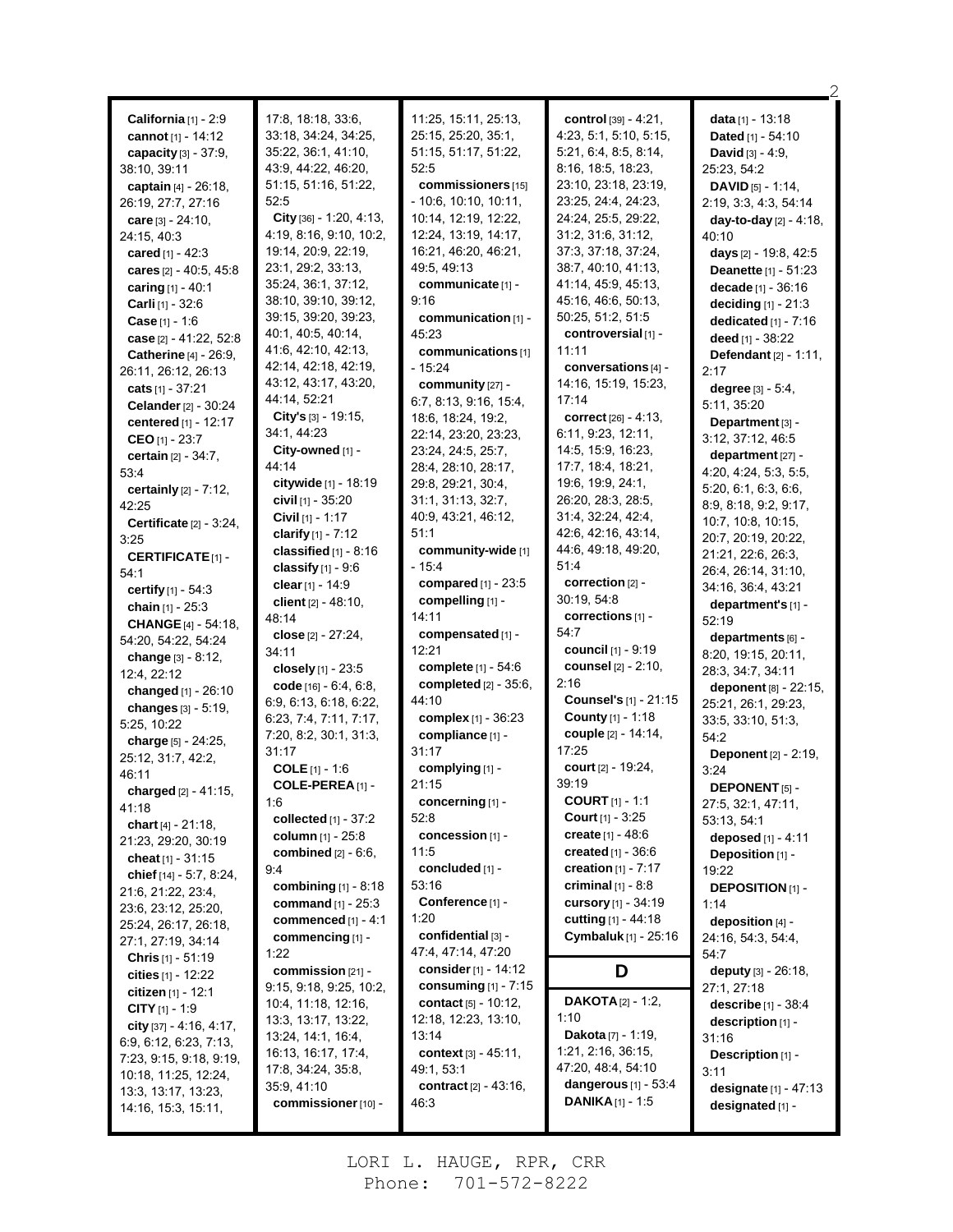| 23:14                                      | 33:20                                    | execute [2] - 7:12,                         | 13:20                                      | guidance [1] - 22:23                      |
|--------------------------------------------|------------------------------------------|---------------------------------------------|--------------------------------------------|-------------------------------------------|
| detail $[2] - 31.8, 35.2$                  |                                          | 10:9                                        | follows $[1] - 4.6$                        |                                           |
| detailed $[2] - 34:23$ ,                   | duly $[1] - 4.5$                         | executive $[8] - 23.6$ ,                    | FOR $[1] - 1:2$                            | Gutknecht [1] -<br>27:13                  |
| 43:6                                       | during [1] - 47:22<br>Dustin [1] - 30:24 | 46:25, 47:7, 47:9,                          |                                            | <b>GUTKNECHT</b> [1]-                     |
| details [1] - 33:25                        | duties [2] - 9:9, 40:8                   | 47:10, 47:18, 47:22,                        | foregoing [1] - 54:2<br>formal [1] - 35:20 | 27:13                                     |
|                                            |                                          | 49.5                                        |                                            |                                           |
| dialogue [3] - 10:14,<br>13:2, 17:16       | duty $[1] - 7:2$                         | exemption $[1] - 11:6$                      | forth [1] - 29:18                          | guys [1] - 30:4                           |
| Dickerson [1] -                            |                                          | <b>Exhibit [4] - 19:23.</b>                 | forward [1] - 16:12                        | H                                         |
| 27:17                                      | Е                                        | 20:3, 25:6, 32:22                           | forwarded [2] -                            |                                           |
| different $[4] - 7:10$ ,                   | East [2] - 1:20, 2:15                    | <b>EXHIBIT</b> $[1] - 3:10$                 | 16:10, 16:16<br>four [4] - 31:14, 32:5,    | Hall [1] - 1:20                           |
| 26:23, 28:18, 40:4                         | <b>east</b> $[1]$ - 38:15                | expect [1] - 46:10                          | 36:2, 36:3                                 | hand [1] - 20:2                           |
| directly [1] - 42:12                       | economic [1] - 36:15                     | experience [1] -                            |                                            | <b>handful</b> $[1] - 8:21$               |
| director $[4] - 35:2$ ,                    | education [2] -                          | 45:11                                       | fourth $[1] - 33.2$                        | hang [2] - 28:21                          |
| 35:25, 36:5, 36:10                         | 35:16, 35:17                             | experienced [1] -                           | frame $[1] - 35.6$                         | hard [2] - 18:11, 27:8                    |
| Disabilities $[1] - 11.8$                  | effort $[2] - 20:24$ ,                   | 36:15                                       | $full$ [3] - 12:21,                        | harsh [1] - 24:20                         |
|                                            | 21:5                                     |                                             | 22:16, 34:23                               | Hauge [1] - 1:17                          |
| disconnected [1] -<br>29:18                | either [6] - 5:9,                        | expertise [1] - 53:8<br>explain [1] - 28:16 | full-time [1] - 12:21                      | HAUGENAU <sup>[1]</sup> -                 |
| discussed [3] -                            | 11:17, 16:4, 40:19,                      |                                             | function [1] - 19:5                        | 27:22                                     |
| 46:21, 47:21                               | 43:21, 45:15                             |                                             | functional $[1]$ - 45:13                   | Haugenoe [3] -                            |
|                                            | electronic $[1]$ - 13:2                  | F                                           | functions [2] - 18:8,                      | 27:22, 28:1, 30:22                        |
| discussing [2] -                           | email [2] - 13:2, 16:6                   | facility [10] - 37:18,                      | 18:23                                      |                                           |
| 49:7, 52:15                                | <b>EMILY</b> $[1]$ - 1:6                 | 37:24, 38:2, 38:7,                          | funds [2] - 8:17, 8:19                     | heads $[4] - 9:17$ ,<br>10:9, 10:15, 36:4 |
| discussion [7] -<br>19:11, 19:21, 27:4,    | employee [1] - 5:12                      | 39:1, 39:5, 40:16,                          | future [3] - 44:1,                         | heard $[1] - 14:3$                        |
|                                            | employees [4] -                          | 40:21, 41:23, 44:10                         | 44:2, 44:8                                 | hearing $[1] - 35:7$                      |
| 30:18, 32:19, 52:8,<br>52:22               | 18:18, 31:11, 39:5,                      | fair $[3] - 9.8, 15.2,$                     | $FYI_{[1]} - 16:13$                        |                                           |
| discussions [10] -                         | 40:1                                     | 24.7                                        |                                            | help [2] - 6:18, 10:3                     |
| 14:21, 46:19, 46:24,                       | employment [2] -                         | fall $[1]$ - 30:3                           | G                                          | helped [1] - 12:23                        |
|                                            | 18:20, 35:18                             | falls $[1] - 8.5$                           |                                            | hence $[1] - 7:16$                        |
| 46:25, 47:6, 47:18,<br>48:23, 48:25, 49:4, | end [2] - 9:3, 35:22                     | <b>familiar</b> $[2] - 9.3$ ,               | gather [2] - 15:10,<br>15:14               | <b>herein</b> $[2] - 1:24$ ,<br>54:8      |
| 49:12                                      | enforce <sup>[2]</sup> - 6:12,           | 48:3                                        | gears [1] - 33:22                          |                                           |
| disseminated [1] -                         | 7:13                                     | family [12] - 38:12,                        |                                            | hierarchy [1] - 25:11                     |
| 13:15                                      | enforcement [19] -                       | 38:13, 38:21, 38:25,                        | Gene [4] - 1:15, 4:10,<br>30:11, 41:1      | Highway [1] - 38:18                       |
| distinctly $[1]$ - 9:5                     | 6.4, 6.8, 6.19, 6.22,                    | 39:5, 40:2, 40:14,                          | <b>GENE</b> [1] - 2:7                      | hiring $[2] - 5.14$ ,<br>22:21            |
| distributes $[1] - 8.17$                   | 7:4, 7:10, 7:11, 7:17,                   | 40:20, 41:6, 42:11,                         | general [1] - 17:15                        | hmm [4] - 7:7, 15:21,                     |
| district [1] - 29:4                        | 7:20, 8:2, 18:2, 24:2,                   | 43.12, 43.16                                | generalize [1] - 7:22                      | 41:17, 45:18                              |
| <b>DISTRICT</b> $[2] - 1.1$ ,              | 28:9, 28:25, 29:3,                       | far $[1] - 11:11$                           | generally [11] - 4:15,                     | <b>HOLLY</b> $[1] - 1.6$                  |
| 1:2                                        | 29:11, 30:2, 31:3,                       | Federal [1] - 1:16                          | 5:2, 11:1, 17:24,                          | house [2] - 40:15,                        |
| division $[2] - 4:23$ ,                    | 31:18                                    | federal [1] - 4:12                          | 20:22, 33:15, 34:1,                        | 41:18                                     |
| 8:18                                       | enforcement-                             | fee [3] - 41:15, 41:18,                     | 36:7, 41:21, 41:22,                        |                                           |
| divisions $[1] - 6:3$                      | related [1] - 30:2                       | 41:23                                       | 52:25                                      | housed [3] - 37:3,                        |
| dogbite.org [1] -                          | enforces [1] - 8:9                       | feedback [1] - 10:8                         | gosh [1] - 32:11                           | 37.21, 41.23<br>houses $[1] - 41:14$      |
| 17:5                                       | enforcing $[2] - 7:21$ ,                 | few $[1] - 50.2$                            | government [5] -                           | housing [7] - 39:13,                      |
| dogbites [1] - 17:9                        | 7:22                                     | fight $[1] - 48.7$                          | 36:22, 36:23, 38:1,                        | 39:21, 40:21, 40:23,                      |
| dogbites.org [1] -                         | engage [1] - 9:1                         | <b>figure</b> [2] - 17:18,                  | 38:3, 52:21                                | 42:10, 42:18, 44:10                       |
| 16:7                                       | engaged $[2] - 7:10$ ,                   | 53:2                                        | government-owned                           | human $[4] - 22:20$ ,                     |
| dogs [4] - 37:21,                          | 10:1                                     | finalized $[1]$ - 34:9                      | $[2] - 38.1, 38.3$                         | 25:25, 26:2, 26:13                        |
| 52:24, 53:4, 53:5                          | engineering [1] -                        | <b>finance</b> $[4] - 5.4$ ,                | graded [1] - 27:25                         | humane [7] - 44:24,                       |
| dogsbite [1] - 17:11                       | 35:21                                    | 9:10, 9:12, 35:1                            | granular $[1] - 43.7$                      | 45:6, 45:12, 45:16,                       |
| dogsbite.org [1] -                         | entities $[1] - 4:22$                    | financials $[1]$ - 43:5                     | great $[1] - 25.4$                         | 46:1, 46:4, 46:5                          |
| 17:10                                      | entity $[1] - 9:22$                      | fine $[1] - 33:25$                          | grew $[1] - 36.5$                          | hundred [1] - 34:20                       |
| dollars $[2] - 34:16$ ,                    | evolved [1] - 6:2                        | firing $[1] - 5.15$                         | group [5] - 20:24,                         | husbandry [1] -                           |
| 34:21                                      | Examination $[1]$ -                      | first $[3] - 4.5, 12.15,$                   | 21:5, 24:24, 25:1,                         | 40:11                                     |
| done [3] - 10:17,                          | 3:4                                      | 46:17                                       | 45:23                                      | <b>Husch</b> $[1] - 2:8$                  |
| 34:24, 47:8                                | examination [1] -                        | five [3] - 5:21, 28:3,                      | grown [1] - 36:24                          |                                           |
| $downown$ [7] -                            | 54:5                                     | 36:3                                        | growth $[2] - 33.17$ ,                     |                                           |
| 28:20, 29:4, 29:9,                         | $EXAMPLE$ XAMINATION $[1]$ -             | <b>Floor</b> [1] - 1:19                     | 33:21                                      |                                           |
| 29:15, 29:16, 29:24,                       | 4.7                                      | flow $[2] - 10:13$                          | guess [4] - 6:17,                          | identification [1] -                      |
| 31:3                                       | examined $[1] - 4.5$                     | <b>follow</b> $[2] - 25:11$ ,               | 8:23, 22:23, 47:23                         | 19:23                                     |
| drafting $[1] - 21:2$                      | example [3] - 17:17,                     | 50:3                                        | guessing [2] - 20:23,                      | Identified $[1] - 3.11$                   |
| <b>due</b> $[2] - 33:17$ ,                 | 29:12, 34:2                              | following [2] - 12:25,                      | 40:18                                      | <b>imagine</b> $[2] - 6:14$ ,             |
|                                            |                                          |                                             |                                            |                                           |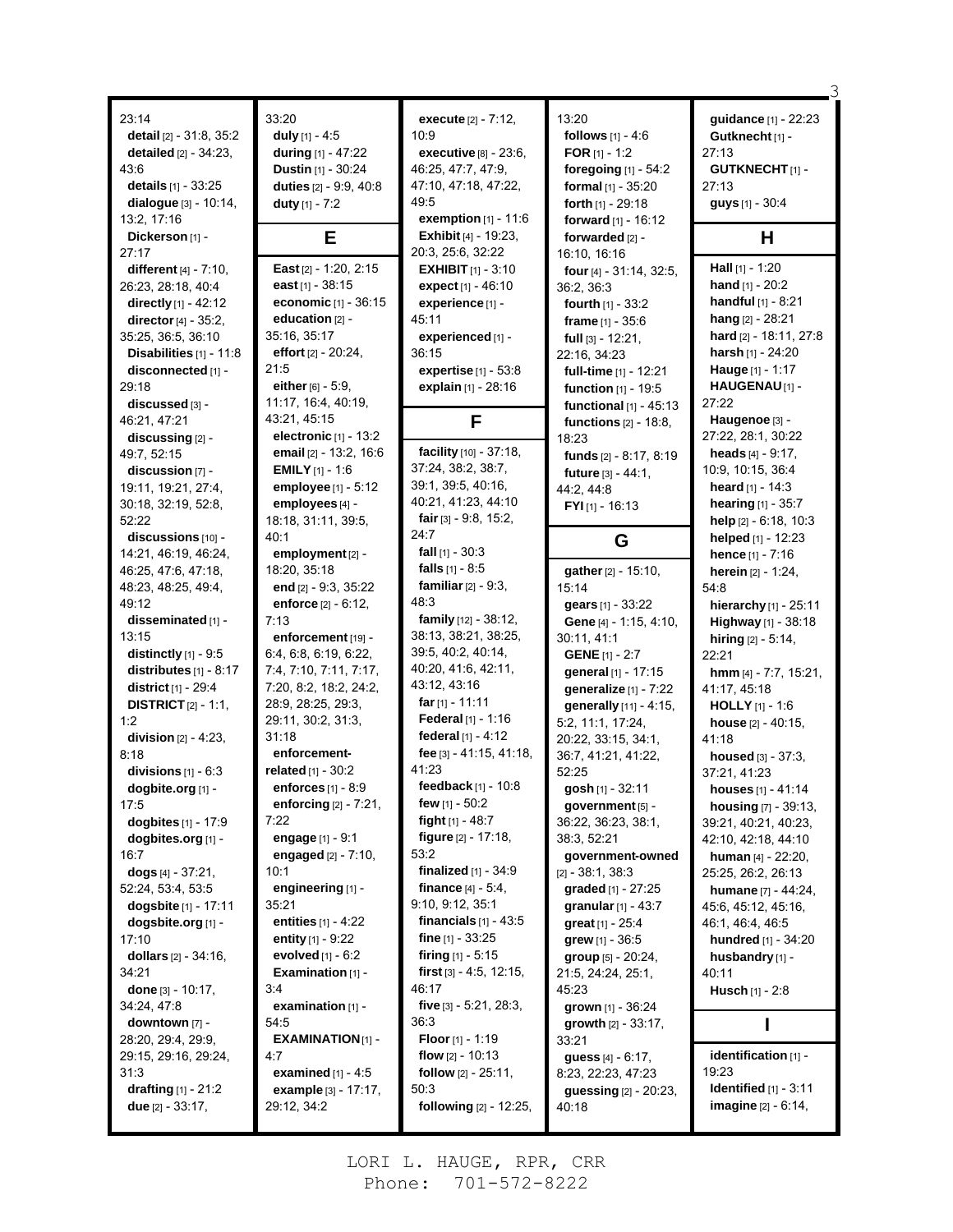| 36:21                                     | jurisdictions [1] -                       | 30:24                          | mind [2] - 4:22,                | 29:16, 29:24, 31:3                          |
|-------------------------------------------|-------------------------------------------|--------------------------------|---------------------------------|---------------------------------------------|
| <b>implying</b> [1] - 23:22               | 45:12                                     | lieutenants $[1]$ - 25:9       | 30:11                           | non-code [1] - 7:20                         |
| important $[1]$ - 14:24                   | $JYL$ <sub>[1]</sub> - 1:4                | limited $[1] - 5.4$            | mine $[1] - 41:1$               | non-downtown [4] -                          |
| impounding [1] -                          | $Jyl$ [1] - 13:1                          | limits [1] - 44:22             | mistakenly [1] -                | 29:15, 29:16, 29:24,                        |
| 31:19                                     |                                           | <b>LINE</b> $[4] - 54:17$ ,    | 30:21                           | 31:3                                        |
| $IN$ [1] - 1:1                            | Κ                                         | 54:19, 54:21, 54:23            | misunderstood [1] -             | noncontroversial [1]                        |
| include $[5] - 7:23$ ,                    |                                           | line [3] - 33:2, 35:2          | 28:9                            | - 11:10                                     |
| 11:4, 11:6, 28:17,                        | keeps [1] - 43:20                         | <b>links</b> $[1] - 13:18$     | modern $[1] - 9:2$              | nongranularity [1] -                        |
| 51:1                                      | kennel [6] - 38:10,                       | $list$ [1] - 31:23             | Moeller [3] - 50:6.             | 34:4                                        |
| increased [3] -                           | 39:10, 39:13, 39:21,                      | litigation $[3] - 49:1$ ,      | 50:9, 50:13                     | <b>NORTH</b> $[2] - 1:2$                    |
| 33:12, 33:16, 51:6                        | 40:24, 44:10                              | 49.8, 49.9                     | <b>MOELLER</b> [1] - 50:7       | 1:10                                        |
| increases $[1]$ - 36:19                   | <b>kind</b> $[27] - 7.4, 8.3$ ,           | <b>LLP</b> $[1] - 2:9$         | Moldenhauer [1] -               | <b>North</b> $[7] - 1:19$ ,                 |
| <b>indicated</b> $[4] - 30.21$ ,          | 8:13, 10:12, 13:5,                        | $local$ $[2] - 29:2, 38:12$    | 2:14                            | 1:21, 2:16, 36:14,                          |
| 38:20, 51:3, 54:5                         | 17:23, 18:19, 20:24,                      | <b>located</b> $[4] - 38:14$ , | moment $[1] - 4:9$              | 47:20, 48:4, 54:10                          |
| indicating $[1]$ - 25:3                   | 21:3, 22:16, 22:18,                       | 44:20, 44:21, 50:21            | money $[3] - 42:9$ ,            | <b>Notary</b> [1] - 1:18                    |
| individual $[6]$ - $7:16$ ,               | 23:1, 23:3, 29:6,                         | look [4] - $21:8, 32:4,$       | 42:12, 42:17                    | noted [2] - 1:24, 54:7                      |
| 20:21, 23:10, 24:24,                      | 32:23, 33:22, 33:25,                      | 32:22, 33:1                    | <b>monitor</b> $[1] - 33:7$     | nothing [1] - 30:7                          |
| 26:21, 46:20                              | 34:2, 34:9, 36:13,                        | looking $[4] - 5.4$ ,          | month $[1] - 10:3$              | <b>notice</b> $[1] - 1:16$                  |
| individuals [1] -                         | 40:10, 45:13, 45:14,                      | 28:12, 34:3, 34:4              | <b>most</b> $[1]$ - 20:11       | Number [1] - 19:23                          |
| 26:23                                     | 46:9, 48:16, 50:2,                        | looks $[1] - 50:18$            | mostly $[1] - 5.6$              | number [4] - 33:6,                          |
| information [17] -                        | 53:7                                      | <b>Lori</b> $[1]$ - 1:17       | MR (45) - 2:7, 2:13,            | 33:11, 35:25, 51:5                          |
| 10:13, 12:16, 13:3,                       | <b>kinds</b> $[1] - 5:25$                 | love [1] - 27:14               | 2.19, 4.8, 19.13, 20.1,         | numbers [1] - 21:10                         |
| 13:15, 13:23, 14:10,                      |                                           | <b>LYNETTE</b> $[1]$ - 1:5     | 23:16, 23:17, 27:6,             |                                             |
| 15:8, 15:10, 15:15,                       | L                                         |                                | 30:11, 30:13, 30:16,            | O                                           |
| 16:3, 16:15, 17:5,                        |                                           | M                              | 32:2, 32:3, 32:21,              |                                             |
| 17:6, 17:9, 43:10,                        | $lack [1] - 29.5$                         |                                | 39:16, 39:24, 41:1,             | object [1] - 47:22                          |
| 45:20, 46:15                              | land $[1] - 7:23$                         | Madison [1] - 32:9             | 41:2, 41:5, 47:2, 47:5,         | objecting [1] - 47:8                        |
| infractions $[1] - 6:25$                  | largely [4] - 13:1,<br>14:20, 21:6, 29:10 | magistrate [1] -               | 47:6, 47:12, 47:15,             | obviously [3] - 23:2,                       |
| <b>initial</b> [1] - 34:17                | $larger_{[2]} - 12:22,$                   | 47:24                          | 47:17, 47:19, 48:1,             | 37:16, 47:8                                 |
| input [1] - 10:5                          | 20:11                                     | maid $[1]$ - 29:5              | 48:2, 48:3, 48:5, 48:6,         | occurs $[1] - 37:7$                         |
| inside $[2] - 39:12$ ,                    | $last$ [6] - 5:21, 25:17,                 | maintain [1] - 14:25           | 48.9, 48.12, 48.13,             | October [1] - 35:5                          |
| 39:21                                     | 27:12, 36:2, 36:16,                       | man [2] - 27:9, 52:11          | 48:15, 48:17, 48:18,            | OF $[4] - 1:2, 1:9,$                        |
| <b>instead</b> $[1] - 31:17$              | 52:11                                     | <b>MANUEL</b> $[1] - 1.6$      | 48:19, 48:21, 48:22,            | 1:14, 54:1                                  |
| $instructor_{[1]} - 47:23$                | <b>law</b> [4] - 7:20, 18:2,              | marked [2] - 19:23,            | 49:21, 50:1, 53:10,             | off-the-record [1] -                        |
| interaction $[4]$ -                       | 47:20, 48:4                               | 20:2                           | 53:15                           | 30:18                                       |
| 12:2, 12:17, 12:25,                       | <b>Law</b> $[4] - 1:15, 2:7$ ,            | Marked [1] - 3:11              | $MS$ [3] - 2:8, 31:25,<br>53:14 | office [1] - 34:17                          |
| 13:1                                      | 2:8, 2:13                                 | married [1] - 26:10            | myriad [1] - 33:20              | officer $[9] - 7:2$ ,<br>18:23, 19:4, 23:4, |
| interpret $[1]$ - 9:15                    | <b>laws</b> $[7] - 6:13, 6:15,$           | <b>MATHEW</b> $[1]$ - 1:5      |                                 | 23:6, 24:25, 28:10,                         |
| investigations [3] -<br>26:18, 27:3, 27:7 | 7:23, 7:24, 8:7, 9:22                     | matter [1] - 23:22             | N                               | 32:7, 50:14                                 |
| <b>invited</b> $[1] - 35:3$               | <b>lawsuit</b> $[2] - 4:12$ ,             | mean [11] - 17:14,             |                                 | officer/community                           |
|                                           | 14:20                                     | 21:2, 24:13, 37:11,            | name $[6] - 4:9$ ,              | $[1] - 50:14$                               |
| involved $[3] - 7:21$ ,<br>10:24, 22:18   | leadership [1] - 5:5                      | 39:11, 39:25, 42:19,           | 25:17, 26:10, 27:12,            | <b>officers</b> [36] - 5:9,                 |
| $involvement$ [3] -                       | <b>leading</b> $[1] - 23:10$              | 47:19, 48:3, 48:7,<br>48:10    | 37:15, 38:22                    | 5:10, 5:15, 5:16, 6:12,                     |
| 5.8, 22:23, 37:1                          | <b>lease</b> $[4] - 38.6$                 | <b>means</b> $[4] - 5:6$ ,     | <b>naturally</b> $[1]$ - 36:5   | 7:9, 7:20, 18:1, 18:6,                      |
| <b>issue</b> $[1] - 47:25$                | 42:15, 43:13, 43:17                       | 8:25, 39:12, 39:20             | <b>nature</b> $[4] - 7:1, 8:8,$ | 22:14, 23:11, 23:18,                        |
| <b>issues</b> $[3] - 46.6$ ,              | <b>leased</b> $[1] - 38:3$                | meet $[1] - 53.12$             | 15:1, 52:18                     | 23:19, 23:20, 23:24,                        |
| 46.7, 49.8                                | leases [5] - 38:10,                       | meeting [4] - 13:22,           | navigate [1] - 12:18            | 23:25, 24:4, 24:5,                          |
| item $[1] - 42:21$                        | 39:10, 39:12, 39:20,                      | 13:24, 35:4, 35:8              | <b>Nebraska</b> [1] - 2:10      | 24:23, 25:5, 25:8,                          |
| <b>items</b> $[1] - 10.4$                 | 40:14                                     | meetings $[2] - 10:2$ ,        | necessarily $[2] - 7:1$ ,       | 28:4, 28:17, 29:8,                          |
| itself [1] - 11:18                        | <b>least</b> $[3] - 34.19$ ,              | 10:4                           | 15:3                            | 29:21, 30:4, 30:5,                          |
|                                           | 44:5, 45:23                               | mentioned $[1] - 6:23$         | need [1] - 47:24                | 31:2, 40:9, 43:22,                          |
| J                                         | <b>leave</b> $[1]$ - 19:8                 | met [2] - 4:9, 12:10           | neighborhoods [1] -             | 46:12, 50:25, 51:1,                         |
|                                           | <b>left</b> $[2] - 25.8, 50.16$           | <b>meter</b> $[1] - 29:4$      | 29:14                           | 51:5                                        |
| Jimenez $[1] - 32:12$                     | legal $[1]$ - 49:7                        | Midwest [1] - 27:14            | <b>never</b> [1] - 24:22        | oftentimes $[1]$ -                          |
| <b>job</b> $[8] - 9.14$ , $12.6$ ,        | legislation $[1]$ - 15:5                  | might $[4] - 19.7$ ,           | new $[1] - 44.9$                | 10:11                                       |
| 15:2, 18:8, 18:22,                        | legislative $[1]$ - $9:21$                | 43:6, 48:17                    | $next[2] - 44:18,$              | <b>Omaha</b> $[1] - 2:10$                   |
| 19:4, 22:17, 46:16                        | <b>level</b> $[2] - 31.8, 34.3$           | mile $[1] - 38:15$             | 47:13                           | once $[2] - 12:7, 12:8$                     |
| joint [1] - 29:1                          | lieutenant $[4]$ -                        | <b>million</b> $[2] - 34:16$ , | nice [1] - 53:12                | one $[25] - 6.6, 8.19,$                     |
| June [1] - 34:14                          | 27:19, 28:2, 30:22,                       | 34:21                          | non $[5]$ - 7:20, 29:15,        | 14:9, 16:6, 16:8, 17:4,                     |
|                                           |                                           |                                |                                 |                                             |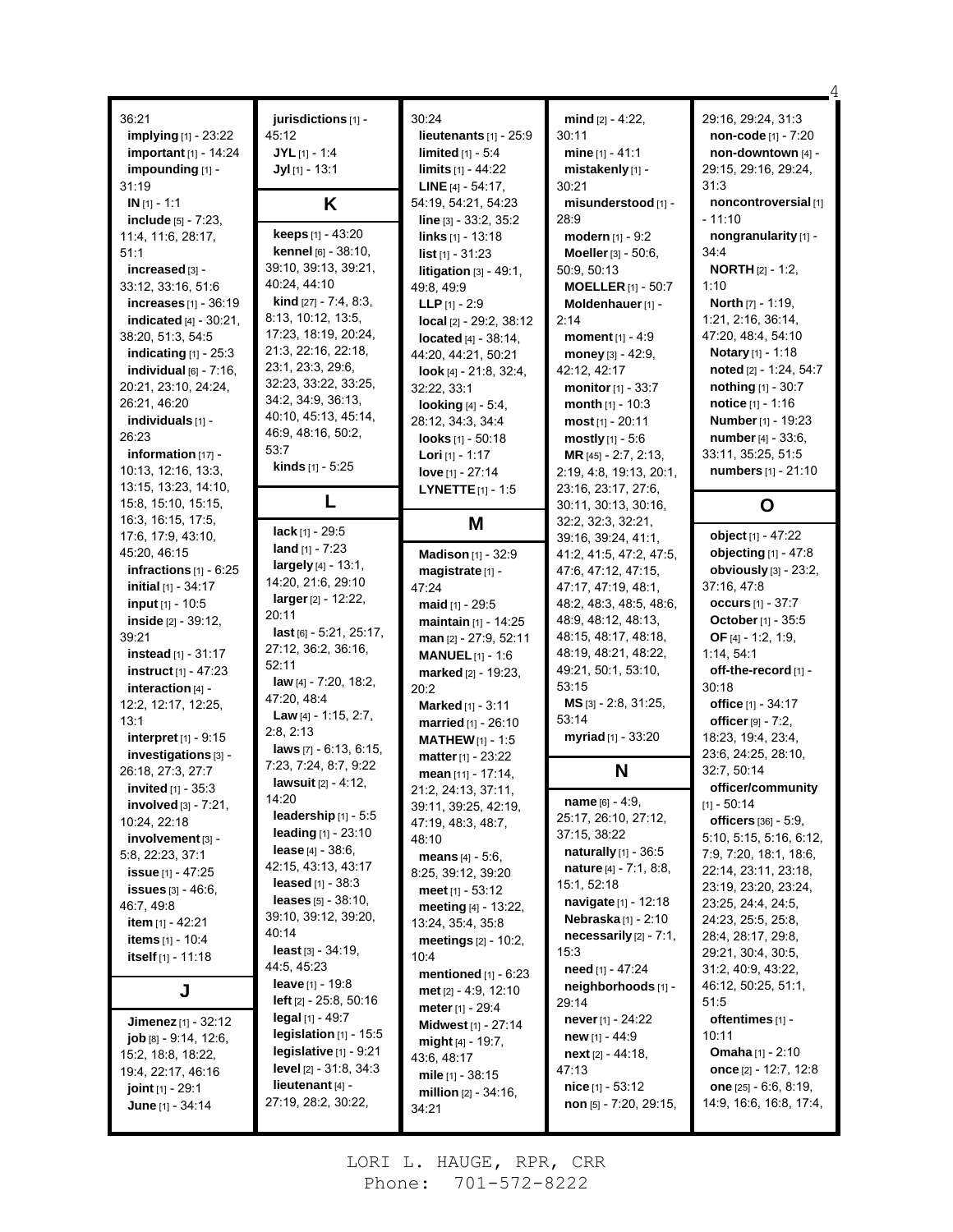| 17:17, 19:17, 23:22,<br>24:22, 25:18, 26:4,<br>26:8, 26:21, 27:8,<br>27:15, 28:3, 29:10,<br>29:22, 30:12, 36:4,<br>37:16, 38:15, 43:5<br><b>open</b> $[2] - 35:4$ ,<br>44.13<br><b>operate</b> [2] - 39:5,<br>45:15<br><b>operated</b> $[2] - 37:4$ ,<br>38:2<br><b>operates</b> [1] - 40:20<br>operation $[1] - 40:3$<br>operational [1] -<br>45:25<br>operations [5] -<br>4:19, 10:7, 23:4,<br>26:19, 27:16<br>opinions [1] - 49:8<br>opposition [5] -<br>11:15, 11:19, 11:24,<br>15:22, 16:5<br>oral [1] - 54:4<br>ordinance [16] -<br>10.22, 11:3, 11:5,<br>12:11, 13:11, 14:17,<br>14:25, 15:14, 15:23,<br>15:25, 16:5, 16:16,<br>46.22, 48:24, 52:25,<br>53:1<br>ordinances [4] -<br>7:19, 12:3, 12:4<br>organization [5] -<br>5:3, 5:20, 16:7, 17:18,<br>52:19 | 21:9, 21:10, 21:12,<br>25:5, 25:12, 25:13,<br>29:21, 31:20, 31:21,<br>32:1, 32:4, 32:22,<br>39:2<br>Page $[3] - 3.4, 3.24,$<br>3:25<br><b>PAGE</b> $[4] - 54:17$ ,<br>54:19, 54:21, 54:23<br><b>pages</b> $[2] - 21.14$ ,<br>54:4<br>paid [2] - 42:9, 42:12<br><b>paper</b> $[1] - 8:23$<br><b>parking</b> $[22] - 6.24$ ,<br>7:14, 8:3, 24:2, 24:11,<br>24:21, 28:9, 28:18,<br>28:19, 28:25, 29:2,<br>29:3, 29:9, 29:10,<br>29:11, 29:13, 29:15,<br>29:25, 31:3, 31:18<br><b>part</b> [5] - 12:6, 40:8,<br>41.9, 42.15, 46.25<br>particular $[1]$ - 17:16<br>partnership [2] -<br>29:2, 45:22<br>passed [2] - 13:17,<br>16:3<br>past [2] - 43:24, 44:2<br><b>patrol</b> $[1] - 7:2$<br>pay [1] - 42:14<br>payment [1] - 42:15<br>pays [2] - 41:6, 43:12<br><b>PD</b> $[1] - 46:2$<br>Pelzl [3] - 32:14,<br>32:15, 32:16 | picked $[3] - 41:13$ ,<br>41:17, 43:20<br><b>picture</b> $[2] - 22:16$ ,<br>23:1<br>Piesik [1] - 51:24<br>pit [11] - 10:22,<br>12:10, 13:4, 13:10,<br>14:17, 15:13, 15:22,<br>15:24, 46:22, 48:24,<br>49:19<br>place [6] - 7:6, 37:2,<br>43:19, 48:25, 52:10,<br>54.5<br>places [1] - 45:14<br><b>Plaintiffs</b> $[2] - 1:7$ ,<br>2:11<br>plaintiffs $[1] - 4.4$<br>plan [1] - 44:7<br>planning [1] - 5:5<br>plans $[1] - 44:1$<br>play [4] - 5:14, 19:4,<br>20:13, 48:11<br><b>point</b> $[5] - 7:15$ ,<br>10:12, 16:6, 22:22,<br>34:18<br>Police [3] - 3:12,<br>37:12, 46:4<br>police $[34] - 4:20$ ,<br>4:23, 5:1, 5:9, 5:15,<br>5:20, 6:3, 6:12, 7:9,<br>7:20, 8:8, 8:18, 9:2,<br>18:1, 20:7, 20:19,<br>20:22, 21:6, 21:21,<br>21:22, 22:6, 23:12,<br>25:13, 25:15, 25:19, | presentation [3] -<br>13:21, 14:4, 14:10<br>presented $[3]$ -<br>13:23, 34:24, 35:6<br>president $[2] - 49.6$<br>pretty [1] - 34:11<br>previous [1] - 39:18<br>primarily $[2] - 6:23$ ,<br>7:21<br>primary $[1] - 9.9$<br>private [1] - 23:2<br>privately $[2]$ - 38:8,<br>45:2<br>privilege $[1] - 48.14$<br><b>problem</b> $[1] - 41.4$<br>Procedure [1] - 1:17<br>procedure [1] -<br>14:22<br>proceedings [4] -<br>4:1, 30:14, 49:23,<br>53:16<br>process <sup>[2]</sup> - 12:18,<br>35:3<br>produce [1] - 43:10<br>property $[2] - 6.25$ ,<br>8:3<br><b>provide</b> $[3] - 16.2$ ,<br>45:10, 45:20<br>provided $[2] - 5.9$ ,<br>17:6<br><b>public</b> $[12] - 9:1$ ,<br>10:12, 11:16, 11:17,<br>14:23, 35:3, 35:6,<br>35:7, 35:24, 36:4,<br>36:10, 36:11 | <b>rationale</b> [1] - 49:17<br>re [1] - 49:15<br>read $[4] - 39:17$ ,<br>39:18, 53:15, 54:3<br>readily $[1] - 43.4$<br>really [3] - 11:20,<br>18:17, 24:10<br><b>REANNAN</b> $[1] - 1.4$<br>reason $[1] - 54.8$<br><b>REASON</b> [4] - 54:17,<br>54:19, 54:21, 54:23<br>reasons [1] - 33:20<br><b>received</b> $[4] - 16.6$ ,<br>16.8, 16.9, 16.19<br>receives $[1] - 42.18$<br>recessed $[2] - 30.14$ ,<br>49:23<br>recollection [1] -<br>17:3<br>reconvened [2] -<br>30:15, 49:24<br>record $[7] - 19:11$ ,<br>19:21, 27:4, 30:12,<br>30:18, 32:19, 48:7<br><b>records</b> $[1] - 5:18$<br>referring [3] - 6:9,<br>16:21, 23:19<br><b>refers</b> $[1] - 29:3$<br>regarding [4] -<br>12:10, 13:10, 49:14,<br>49:17<br>registered $[1]$ - 11:6<br>regular $[2] - 12:6$ ,<br>13:24<br>relate $[1] - 9.9$ |
|-----------------------------------------------------------------------------------------------------------------------------------------------------------------------------------------------------------------------------------------------------------------------------------------------------------------------------------------------------------------------------------------------------------------------------------------------------------------------------------------------------------------------------------------------------------------------------------------------------------------------------------------------------------------------------------------------------------------------------------------------------------------------|--------------------------------------------------------------------------------------------------------------------------------------------------------------------------------------------------------------------------------------------------------------------------------------------------------------------------------------------------------------------------------------------------------------------------------------------------------------------------------------------------------------------------------------------------------------------------------------------------------------------------------------------------------------------------------------------------------------------------------------------------------------------------------------------------------------------------|--------------------------------------------------------------------------------------------------------------------------------------------------------------------------------------------------------------------------------------------------------------------------------------------------------------------------------------------------------------------------------------------------------------------------------------------------------------------------------------------------------------------------------------------------------------------------------------------------------------------------------------------------------------------------------------------------------------------------------------------------------------------------------|--------------------------------------------------------------------------------------------------------------------------------------------------------------------------------------------------------------------------------------------------------------------------------------------------------------------------------------------------------------------------------------------------------------------------------------------------------------------------------------------------------------------------------------------------------------------------------------------------------------------------------------------------------------------------------------------------------------------------------------------------------------|----------------------------------------------------------------------------------------------------------------------------------------------------------------------------------------------------------------------------------------------------------------------------------------------------------------------------------------------------------------------------------------------------------------------------------------------------------------------------------------------------------------------------------------------------------------------------------------------------------------------------------------------------------------------------------------------------------------------------------------------------------------------------------------------------------|
| organizational [3] -<br>21:18, 21:23, 30:19<br><b>organize</b> [1] - 10:3                                                                                                                                                                                                                                                                                                                                                                                                                                                                                                                                                                                                                                                                                             | people [6] - 8:21,<br>12:2, 12:9, 15:24,<br>24:15, 29:13<br>PEREA [2] - 1:6, 1:6                                                                                                                                                                                                                                                                                                                                                                                                                                                                                                                                                                                                                                                                                                                                         | 25:20, 25:25, 26:14,<br>26:17, 34:15, 34:16,<br>43:21, 44:23, 52:19<br>policies [1] - 18:19                                                                                                                                                                                                                                                                                                                                                                                                                                                                                                                                                                                                                                                                                    | <b>Public</b> [1] - 1:18<br>public's $[1] - 35.3$<br>pull [2] - 43:1, 43:7<br><b>purposes</b> [2] - 24:16,                                                                                                                                                                                                                                                                                                                                                                                                                                                                                                                                                                                                                                                   | related [4] - 14:20,<br>18:19, 30:2, 49:8<br>relationship [1] -<br>38.4                                                                                                                                                                                                                                                                                                                                                                                                                                                                                                                                                                                                                                                                                                                                  |
| organized $[1]$ - 22:6<br>outside [5] - 47:3.<br>47:7, 47:9, 48:25,<br>49:13<br>overseeing $[1]$ - 4:18<br>oversight $[1]$ - 28:2<br><b>overview</b> [1] - 34:10                                                                                                                                                                                                                                                                                                                                                                                                                                                                                                                                                                                                      | perform $[1] - 18.8$<br>perhaps [1] - 22:11<br>period [2] - 34:13,<br>36:21<br>person [10] - 13:23,<br>22:18, 23:14, 25:12,<br>26:2, 26:5, 26:8,                                                                                                                                                                                                                                                                                                                                                                                                                                                                                                                                                                                                                                                                         | policy [1] - 5:12<br>population [3] -<br>33:19, 33:21, 36:19<br><b>Porsborg</b> [1] - 2:14<br>portion [1] - 47:13<br><b>position</b> $[4] - 28:10$ ,<br>29:5, 31:24, 36:5                                                                                                                                                                                                                                                                                                                                                                                                                                                                                                                                                                                                      | 38:19<br><b>pursuant</b> $[2] - 1:16$<br>put [3] - 19:17,<br>21:22, 34:1<br>puts [1] - 20:20<br>putting [1] - 20:13                                                                                                                                                                                                                                                                                                                                                                                                                                                                                                                                                                                                                                          | relevant [1] - 24:17<br>remember [7] -<br>11:19, 11:20, 12:14,<br>14:13, 16:10, 37:17,<br>52:17<br>remitted [1] - 42:12<br><b>Report</b> $[2] - 3:13$ ,                                                                                                                                                                                                                                                                                                                                                                                                                                                                                                                                                                                                                                                  |
| <b>OWAN</b> [1] - 1:5<br><b>own</b> $[1] - 43:4$                                                                                                                                                                                                                                                                                                                                                                                                                                                                                                                                                                                                                                                                                                                      | 29:11, 46:11<br>personal [1] - 19:8                                                                                                                                                                                                                                                                                                                                                                                                                                                                                                                                                                                                                                                                                                                                                                                      | positioning [1] -<br>22:21                                                                                                                                                                                                                                                                                                                                                                                                                                                                                                                                                                                                                                                                                                                                                     | Q                                                                                                                                                                                                                                                                                                                                                                                                                                                                                                                                                                                                                                                                                                                                                            | 20:4<br>report [8] - 13:18,                                                                                                                                                                                                                                                                                                                                                                                                                                                                                                                                                                                                                                                                                                                                                                              |
| <b>owned</b> [8] - 38:1,<br>38:3, 38:8, 38:11,<br>38:12, 38:21, 44:14,<br>45:3<br>owner [4] - 38:5,                                                                                                                                                                                                                                                                                                                                                                                                                                                                                                                                                                                                                                                                   | personally [1] - 16:1<br>personnel [2] -<br>22:18, 22:22<br>pertains $[5] - 5.2$ ,<br>5:3, 6:22, 10:6, 28:19                                                                                                                                                                                                                                                                                                                                                                                                                                                                                                                                                                                                                                                                                                             | positions [1] - 26:17<br>possible [2] - 16:12,<br>16:18<br>Pound [2] - 37:12,<br>37:13                                                                                                                                                                                                                                                                                                                                                                                                                                                                                                                                                                                                                                                                                         | qualifications [1] -<br>17:20<br>questions $[4]$ - 12:2,<br>17:25, 38:20, 48:18                                                                                                                                                                                                                                                                                                                                                                                                                                                                                                                                                                                                                                                                              | 19:14, 19:18, 20:6,<br>20:19, 21:7, 22:4,<br>43:1<br>reporter $[2] - 19:24$ ,<br>39:19                                                                                                                                                                                                                                                                                                                                                                                                                                                                                                                                                                                                                                                                                                                   |
| 41:14, 41:18, 41:24                                                                                                                                                                                                                                                                                                                                                                                                                                                                                                                                                                                                                                                                                                                                                   | <b>Peterson</b> [1] - 25:23                                                                                                                                                                                                                                                                                                                                                                                                                                                                                                                                                                                                                                                                                                                                                                                              | <b>pound</b> $[1] - 37:2$                                                                                                                                                                                                                                                                                                                                                                                                                                                                                                                                                                                                                                                                                                                                                      | R                                                                                                                                                                                                                                                                                                                                                                                                                                                                                                                                                                                                                                                                                                                                                            | <b>Reporter</b> [1] - 3:25                                                                                                                                                                                                                                                                                                                                                                                                                                                                                                                                                                                                                                                                                                                                                                               |
| <b>owners</b> $[1]$ - 39:1                                                                                                                                                                                                                                                                                                                                                                                                                                                                                                                                                                                                                                                                                                                                            | philosophical [1] -<br>22:22                                                                                                                                                                                                                                                                                                                                                                                                                                                                                                                                                                                                                                                                                                                                                                                             | <b>prepare</b> $[3] - 10.4$<br>19:14, 19:15                                                                                                                                                                                                                                                                                                                                                                                                                                                                                                                                                                                                                                                                                                                                    | rally [1] - 10:15                                                                                                                                                                                                                                                                                                                                                                                                                                                                                                                                                                                                                                                                                                                                            | <b>reports</b> [2] - 19:16,<br>20:10                                                                                                                                                                                                                                                                                                                                                                                                                                                                                                                                                                                                                                                                                                                                                                     |
| P                                                                                                                                                                                                                                                                                                                                                                                                                                                                                                                                                                                                                                                                                                                                                                     | philosophy [1] - 9:1                                                                                                                                                                                                                                                                                                                                                                                                                                                                                                                                                                                                                                                                                                                                                                                                     | <b>presence</b> $[1] - 49:13$<br><b>present</b> $[6] - 12:16$ ,                                                                                                                                                                                                                                                                                                                                                                                                                                                                                                                                                                                                                                                                                                                | Randy [2] - 27:22,<br>30:21                                                                                                                                                                                                                                                                                                                                                                                                                                                                                                                                                                                                                                                                                                                                  | request $[7] - 14.7$ ,                                                                                                                                                                                                                                                                                                                                                                                                                                                                                                                                                                                                                                                                                                                                                                                   |
| <b>P.O</b> [1] - 2:15<br><b>page</b> $[15] - 20:3$ ,                                                                                                                                                                                                                                                                                                                                                                                                                                                                                                                                                                                                                                                                                                                  | phone [2] - 47:24,<br>52:13<br>physical [1] - 20:25                                                                                                                                                                                                                                                                                                                                                                                                                                                                                                                                                                                                                                                                                                                                                                      | 15:8, 30:15, 48:11,<br>49.7, 49.24                                                                                                                                                                                                                                                                                                                                                                                                                                                                                                                                                                                                                                                                                                                                             | range $[1] - 44:23$<br>$rank_{[1]} - 31:9$                                                                                                                                                                                                                                                                                                                                                                                                                                                                                                                                                                                                                                                                                                                   | 14:12, 14:13, 34:7,<br>34:12, 34:15, 43:9<br>request) [1] - 21:15                                                                                                                                                                                                                                                                                                                                                                                                                                                                                                                                                                                                                                                                                                                                        |

5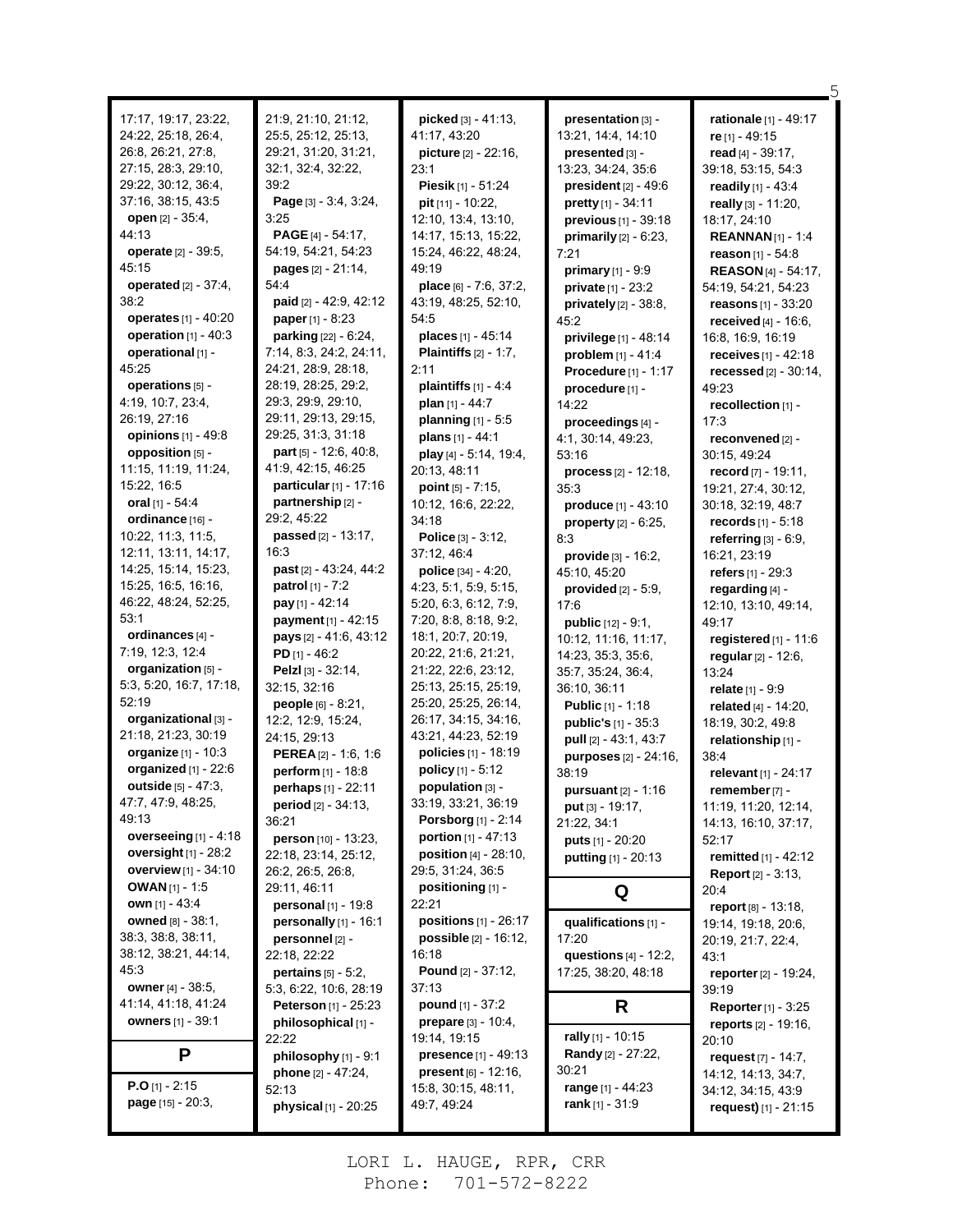| requested [3] -                                   | Ş              |
|---------------------------------------------------|----------------|
| 13:20, 15:11, 15:14                               | ţ              |
| requests [2] - 13:16,                             |                |
| 34.8                                              | 6:             |
| residential [1] -                                 | 19             |
| 29:13                                             | ţ              |
| resources [4] -                                   | 4              |
| 22:20, 25:25, 26:3,                               | ļ              |
| 26:14                                             |                |
| <b>respect</b> [11] - 4:20,<br>9:24, 15:13, 18:1, |                |
| 18:5, 18:19, 18:22,                               | ŗ              |
| 24:23, 33:23, 48:23,                              | 8:<br>22       |
| 50:24                                             | 2،             |
| responsible [1] -                                 | 28             |
| 4:18                                              | 29             |
| <b>result</b> [1] - 13:13                         | 3.             |
| resulted [1] - 36:18                              | 3.             |
| review [7] - 10:5,                                | 46             |
| 13:19, 34:18, 34:19,                              | ţ              |
| 34:23, 35:7, 37:9                                 | 2.             |
| reviewed [1] - 35:2                               |                |
| reviewing $[1] - 5:18$                            | $\overline{4}$ |
| <b>ribbon</b> [1] - 44:17                         | 4              |
| Rodney [1] - 27:17                                | Ş              |
| role [14] - 4:25, 5:2,                            | Ş              |
| 5:14, 9:24, 15:7,                                 | ļ<br>39        |
| 15:10, 18:2, 18:7,                                |                |
|                                                   |                |
| 18:17, 19:4, 20:13,                               | ţ              |
| 22:5, 23:3, 37:7                                  | ţ              |
| Ron [1] - 52:8                                    | Ş<br>ţ         |
| Room [1] - 1:20<br>room [1] - 35:1                |                |
| <b>rubbish</b> [1] - 6:25                         |                |
| <b>Rules</b> [1] - 1:17                           | $\mathbf{1}$   |
| run [1] - 36:3                                    | Ş              |
|                                                   | 9:             |
| S                                                 | ţ              |
| saved [1] - 20:16                                 | Ş              |
| saw [1] - 15:17                                   | ţ<br>í         |
| scheduled [1] -                                   |                |
| 13:24                                             |                |
| <b>SCHMIDT</b> $[14] - 2:13$                      | 4              |
| 30:11, 41:1, 47:2,                                | 46             |
| 47:6, 47:15, 47:19,                               | ţ              |
| 48:2, 48:5, 48:9,                                 | 50             |
| 48:13, 48:17, 48:19,                              |                |
| 53:15                                             | ŗ              |
| <b>Schneider</b> [1] - 50:4                       | 2.             |
| schools [1] - 30:5                                | 36             |
| <b>Schweigert</b> [1] - 2:14                      | Ş              |
| Second [1] - 1:19                                 | Ş              |
| second [4] - 7:18,<br>30:12, 33:23, 49:22         | Ş              |
| section [1] - 36:14                               | ļ<br>ļ         |
| segregated $[1]$ - 8:23                           | 38             |
| send [1] - 10:15                                  | 39             |
| sense [2] - 22:3,<br>28:23                        | 4.             |

**sent** [1] - 34:17 **sentiment** [1] - 14:24 **separate** [9] - 4:21, 6:2, 8:17, 9:5, 19:18, 19:19, 29:6, 30:6 **separately** [1] - 45:16 **September**[1] - 35:5 **ser**[1] - 18:24 **sergeant** [1] - 30:23 **service** [26] - 6:7, 8:13, 11:4, 11:6, 18:6, 22:14, 23:23, 23:24, 24:5, 25:7, 28:4, 28:10, 28:17, 29:8, 29:21, 30:4, 31:1, 31:14, 32:7, 32:24, 33:15, 40:9, 43:22, 46:12, 50:14, 51:1 **services** [3] - 19:2, 23:20, 36:24 **session** [7] - 47:1, 47:7, 47:9, 47:10, 47:18, 47:22, 49:5 **shared** [1] - 45:25 **sheet** [1] - 31:15 **sheltering** [2] - 39:14, 39:22 **shown** [1] - 25:13 **sic** [1] - 27:23 **sick** [1] - 19:8 **sidewalks** [1] - 29:13 **sign** [1] - 53:15 **significant** [2] - 11:15, 36:18 **similar**[4] - 8:15, 9:19, 20:10, 23:3 **sitting** [1] - 35:1 **situation** [1] - 13:6 **small** [1] - 36:3 **Smith** [2] - 2:14, 2:15 **so)** [1] - 20:3 **society** [7] - 44:24, 45:6, 45:12, 45:16, 46:2, 46:4, 46:5 **sometime** [2] - 50:18, 51:4 **somewhat** [1] - 6:2 **sorry** [7] - 7:5, 12:1, 23:16, 27:3, 27:23, 36:9, 39:16 **sort** [1] - 28:19 **sounds** [1] - 50:20 **source** [1] - 46:15 **south** [2] - 44:21 **space** [8] - 38:8, 38:11, 38:21, 39:12, 39:20, 40:13, 40:15,  $3:17$ **specific** [5] - 14:12,

14:13, 17:25, 29:1, 52:23 **specifically** [2] - 46:2, 51:10 **specified** [1] - 5:11 **spell** [2] - 25:17, 27:8 **start** [1] - 36:8 **started** [1] - 33:9 **starts** [1] - 34:13 **state** [4] - 6:13, 6:15, 7:19, 7:24 **State** [1] - 1:19 **STATES**[1] - 1:1 **stay** [1] - 19:18 **Steven** [3] - 27:2, 27:5, 27:12 **still** [2] - 23:18, 29:8 **stray** [1] - 45:8 **streamlined** [1] - 8:22 **Street** [1] - 2:9 **structurally** [1] - 9:4 **structure** [5] - 6:1, 8:11, 8:12, 8:13, 52:21 **stuff** [4] - 21:4, 29:16, 31:19, 46:18 **subset** [1] - 24:5 **SUCKLEY** [2] - 1:4, 1:4 **Suckley** [1] - 12:15 **sudden** [1] - 34:20 **Suite** [1] - 2:9 **Summerlin** [6] - 1:15, 3:4, 4:10, 19:12, 19:22, 32:20 **SUMMERLIN** [30] - 2:7, 4:8, 19:13, 20:1, 23:16, 23:17, 27:6, 30:13, 30:16, 32:2, 32:3, 32:21, 39:16, 39:24, 41:2, 41:5, 47:5, 47:12, 47:17, 48:1, 48:3, 48:6, 48:12, 48:15, 48:18, 48:21, 48:22, 49:21, 50:1, 53:10 **summertime** [2] - 34:12, 34:25 **super**[1] - 33:25 **supervisor**[1] - 32:7 **support** [2] - 15:24, 16:4 **supporters** [1] - 16:16 **Susan** [2] - 50:4, 50:6 **switch** [1] - 33:22 **sworn** [1] - 4:5

**T tasked** [2] - 22:21, 29:10 **tasks** [1] - 45:25 **Tate** [1] - 25:16 **technical** [1] - 5:13 **ten** [1] - 21:14 **tend** [2] - 7:5, 7:14 **term** [1] - 29:5 **terms** [2] - 35:15, 37:4 **test** [1] - 27:25 **testified** [1] - 4:5 **THE** [7] - 1:1, 1:2, 1:9, 27:5, 32:1, 47:11, 53:13 **thinking** [1] - 5:18 **three** [5] - 26:17, 31:14, 52:4 **tickets** [2] - 24:21, 31:18 **time-consuming** [1] - 7:15 **title** [1] - 20:3 **today** [2] - 4:11, 52:18 **together**[6] - 19:17, 20:14, 20:20, 21:22, 34:2, 45:15 **top** [1] - 23:12 **topic** [1] - 13:4 **town** [3] - 24:21, 38:16, 44:21 **tracked** [1] - 42:19 **trailers** [1] - 29:18 **training** [10] - 5:9, 5:11, 5:13, 17:25, 18:1, 18:3, 18:7, 18:18, 19:5, 44:23 **transcript** [2] - 47:14, 54:6 **true** [1] - 43:11 **try** [1] - 18:10 **trying** [5] - 8:1, 22:25, 45:14, 46:14, 53:2 **Tuan** [1] - 54:2 **TUAN** [5] - 1:14, 2:19, 3:3, 4:3, 54:14 **Tuesday** [1] - 1:21 **turn** [1] - 13:16 **twice** [1] - 10:3 **two** [2] - 4:21, 8:19 **type** [2] - 7:9, 45:22 **typewritten** [1] - 54:4 **typically** [1] - 34:14

6 **U unanimous** [1] - 11:21 **under** [6] - 8:5, 25:7, 25:8, 30:3, 31:1, 47:20 **underneath** [3] - 25:19, 27:18, 29:21 **unit** [1] - 45:13 **UNITED** [1] - 1:1 **up** [6] - 35:22, 41:13, 41:17, 43:20, 44:13, 50:3 **V various** [1] - 10:8 **vehicles** [1] - 31:19 **versus** [1] - 9:5 **view** [1] - 22:22 **vision** [1] - 9:16 **volunteers** [1] - 12:20 **vote** [1] - 11:20 **votes** [1] - 11:12 **voting** [1] - 35:7 **vs** [1] - 1:8 **W Wade** [1] - 32:6 **WALL** [3] - 2:8, 31:25, 53:14 **Wall** [3] - 19:12, 19:22, 32:20 **website** [3] - 13:18, 43:5, 43:7 **week** [3] - 44:11, 44:16, 44:18 **whereas** [1] - 29:8 **whole** [1] - 37:10 **wholly** [1] - 29:6 **wide** [1] - 15:4 **Williams** [1] - 1:18 **WILLISTON** [1] - 1:9 **Williston** [23] - 1:20, 1:21, 3:12, 4:13, 4:16, 4:17, 6:9, 6:12, 7:14, 7:19, 9:18, 10:19, 36:19, 37:12, 44:25, 45:7, 45:17, 46:4, 46:21, 48:24, 50:14, 51:5, 54:10 **witness** [1] - 4:4 **words** [1] - 41:1 **works** [4] - 35:24, 36:4, 36:10, 36:11 **wow** [1] - 44:19